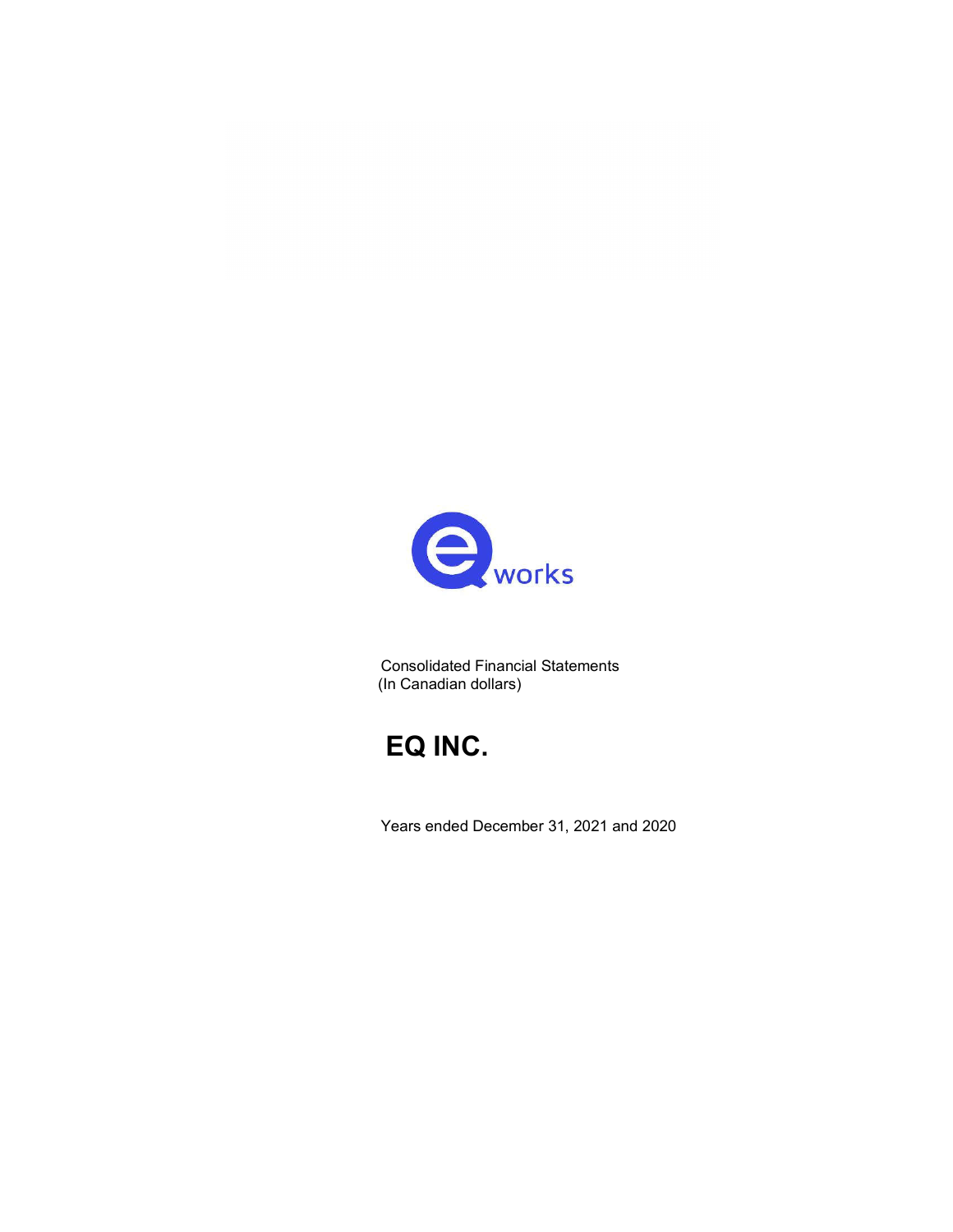

#### INDEPENDENT AUDITOR'S REPORT

To the Shareholders of EQ Inc.

#### **Opinion**

We have audited the consolidated financial statements of EQ Inc. (the "Company"), which comprise the consolidated statements of financial position as at December 31, 2021 and 2020 and the consolidated statements of loss and comprehensive loss, changes in shareholders' equity and cash flows for the years then ended, and notes to the consolidated financial statements, including a summary of significant accounting policies.

In our opinion, the accompanying consolidated financial statements present fairly, in all material respects, the consolidated financial position of the Company as at December 31, 2021 and 2020, and its consolidated financial performance and its consolidated cash flows for the years then ended in accordance with International Financial Reporting Standards.

#### Basis for Opinion

We conducted our audit in accordance with Canadian generally accepted auditing standards. Our responsibilities under those standards are further described in the Auditor's Responsibilities for the Audit of the Consolidated Financial Statements section of our report. We are independent of the Company in accordance with the ethical requirements that are relevant to our audit of the consolidated financial statements in Canada, and we have fulfilled our other ethical responsibilities in accordance with these requirements. We believe that the audit evidence we have obtained is sufficient and appropriate to provide a basis for our opinion.

#### Other Information

Management is responsible for the other information. The other information comprises the Management Discussion and Analysis.

Our opinion on the consolidated financial statements does not cover the other information and we do not express any form of assurance conclusion thereon.

In connection with our audit of the consolidated financial statements, our responsibility is to read the other information and, in doing so, consider whether the other information is materially inconsistent with the consolidated financial statements or our knowledge obtained in the audit or otherwise appears to be materially misstated.

We obtained the Management's Discussion and Analysis prior to the date of this auditor's report. If, based on the work we have performed, we conclude that there is a material misstatement of this other information, we are required to report that fact. We have nothing to report in this regard.

#### Responsibilities of Management and Those Charged with Governance for the Consolidated Financial Statements

Management is responsible for the preparation and fair presentation of the consolidated financial statements in accordance with International Financial Reporting Standards, and for such internal control as management determines is necessary to enable the preparation of consolidated financial statements that are free from material misstatement, whether due to fraud or error.

In preparing the consolidated financial statements, management is responsible for assessing the Company's ability to continue as a going concern, disclosing, as applicable, matters related to going concern and using the going concern basis of accounting unless management either intends to liquidate the Company or to cease operations, or has no realistic alternative but to do so.

Those charged with governance are responsible for overseeing the Company's financial reporting process.

THE POWER OF BEING UNDERSTOOD AUDIT | TAX | CONSULTING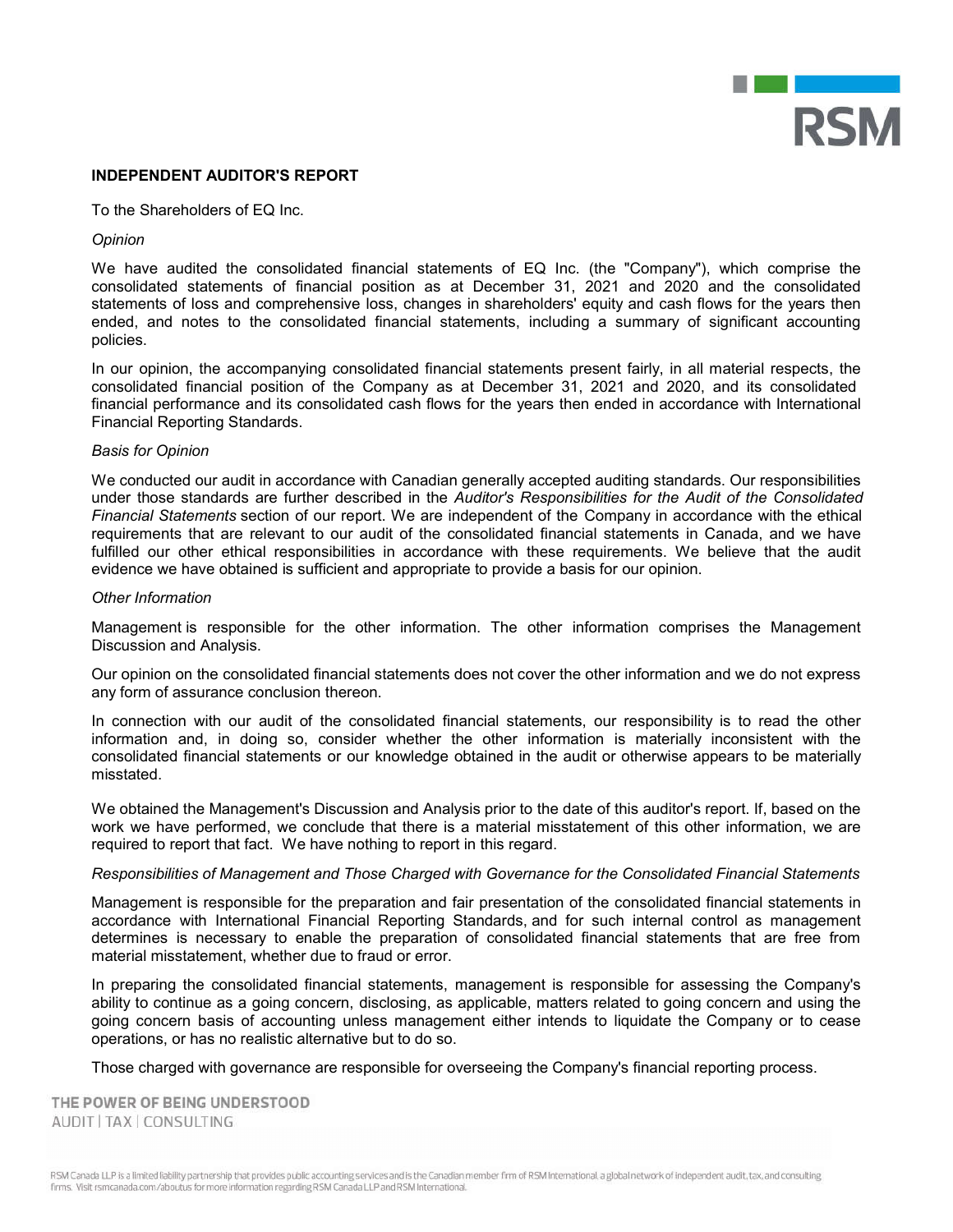#### Auditor's Responsibilities for the Audit of the Consolidated Financial Statements

Our objectives are to obtain reasonable assurance about whether the consolidated financial statements as a whole are free from material misstatement, whether due to fraud or error, and to issue an auditor's report that includes our opinion. Reasonable assurance is a high level of assurance, but is not a guarantee that an audit conducted in accordance with Canadian generally accepted auditing standards will always detect a material misstatement when it exists. Misstatements can arise from fraud or error and are considered material if, individually or in the aggregate, they could reasonably be expected to influence the economic decisions of users taken on the basis of these consolidated financial statements.

As part of an audit in accordance with Canadian generally accepted auditing standards, we exercise professional judgment and maintain professional skepticism throughout the audit. We also:

- Identify and assess the risks of material misstatement of the consolidated financial statements, whether due to fraud or error, design and perform audit procedures responsive to those risks, and obtain audit evidence that is sufficient and appropriate to provide a basis for our opinion. The risk of not detecting a material misstatement resulting from fraud is higher than for one resulting from error, as fraud may involve collusion, forgery, intentional omissions, misrepresentations, or the override of internal control.
- Obtain an understanding of internal control relevant to the audit in order to design audit procedures that are appropriate in the circumstances, but not for the purpose of expressing an opinion on the effectiveness of the Company's internal control.
- Evaluate the appropriateness of accounting policies used and the reasonableness of accounting estimates and related disclosures made by management.
- Conclude on the appropriateness of management's use of the going concern basis of accounting and, based on the audit evidence obtained, whether a material uncertainty exists related to events or conditions that may cast significant doubt on the Company's ability to continue as a going concern. If we conclude that a material uncertainty exists, we are required to draw attention in our auditor's report to the related disclosures in the consolidated financial statements or, if such disclosures are inadequate, to modify our opinion. Our conclusions are based on the audit evidence obtained up to the date of our auditor's report. However, future events or conditions may cause the Company to cease to continue as a going concern.
- Evaluate the overall presentation, structure and content of the consolidated financial statements, including the disclosures, and whether the consolidated financial statements represent the underlying transactions and events in a manner that achieves fair presentation.

We communicate with those charged with governance regarding, among other matters, the planned scope and timing of the audit and significant audit findings, including any significant deficiencies in internal control that we identify during our audit.

We also provide those charged with governance with a statement that we have complied with relevant ethical requirements regarding independence, and to communicate with them all relationships and other matters that may reasonably be thought to bear on our independence, and where applicable, related safeguards.

The engagement partner on the audit resulting in this independent auditor's report is Stephen McCourt.

RSM Canada LLP

Chartered Professional Accountants Licensed Public Accountants April 26, 2022 Toronto, Ontario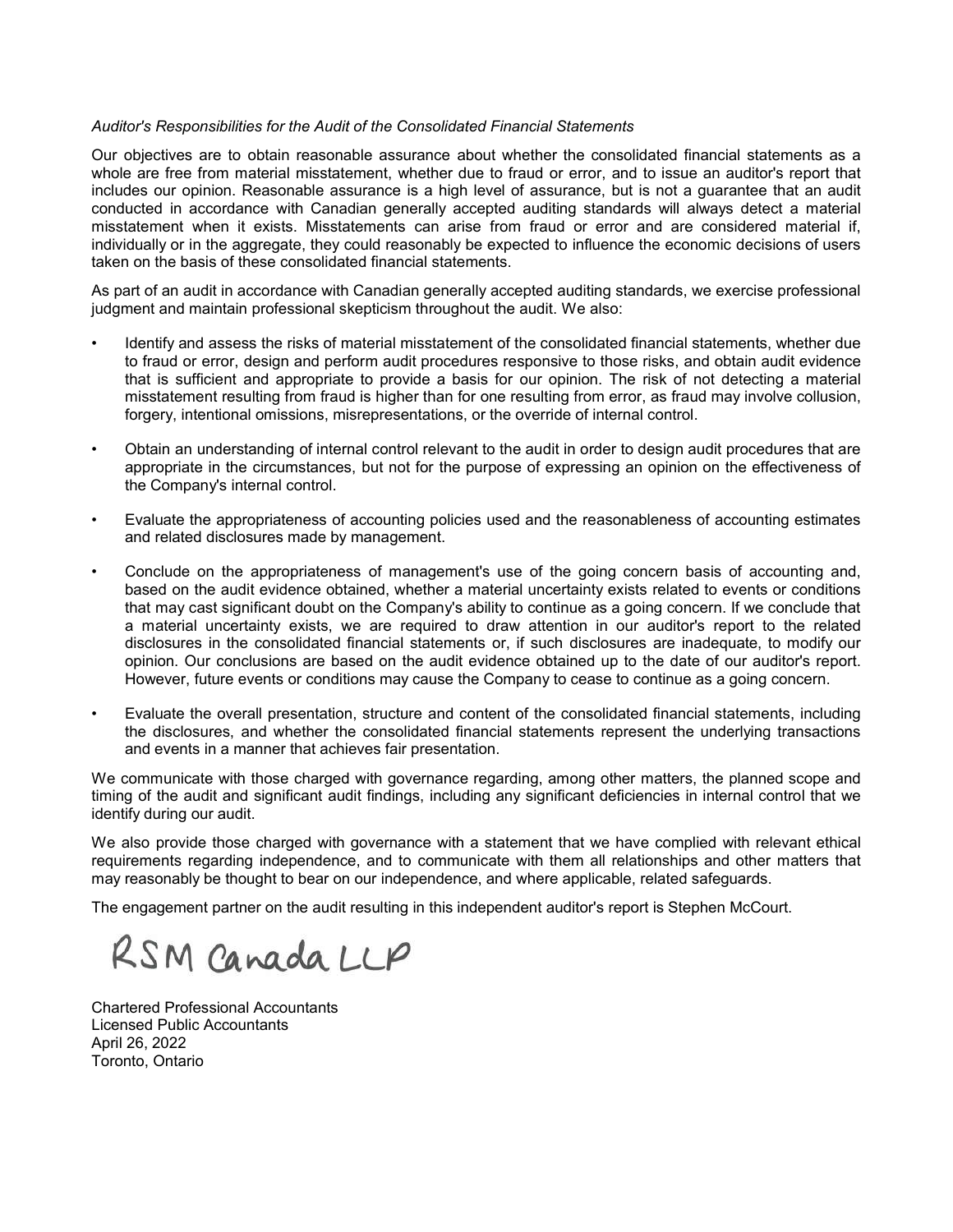#### **Consolidated Statements of Financial Position (In thousands of Canadian dollars) December 31, 2021 and 2020**

|                                                                     | 2021         | 2020        |
|---------------------------------------------------------------------|--------------|-------------|
| Assets                                                              |              |             |
| Current assets:                                                     |              |             |
| Cash                                                                | \$<br>8,763  | \$<br>3,209 |
| Accounts receivable (note 18(a))                                    | 4,687        | 4,572       |
| Other current assets (note 9(a))                                    | 388          | 197         |
|                                                                     | 13,838       | 7,978       |
| Non-current assets:                                                 |              |             |
| Property and equipment (note 10)                                    | 101          | 102         |
| Right-of-use asset (note 5)                                         | 6            | 76          |
| Intangible assets (note 3 & 11)                                     | 2,193        | 1,096       |
| Goodwill (note 3 & 4)                                               | 2,914        | 732         |
|                                                                     | \$<br>19,052 | \$<br>9,984 |
|                                                                     |              |             |
| Liabilities and Shareholders' Equity<br><b>Current liabilities:</b> |              |             |
| Accounts payable and accrued liabilities (note 9(b) & 12 (a))       | \$<br>4,514  | \$<br>2,908 |
| Rewards payable (note 9(c))                                         | 1,071        |             |
| Lease liability (note 5)                                            | 16           | 132         |
| Loans and borrowings (note 12(c))                                   |              | 1,989       |
| Contract liabilities (note 9(d))                                    | 529          | 86          |
| Earn-out (note 3 (a))                                               | 1,401        | 222         |
|                                                                     | 7,531        | 5,337       |
| Non-current liabilities:                                            |              |             |
| Lease liability (note 5)                                            | 77           | 18<br>80    |
| Loans and borrowings (note 12 (b))                                  | 7,608        | 5,435       |
|                                                                     |              |             |
| Shareholders' equity                                                | 11,444       | 4,549       |
|                                                                     | \$<br>19,052 | \$<br>9,984 |
| Commitments and contingencies (note 18 (b))                         |              |             |

On behalf of the Board:

"Vernon Lobo" Director "Geoffrey Rotstein" Director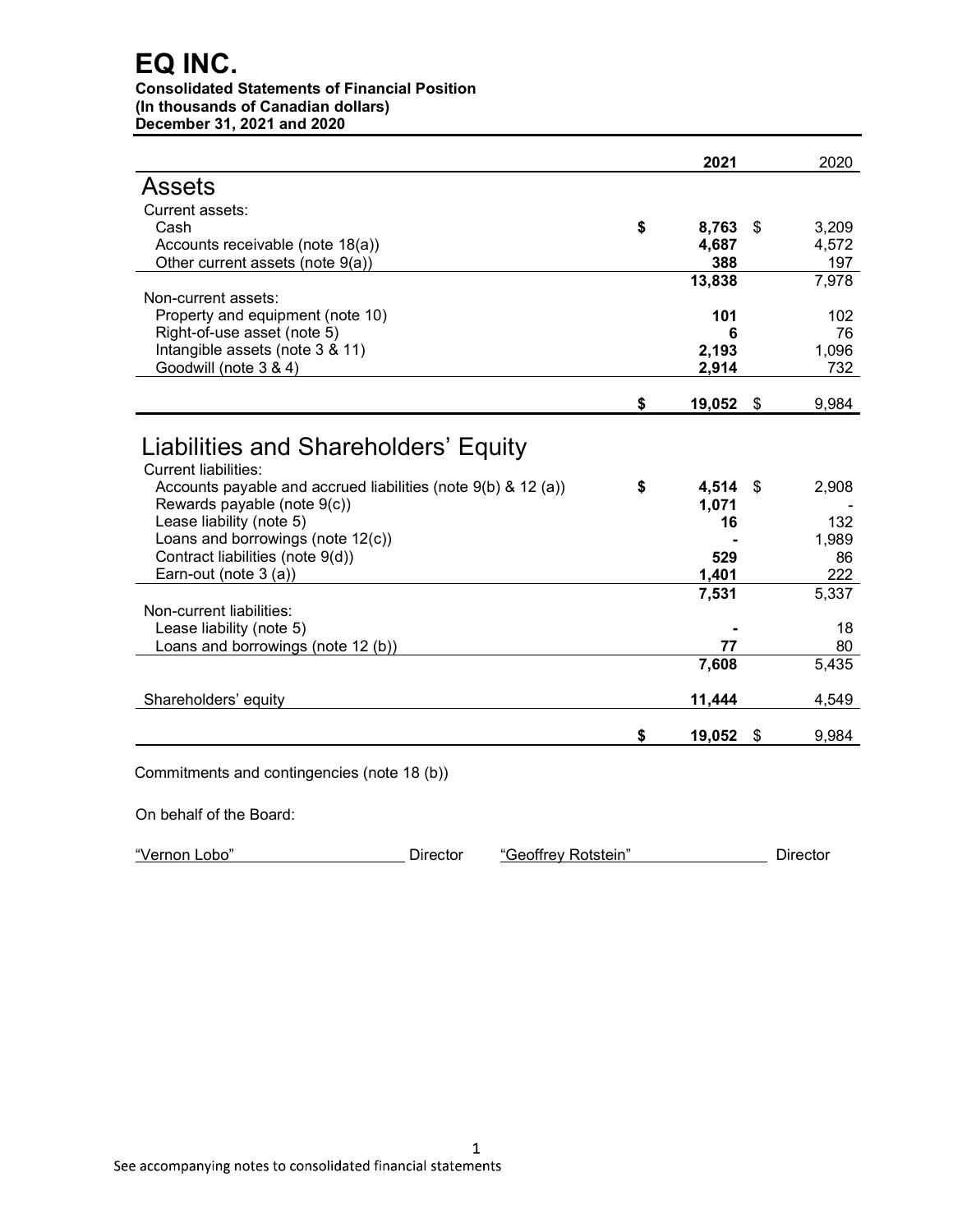## **EQ INC.**

#### **Consolidated Statements of Loss and Comprehensive Loss (In thousands of Canadian dollars, except per share amounts)**

**December 31, 2021 and 2020**

|                                                              | 2021          | 2020           |
|--------------------------------------------------------------|---------------|----------------|
| Revenue (note 6)                                             | \$<br>12,086  | \$<br>10,421   |
|                                                              |               |                |
| Expenses:                                                    |               |                |
| Publishing costs                                             | 7,109         | 5,698          |
| Employee compensation and benefits                           | 5,272         | 4,622          |
| Other operating costs                                        | 3,690         | 2,061          |
| Depreciation of property and equipment                       | 75            | 71             |
| Depreciation of right-of-use asset (note 5)                  | 70            | 70             |
| Amortization of intangible assets                            | 441           | 228            |
| Impairment of goodwill and intangible assets (note 4 and 11) |               | 655            |
|                                                              |               |                |
|                                                              | 16,657        | 13,405         |
| Loss from operations                                         | (4, 571)      | (2,984)        |
|                                                              |               |                |
| Transaction costs of acquisition (note 3 (b) $\&$ (c))       | (82)          | (32)           |
| Additional contingent consideration (note 3 (a))             | (1, 215)      | 85             |
| Finance income (note 7)                                      | 66            | 42             |
| Finance costs (note 7)                                       | (153)         | (538)          |
|                                                              |               |                |
| Net loss                                                     | (5,955)       | (3, 427)       |
|                                                              |               |                |
| Total comprehensive loss                                     | \$<br>(5,955) | \$<br>(3, 427) |
|                                                              |               |                |
|                                                              |               |                |
|                                                              |               |                |
| Loss per share:                                              |               |                |

| Basic and diluted                                               | $(0.09)$ \$ | (0.06)     |
|-----------------------------------------------------------------|-------------|------------|
| Weighted average number of shares outstanding basic and diluted | 67,266,224  | 56,959,951 |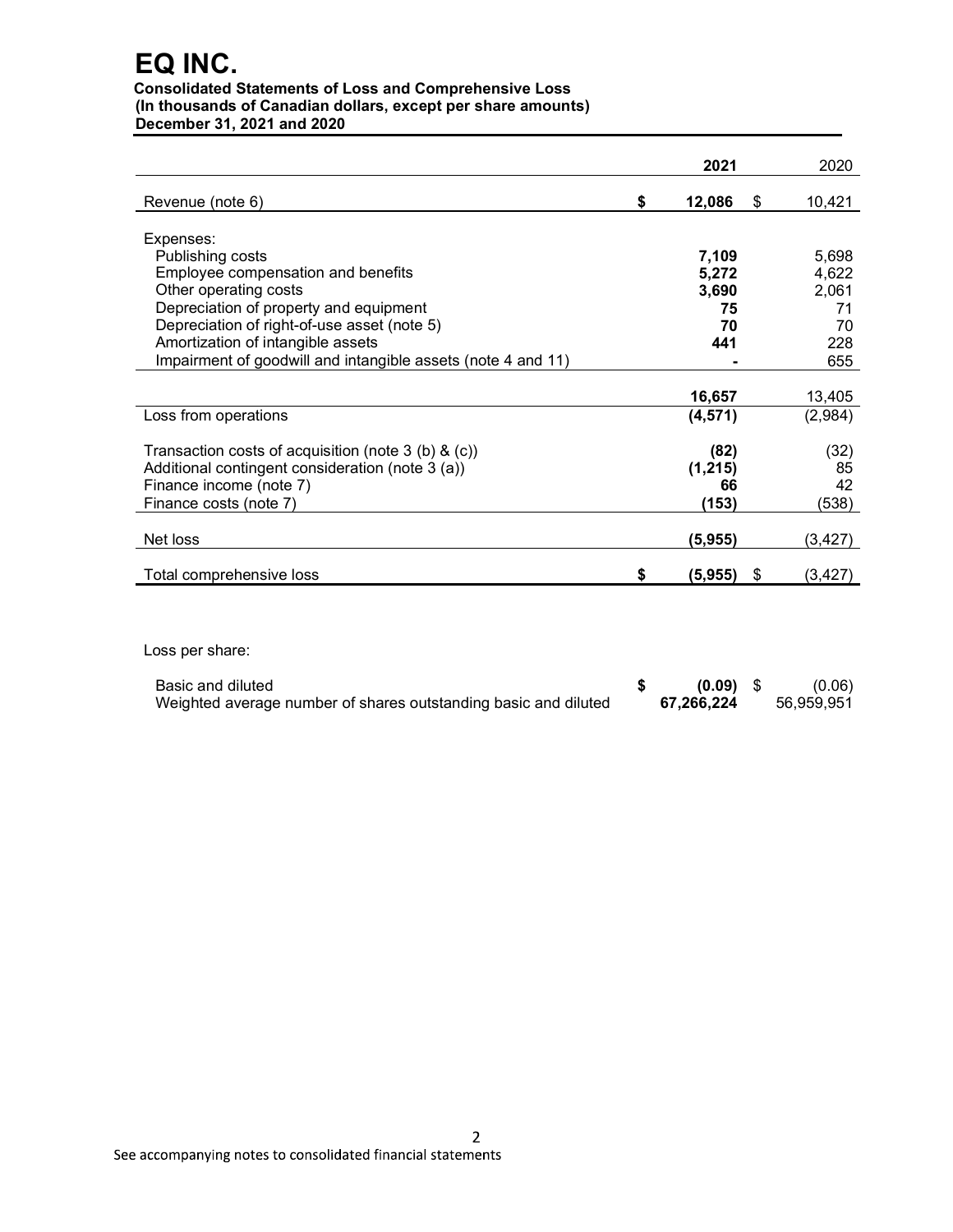EQ INC.<br>Consolidated Statements of Changes in Shareholders' Equity<br>(In thousands of Canadian dollars, except per share amounts)<br><u>Years ended December 31, 2021 and 2020</u> **Consolidated Statements of Changes in Shareholders' Equity (In thousands of Canadian dollars, except per share amounts) Years ended December 31, 2021 and 2020**

|                                     | Common shares       |        |                        |                        |   |                |   |                              |                |                        |                  |
|-------------------------------------|---------------------|--------|------------------------|------------------------|---|----------------|---|------------------------------|----------------|------------------------|------------------|
|                                     |                     |        |                        |                        |   |                |   | Accumulated<br>other         |                |                        |                  |
|                                     | Number of<br>shares | Amount |                        | surplus<br>Contributed |   | Warrants       |   | comprehensive<br><b>loss</b> | <b>Deficit</b> |                        | Total equity     |
|                                     | (note 13)           |        |                        |                        |   |                |   |                              |                |                        |                  |
| Balance, January 1, 2021            | ↔<br>58,912,008     | 81,923 | ↔                      | 3,559                  | ↔ | 210            | ↮ | $(2,062)$ \$                 | (79, 081)      | $\boldsymbol{\varphi}$ | 4,549            |
| Net loss                            |                     |        |                        |                        |   |                |   |                              | (5,955)        |                        | $(5,955)$<br>643 |
| Share-based payments (note 15)      |                     |        |                        | 643                    |   |                |   |                              |                |                        |                  |
| Exercise of stock options           |                     |        |                        |                        |   |                |   |                              |                |                        |                  |
| (note 13 & 15)                      | 1,227,333           | 118    |                        | $(42)$                 |   |                |   |                              |                |                        | 76               |
| Exercise of warrants (note 13 & 14) | 2,108,783           | 1,602  |                        |                        |   | (210)          |   |                              |                |                        | 1,392            |
| Equity financing (note 13)          | 7,187,500           | 11,500 |                        |                        |   |                |   |                              |                |                        | 11,500           |
| Share issuance costs (note 13)      |                     | (852)  |                        |                        |   | $\overline{5}$ |   |                              |                |                        | (761)            |
| Balance, December 31, 2021          | H<br>69,435,624     | 94,291 | $\boldsymbol{\varphi}$ | 4,160 \$               |   | <sub>ნ</sub>   | ക | $(2,062)$ \$                 | $(85,036)$ \$  |                        | 11,444           |
|                                     |                     |        |                        |                        |   |                |   |                              |                |                        |                  |
|                                     |                     |        |                        |                        |   |                |   |                              |                |                        |                  |

|                                     | Common shares |        |   |             |   |                 |   |                            |                |                        |                     |
|-------------------------------------|---------------|--------|---|-------------|---|-----------------|---|----------------------------|----------------|------------------------|---------------------|
|                                     |               |        |   |             |   |                 |   | Accumulated<br>other       |                |                        |                     |
|                                     | Number of     |        |   | Contributed |   |                 |   | comprehensive              |                |                        |                     |
|                                     | shares        | Amount |   | surplus     |   | <b>Warrants</b> |   | loss                       | <b>Deficit</b> |                        | <b>Total equity</b> |
|                                     | (note 13)     |        |   |             |   |                 |   |                            |                |                        |                     |
| Balance, January 1, 2020            | 54,914,426    | 77,411 | H | 2,975       | ↔ | 852             | ഗ | $(2,062)$ \$               | (75, 654)      | $\boldsymbol{\varphi}$ | 3,522               |
| Net loss                            |               |        |   |             |   |                 |   |                            | (3, 427)       |                        | $(3,427)$<br>$678$  |
| Share-based payments (note 15)      |               |        |   | 678         |   |                 |   |                            |                |                        |                     |
| Exercise of stock options           |               |        |   |             |   |                 |   |                            |                |                        |                     |
| (note 13 & 15)                      | 181,500       | 215    |   | (97)        |   |                 |   |                            |                |                        | 118                 |
| Exercise of warrants (note 13 & 14) | 3,816,082     | 4,297  |   |             |   | (639)           |   |                            |                |                        | 3,658               |
| Expiry of warrants (note 13)        |               |        |   | ო           |   | ତ୍ର             |   |                            |                |                        |                     |
| Balance, December 31, 2020          | 58,912,008 \$ | 81,923 |   | 3,559\$     |   | 210<br>210      |   | $(2,062)$ \$ $(79,081)$ \$ |                |                        | 4,549               |

See accompanying notes to consolidated financial statements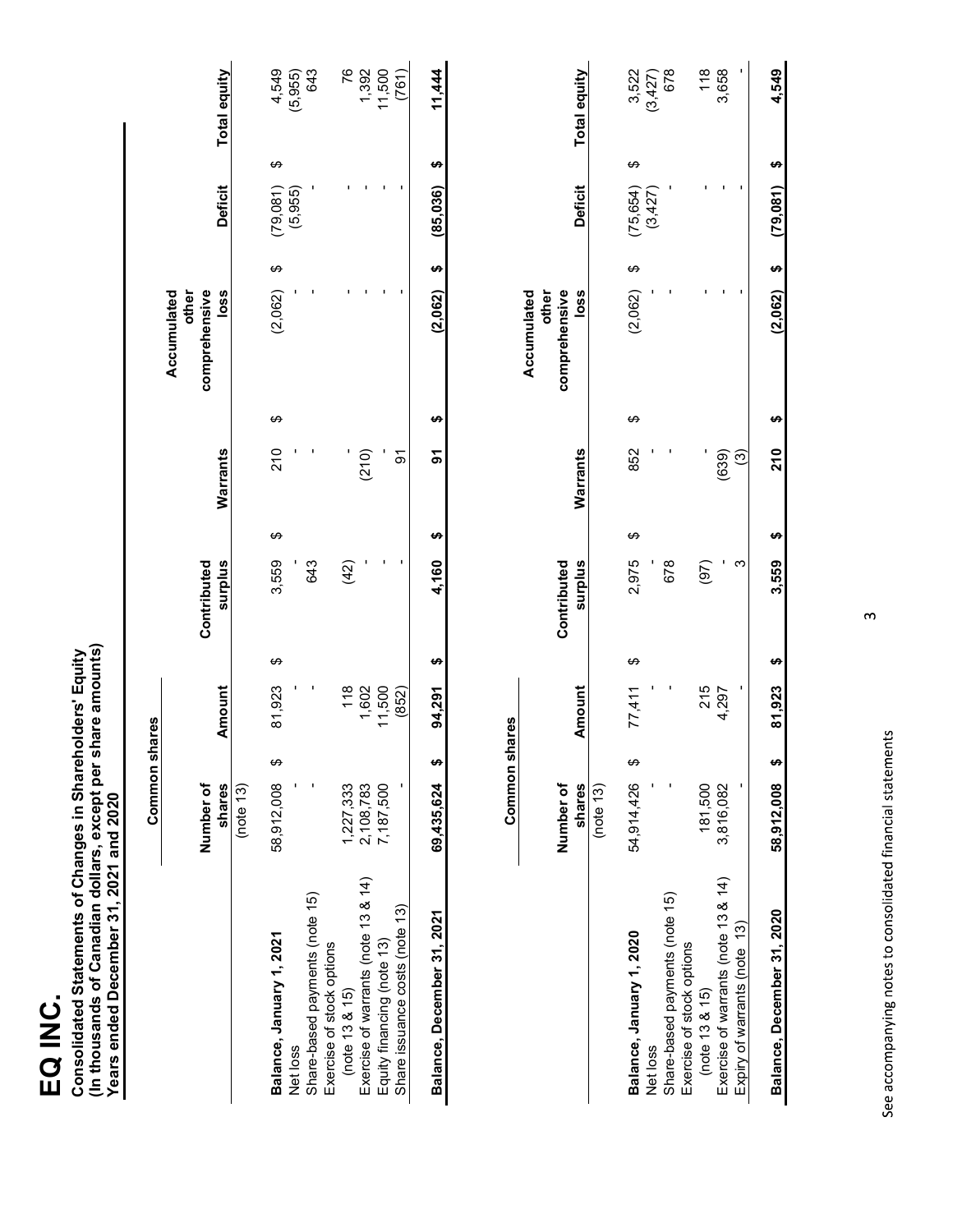#### **EQ INC. Consolidated Statements of Cash Flows (In thousands of Canadian dollars) December 31, 2021 and 2020**

|                                                                    | 2021               |      | 2020     |
|--------------------------------------------------------------------|--------------------|------|----------|
|                                                                    |                    |      |          |
| Cash flows from operating activities:<br>Net loss                  |                    |      |          |
| Adjustments to reconcile net loss to net cash flows from operating | \$<br>$(5,955)$ \$ |      | (3, 427) |
| activities:                                                        |                    |      |          |
| Depreciation of property and equipment                             | 75                 |      | 71       |
| Depreciation of right-of-use asset                                 | 70                 |      | 70       |
| Amortization intangible assets                                     | 441                |      | 228      |
| Share-based payments (note 15)                                     | 643                |      | 678      |
| Unrealized foreign exchange gain                                   | (2)                |      | (4)      |
| Additional contingent consideration                                | 1,215              |      | (85)     |
| Transaction costs of acquisition                                   | 82                 |      | 32       |
| Impairment of goodwill and intangible assets                       |                    |      | 655      |
| Finance cost, net                                                  | 109                |      | 529      |
| Change in non-cash operating working capital (note 20)             | 232                |      | (1, 492) |
| Net cash used in operating activities                              | (3,090)            |      | (2,745)  |
|                                                                    |                    |      |          |
| Cash flows from financing activities:                              |                    |      |          |
| Repayment of obligations under property lease                      | (241)              |      | (17)     |
| Loans and borrowings (note 12(b))                                  | 40                 |      | 80       |
| Repayment of promissory notes (notes 12)                           | (1,717)            |      |          |
| Proceeds from exercise of warrants (note 13)                       | 1,392              |      | 3,658    |
| Equity financing (note 13)                                         | 11,500             |      |          |
| Equity issuance costs (note 13)                                    | (761)              |      |          |
| Proceeds from exercise of stock options (note 15)                  | 76                 |      | 118      |
| Interest paid                                                      | (293)              |      | (4)      |
|                                                                    |                    |      |          |
| Net cash from financing activities                                 | 9,996              |      | 3,835    |
|                                                                    |                    |      |          |
| Cash flows from investing activities:                              |                    |      |          |
| Interest income received (note 7)                                  | 22                 |      | 8        |
| Acquisition (note 3 (c))                                           | (498)              |      | (850)    |
| Transaction costs of acquisition                                   | (82)               |      | (32)     |
| Earn-out payout (note 3 (a))                                       | (36)               |      | (59)     |
| Purchases of property and equipment (note 10)                      | (58)               |      | (68)     |
| Addition of intangible assets (note 11)                            | (711)              |      | (575)    |
| Net cash used in investing activities                              | (1, 363)           |      | (1, 576) |
|                                                                    |                    |      |          |
| Increase (decrease) in cash                                        | 5,543              |      | (486)    |
| Foreign exchange gain on cash held in foreign currency             | 11                 |      | 4        |
| Cash, beginning of year                                            | 3,209              |      | 3,691    |
|                                                                    |                    |      |          |
| Cash, end of year                                                  | \$<br>8,763        | - \$ | 3,209    |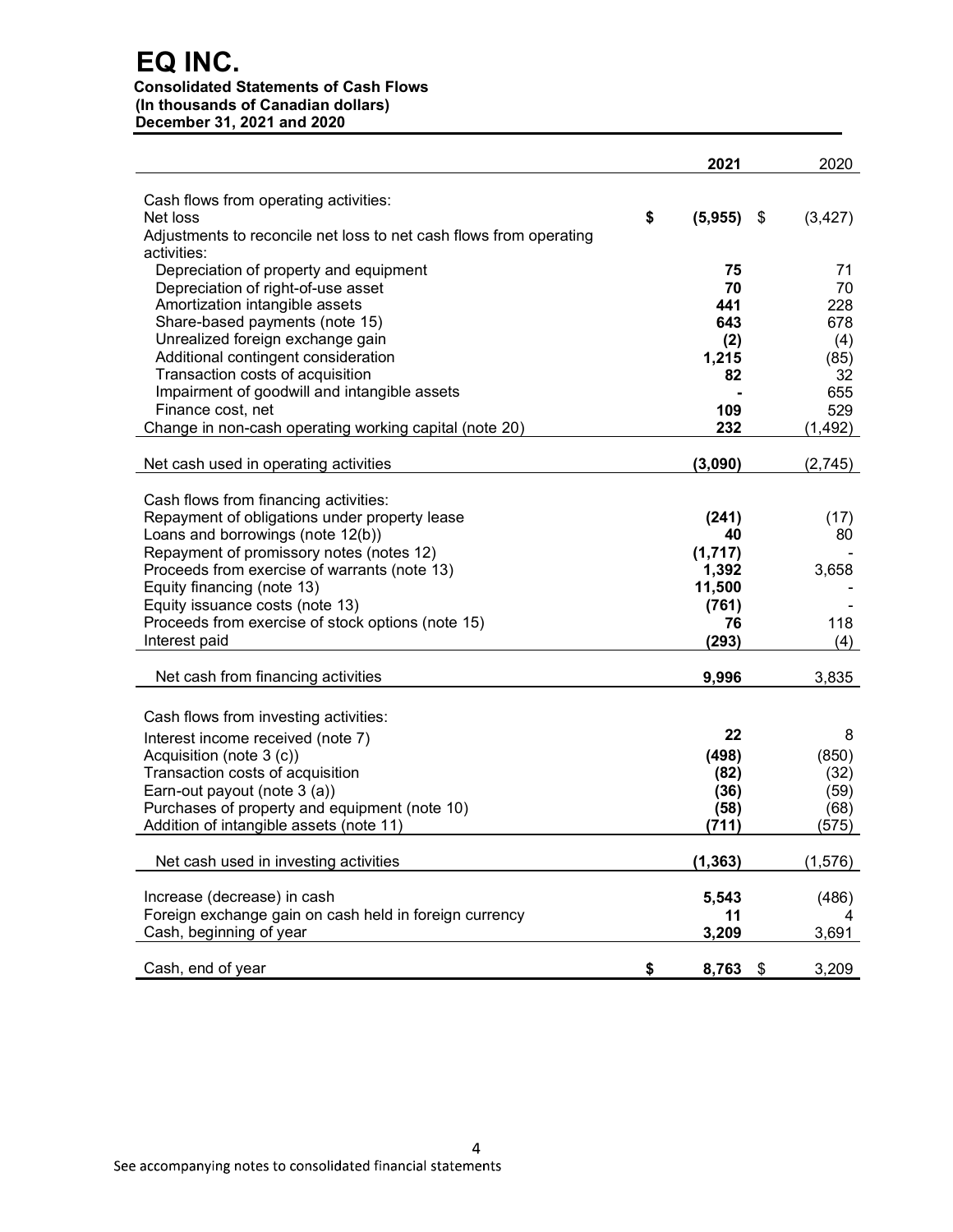#### 1. Corporate information:

EQ Inc. ("EQ Works") or (the "Company") enables businesses to better understand, predict, and influence customer behavior. Using unique data sets, advanced analytics, machine learning and artificial intelligence, the Company creates actionable intelligence for businesses to attract, retain, and grow the customers through its proprietary SaaS technology platforms, LOCUS and ATOM. The Company is able to ingest, enrich, analyze and action upon receipt of large quantities of data. The Company is governed by the Ontario Business Corporations Act and is domiciled in Canada. The address of the Company's registered office is 1235 Bay Street, Suite 401, Toronto, ON, M5R 3K4. The Company is a publicly listed on the TSX Venture Exchange ("TSX-V").

#### 2. Significant accounting policies:

(a) Statement of compliance:

These consolidated financial statements have been prepared in accordance with International Financial Reporting Standards ("IFRS") and interpretations of the IFRS Interpretation Committee ("IFRIC"), as issued by the International Accounting Standards Board ("IASB"). The accounting policies applied in these consolidated financial statements are based on IFRS issued and outstanding as of December 31, 2021. The Board of Directors authorized the consolidated financial statements for issue on April 26, 2022.

(b) Basis of presentation and going concern:

The consolidated financial statements have been prepared under the historical cost basis. Other measurement bases used are described in the applicable notes.

The consolidated financial statements were prepared on a going concern basis, which assumes that the Company will continue in operation for the foreseeable future and will be able to realize its assets and discharge its liabilities and commitments in the normal course of business.

(c) Riskanduncertainties:

Since December 2019, the outbreak of the novel strain of coronavirus, specifically identified as "COVID-19", has resulted in governments worldwide enacting emergency measures to combat the spread of the virus. While the global economic conditions have improved in 2021 and many areas of the world experienced a respite in case counts delineating the first wave, the pandemic entered a subsequent wave in 2021 following the detection of new variants including the Delta and Omicron variants, with increased case outbreaks. In response, the Canadian Federal and Provincial governments implemented measures, which include the implementation of travel bans, self-imposed quarantine periods and social distancing, which have caused material disruption to businesses globally resulting in an economic slowdown, Global equity markets have experienced with significant volatility and weakness. Governments and central banks have reacted with significant monetary and fiscal interventions designed to stabilize economic conditions. The extent to which COVID-19 and other pandemic or public health crisis impacts the Company's business, affairs, operations, financial condition, liquidity, availability of credit and results of operations will depend on future developments that are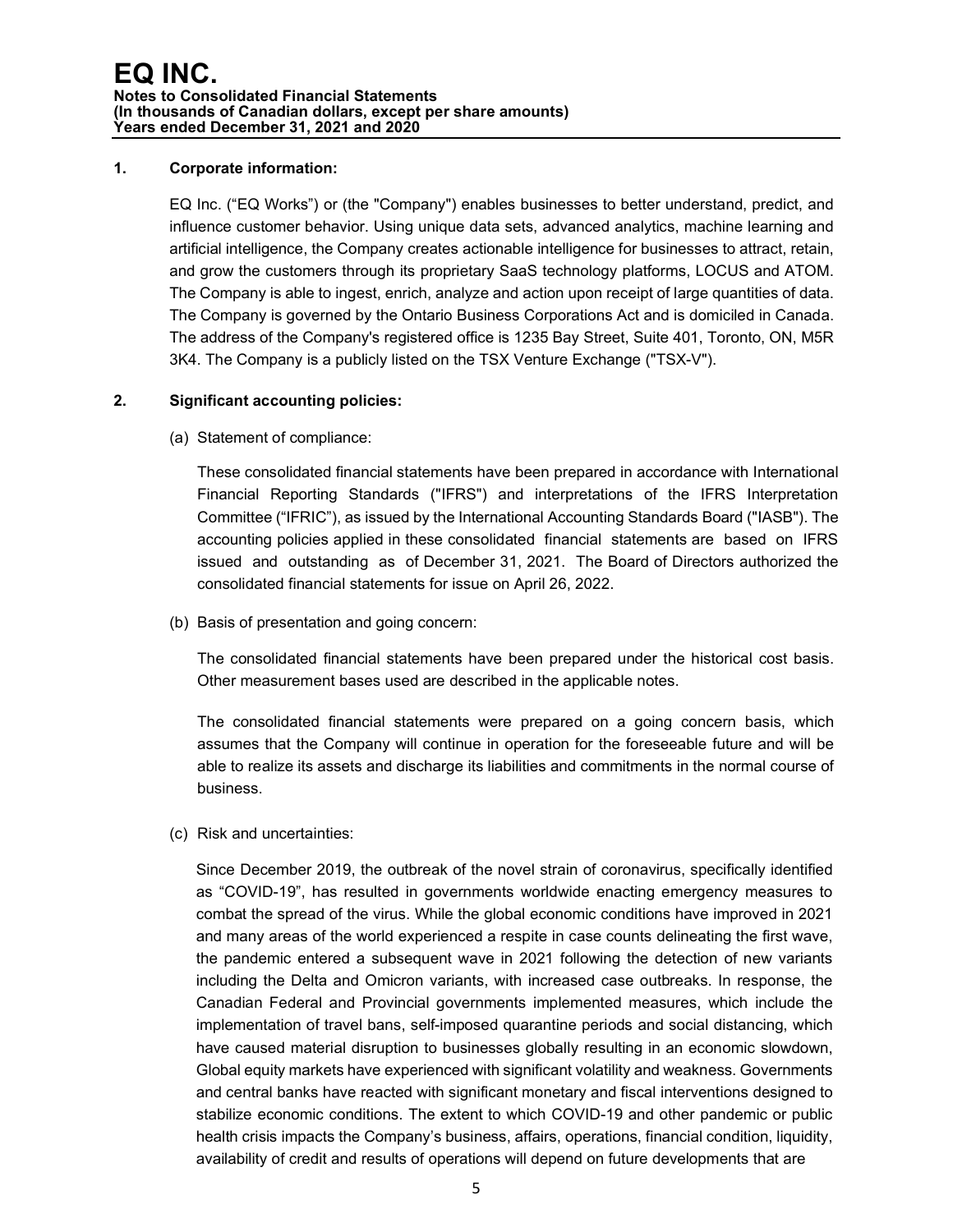(c) Risk and uncertainties (continued):

highly uncertain and cannot be predicted with any meaningful precision, including new information which may emerge concerning the severity of the COVID-19 virus and the action required to contain the COVID-19 virus or remedy its impact, among others.

(d) Functional and presentation currencies:

These consolidated financial statements are presented in Canadian dollars, which is the functional currency of the Company and its subsidiaries.

(e) Use of estimates and judgments:

The preparation of consolidated financial statements and application of IFRS often involve management's judgment and the use of estimates and assumptions deemed to be reasonable at the time they are made. The Company reviews estimates and underlying assumptions on an ongoing basis. Revisions are recognized in the period in which the estimates are revised and may impact future periods as well. Other results may be derived with different judgments or using different assumptions or estimates and events may occur that could require a material adjustment.

There have been no material revisions to the nature and amount of estimates and judgments made in prior periods. However, the effects of COVID-19 have required significant judgements and estimates to be made. For assumptions made by the Company in the estimates made to calculate the recoverable amount of CGUs, refer to Note 4.

The following are critical accounting policies subject to such judgments and the key sources of estimation uncertainty that the Company believes could have the most significant impact on the reported consolidated results of operations and consolidated financial position.

Key sources of estimation uncertainty:

- (i) Useful lives of intangible assets Useful lives over which intangible assets are amortized are based on management's estimate of future use and performance. Expected useful lives are reviewed annually for any change to estimates and assumptions.
- (ii) Revenue recognition The recognition of revenue requires judgement in the assessment of performance obligation, whether they are distinct and separate, within a contract and the assessment of recognizing at a point in time or over a period of time. In instances of bundle contracts, management estimates and allocates the transaction price to each performance obligation based on its stand-alone selling price. The determination of whether revenue should be reported on a gross or net basis is based on an assessment of whether the Company is acting as the principal or an agent in these transactions with advertisers and involves judgement based on an evaluation of the terms of each arrangement. While none of the factors individually are considered presumptive or determinative, in reaching conclusions on gross versus net revenue recognition,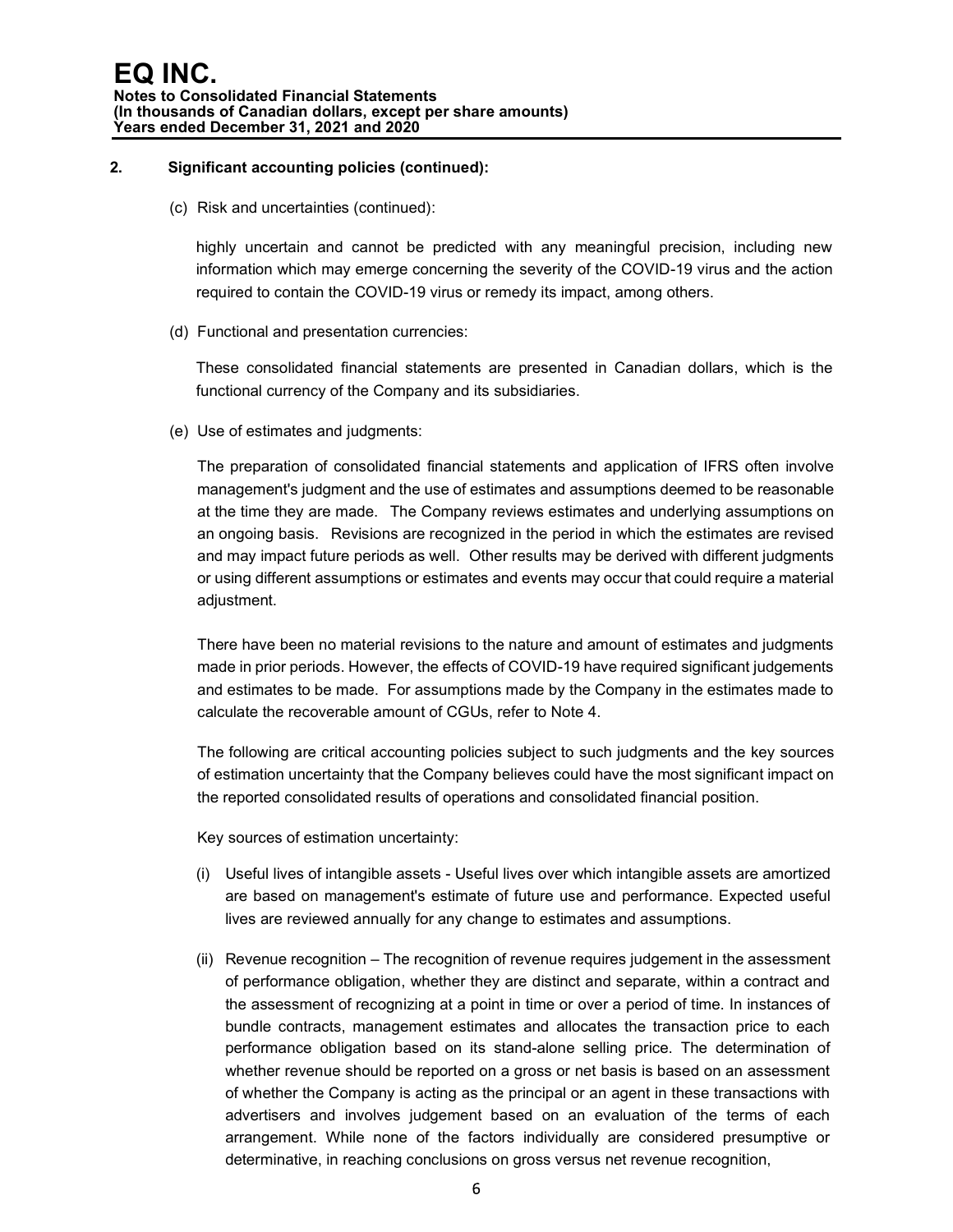- (e) Use of estimates and judgments (continued):
	- (ii) Revenue recognition (continued)

management places the most weight on the analysis of whether the Company controls the services before they are transferred to the customer.

- (iii) Expected credit losses The Company monitors the financial stability of its customers and the environment in which they operate to make estimates regarding the likelihood that the individual trade receivable balances will be paid. The Company reviews the components of these accounts on a regular basis to evaluate and monitor this risk. The Company's customers are generally financially established organizations, which limits the credit risk relating to the customers. In addition, credit reviews by the Company take into account the counterparty's financial position, past experience and other factors.
- (iv) Share-based payments The estimated fair value of stock options is determined using the Black-Scholes option pricing model. Inputs to the model are subject to various estimates related to volatility, interest rates, dividend yields and expected life of the stock options issued. Fair value inputs are subject to market factors, as well as internal estimates. In addition to the fair value calculation, the Company estimates the expected forfeiture rate with respect to equity-settled share-based payments based on historical experience.
- Earn-out Acquisition the fair value of contingent consideration liabilities is based on the estimated future financial performance of the acquired business. Financial targets used in the estimation process include certain defined financial targets and realized internal rates of return.
- (vi) Business combinations IFRS 3, Business Combinations, is applied to account for all business acquisitions. Identifying the fair value of assets and liabilities acquired, including intangible assets and residual goodwill requires significant judgement by management upon acquisition.
- (vii) Debt extinguishment From time to time, the Company pursues amendments to its credit agreements based on prevailing market conditions. Such amendments, when completed, are considered by the Company to be debt modifications or extinguishments. The accounting treatment of a debt modification depends on whether the modified terms are substantially different than the previous terms. Terms of an amended debt agreement are considered to be substantially different based on qualitative factors, or when the discounted present value of the cash flows under the new terms discounted using the original effective interest rate, is at least ten percent different from the discounted present value of the remaining cash flows of the original debt. If the modification is not substantially different, it will be considered as a modification with any costs or fees incurred adjusting the carrying amount of the liability recorded through profit or loss at the date of modification. If the modification is substantially different then the transaction is accounted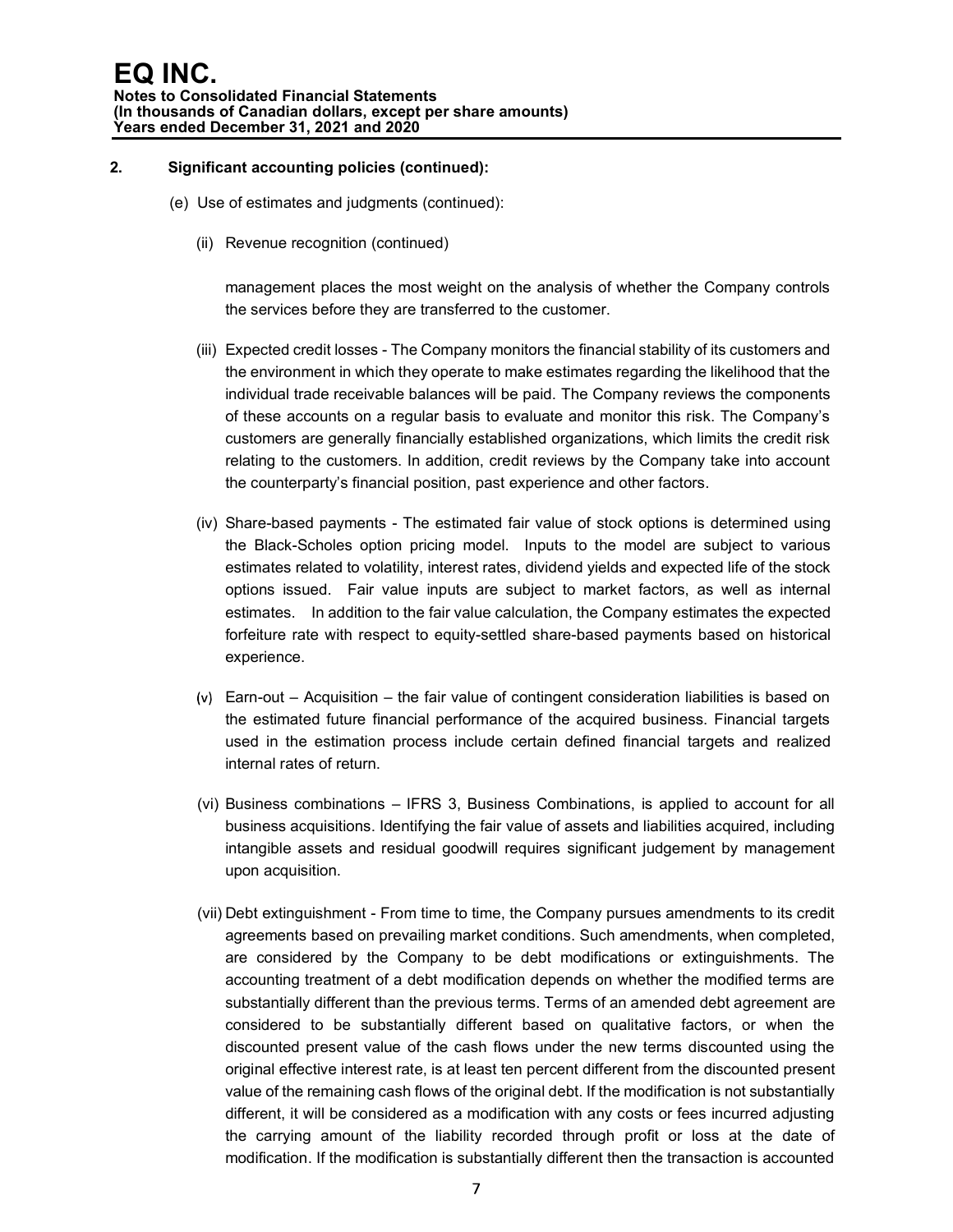- (e) Use of estimates and judgments (continued):
	- (vii) Debt extinguishment (continued)

for as an extinguishment of the old debt instrument with an adjustment to the carrying amount of the liability being recorded in the consolidated statements of operations immediately.

(f) Business combinations:

The acquisition method of accounting is used to account for business combinations regardless of whether equity instruments or other assets are acquired. The consideration transferred is the sum of the acquisition-date fair values of the assets transferred, equity instruments issued or liabilities incurred by the acquirer to former owners of the acquiree and the amount of any non-controlling interest in the acquiree. For each business combination, the non-controlling interest in the acquiree is measured at either fair value or at the proportionate share of the acquiree's identifiable net assets. All acquisition costs are expensed as incurred to profit or loss.

On the acquisition of a business, the acquirer assesses the financial assets acquired and liabilities assumed for appropriate classification and designation in accordance with the contractual terms, economic conditions, the consolidated entity's operating or accounting policies and other pertinent conditions in existence at the acquisition-date. Contingent consideration to be transferred by the acquirer is recognized at the acquisition-date fair value. Subsequent changes in the fair value of the contingent consideration classified as an asset or liability is recognized in profit or loss. Contingent consideration classified as equity is not remeasured and its subsequent settlement is accounted for within equity. The difference between the acquisition-date fair value of assets acquired, liabilities assumed and any noncontrolling interest in the acquiree and the fair value of the consideration transferred and the fair value of any pre-existing investment in the acquiree is recognized as goodwill. If the consideration transferred and the pre-existing fair value is less than the fair value of the identifiable net assets acquired, being a bargain purchase to the acquirer, the difference is recognized as a gain directly in profit or loss by the acquirer on the acquisition-date, but only after a reassessment of the identification and measurement of the net assets acquired, the non-controlling interest in the acquiree, if any, the consideration transferred and the acquirer's previously held equity interest in the acquirer.

Business combinations are initially accounted for on a provisional basis. The acquirer retrospectively adjusts the provisional amounts recognized and also recognizes additional assets or liabilities during the measurement period, based on new information obtained about the facts and circumstances that existed at the acquisition-date. The measurement period ends on either the earlier of (i) 12 months from the date of the acquisition or (ii) when the acquirer receives all the information possible to determine fair value.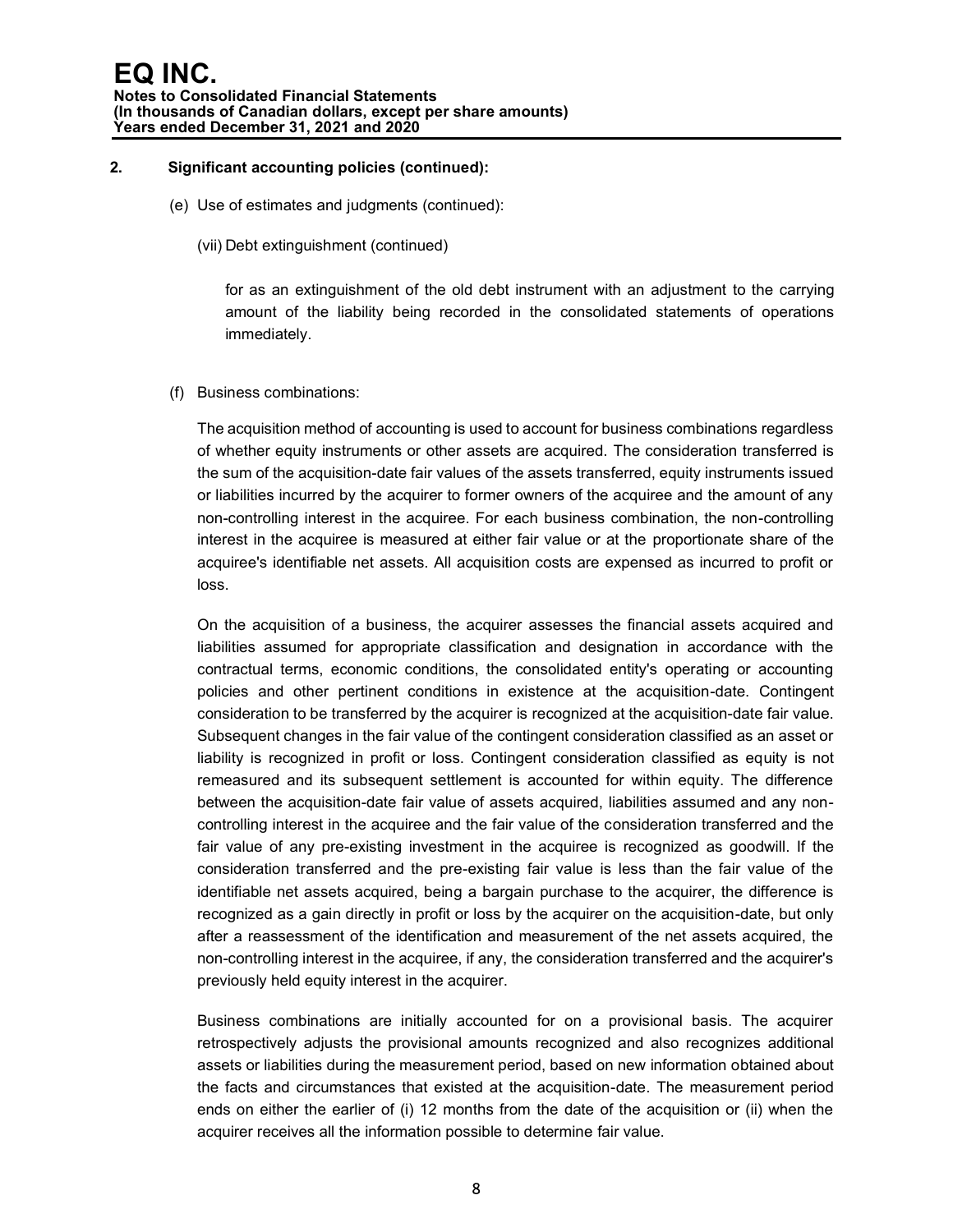(f) Business combinations (continued):

The Company determines whether a business is acquired when the integrated set of assets and activities includes at a minimum, an input and a substantive process and whether the acquired set has the ability to contribute to the creation of outputs.

The Company also has an option to apply a 'concentration test' that permits a simplified assessment of whether an acquired set of activities and assets is not a business. If substantially all of the fair value of the gross assets acquired is concentrated in a single identifiable asset or group of similar identifiable assets, the concentration test is met, and the transaction is determined not to be a business combination. If the assets acquired are not a business, the transaction is accounted for as an asset acquisition.

(g) Goodwill:

Goodwill is initially recognized at cost, being the excess of the purchase price of acquired businesses over the estimated fair value of the tangible and intangible assets acquired and liabilities assumed at the date acquired, and is allocated to the cash generating unit ("CGU") expected to benefit from the acquisition. A CGU is the smallest group of assets for which there are separately identifiable cash flows.

Subsequently, goodwill and indefinite life intangible assets are not amortized but are assessed at the end of each reporting period for impairment and more frequently whenever events or circumstances indicate that their carrying value may not be fully recoverable. The Company considers the relationship between its market capitalization and its book value, as well as other factors, when reviewing for indicators of impairment. Goodwill is assessed for impairment based on the CGUs or group of CGUs to which the goodwill relates. Any potential goodwill impairment is identified by comparing the recoverable amount of a CGU or group of CGUs to its carrying value which includes the allocated goodwill. If the recoverable amount is less than its carrying value, an impairment loss is recognized.

The Company may need to test its goodwill for impairment between its annual test dates if market and economic conditions deteriorate or if volatility in the financial markets causes declines in the Company's share price, increases the weighted average cost of capital, or changes valuation multiples or other inputs to its goodwill assessment. In addition, changes in the numerous variables associated with the judgments, assumptions, and estimates made by management in assessing the fair value could cause them to be impaired. Goodwill impairment charges are non-cash charges that could have a material adverse effect on the Company's consolidated financial statements but in themselves do not have any adverse effect on its liquidity, cash flows from operating activities or debt covenants.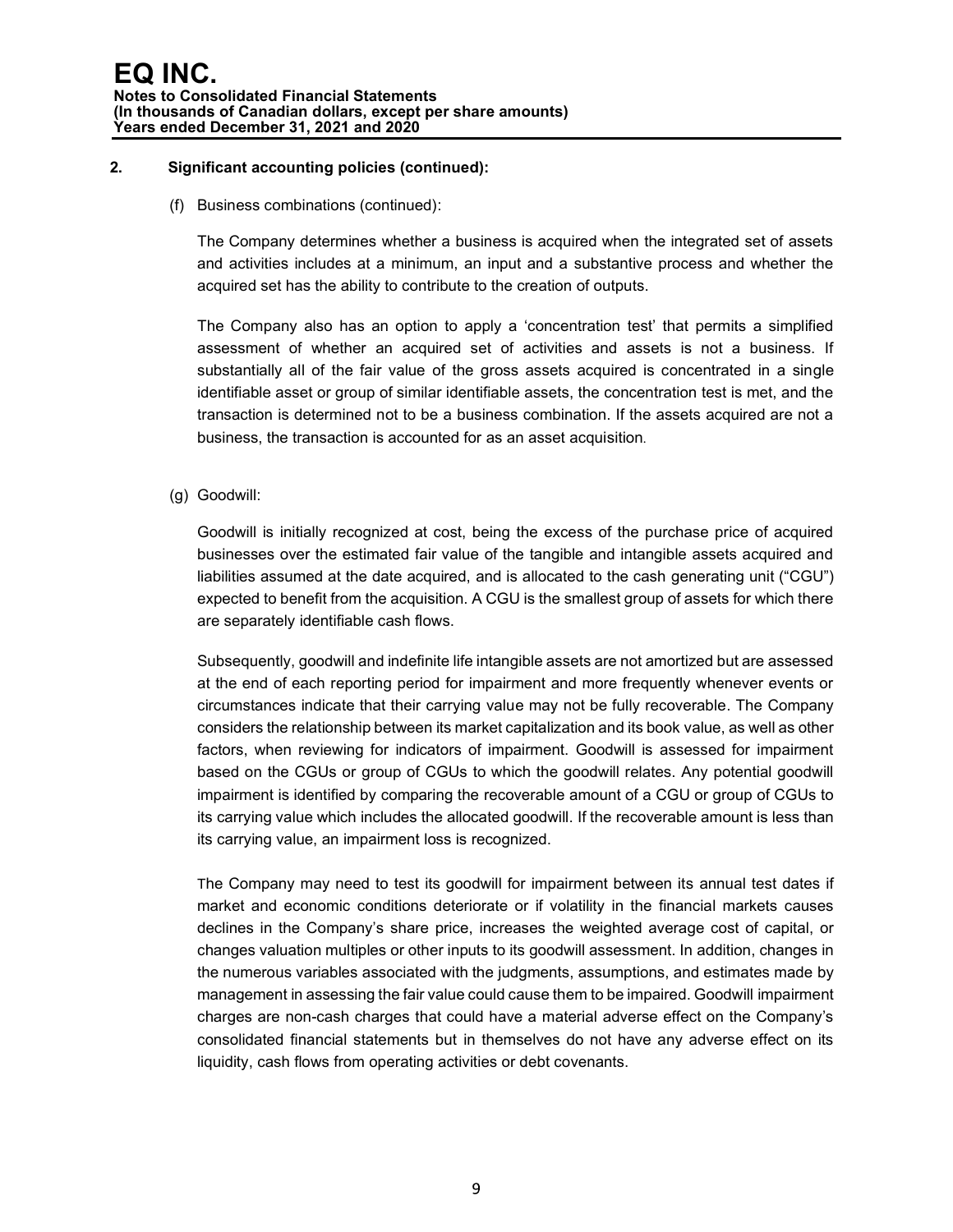(g) Goodwill (continued):

An impairment loss of goodwill is not reversed. For other assets, an impairment loss may be reversed if the estimates used to determine the recoverable amount have changed. The reversal is limited so that the carrying amount of the asset does not exceed its recoverable amount or the carrying amount that would have been determined, net of amortization or depreciation, had no impairment loss been recognized for the asset in prior years. The reversal is recognized in the consolidated statements of income.

- (h) Basis of consolidation:
	- (i) Subsidiaries:

Subsidiaries are entities controlled by the Company. The financial statements of subsidiaries are included in the consolidated financial statements from the date that control commences until the date that control ceases.

|                                      |                  | Ownership interest |                          |
|--------------------------------------|------------------|--------------------|--------------------------|
| Subsidiary                           | Jurisdiction     | December 31,       | December 31,             |
|                                      | of incorporation | 2021               | 2020                     |
|                                      |                  |                    |                          |
| CX Digital Media U.S.A Inc.          | Delaware         | 100%               | 100%                     |
| EQ Advertising Group Ltd.            | Ontario          | 100%               | 100%                     |
| CX U.S.A Southwest Inc.              | Texas            | 100%               | 100%                     |
| CX U.S.A. Pacific, Inc.              | California       | 100%               | 100%                     |
| Tapped Networks Inc. (note 3 (a))    | Ontario          | 100%               | 100%                     |
| Integrated Rewards Inc. (note 3 (c)) | Ontario          | 100%               | $\overline{\phantom{0}}$ |

The Company has the following wholly owned subsidiaries:

(ii) Transactions eliminated on consolidation:

Intercompany balances and transactions, and any unrealized income and expenses arising from such transactions, are eliminated upon consolidation.

#### (i) Foreign currency transactions:

Transactions in foreign currencies are translated to the respective functional currencies of the Company and its subsidiaries at exchange rates at the dates of the transactions. Monetary assets and liabilities denominated in foreign currencies at the reporting date are retranslated to the functional currency using the exchange rate at that date. Non-monetary assets and liabilities denominated in foreign currencies that are measured at fair value are translated to the functional currency using the exchange rate at the date that the fair value was determined.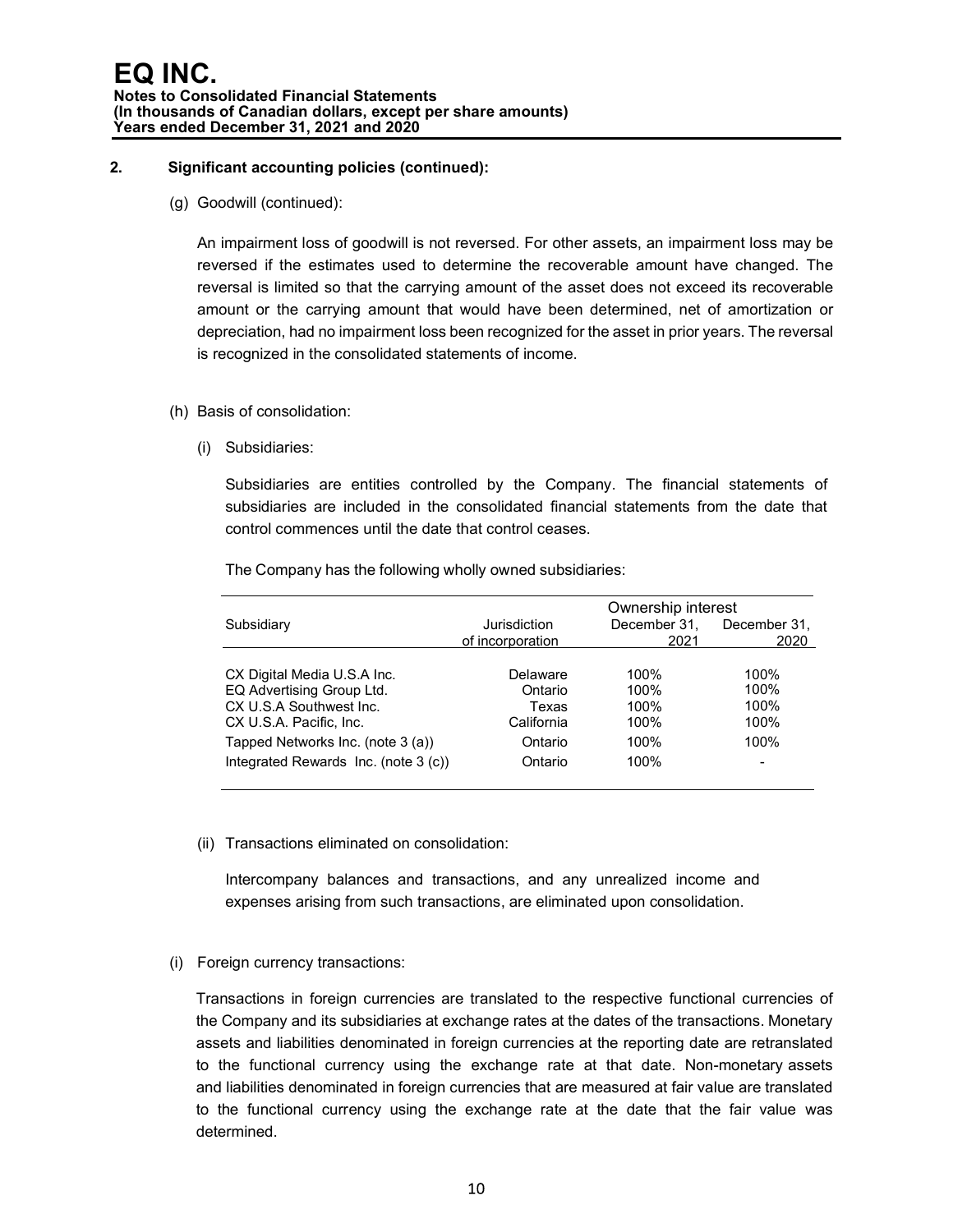(i) Foreign currency transactions (continued):

Foreign currency differences arising on translation are recognized in finance income or cost. Non-monetary assets and liabilities and related depreciation and amortization are translated at historical exchange rates. Revenue and expenses, other than depreciation and amortization, are translated at the monthly average rates of exchange for the year.

(j) Financial instruments:

The Company classifies its financial assets in the following measurement categories:

- (i) Those to be measured subsequently through fair value (either through other comprehensive income ("OCI"), or through profit or loss), and
- (ii) Those to be measured at amortized cost using the effective interest method.

At initial recognition, the Company measures a financial asset at its fair value plus, in the case of a financial asset not at fair value through profit or loss ("FVPL"), transaction costs that are directly attributable to the acquisition of the financial asset. The transaction costs of a financial asset carried at FVPL are expensed in profit or loss.

Financial instruments at amortized cost: Financial instruments at amortized cost include cash, accounts receivable, accounts payable and accrued liabilities, loan and borrowings, lease liability and other current and non-current liabilities. Assets that are held for collection of contractual cash flows where those cash flows represent solely payments of principal and interest are measured at amortized costs. When material, interest income from these financial assets are included in finance income using the effective interest rate method. Impairment losses are presented as a separate line item in the statement of operations.

Equity instruments: The Company subsequently measures all equity instruments at fair value. Dividends from such investments will be recognized in profit or loss as other income when the Company's right to receive payments is established. Changes in the fair value of the financial assets at FVPL are recognized in other gains or (losses) in the statement of operations as applicable. Impairment losses (and reversal of impairment losses) on equity investments measured at FVPL are not reported separately from other changes in fair value.

For assets measured at fair value, gains and losses will be recorded directly in the statement of operations or OCI. For financial assets other than equities measured at fair value through other comprehensive income ("FVOCI") changes in the carrying amount will be recorded in OCI except for recognition of impairment losses, interest revenue and foreign exchange gain and losses on the instrument's amortized cost which are recognized in income. For investments in equity instruments that are not held for trading, this will depend on whether the Company has made an irrevocable election at the time of initial recognition to account for the equity instrument at FVOCI.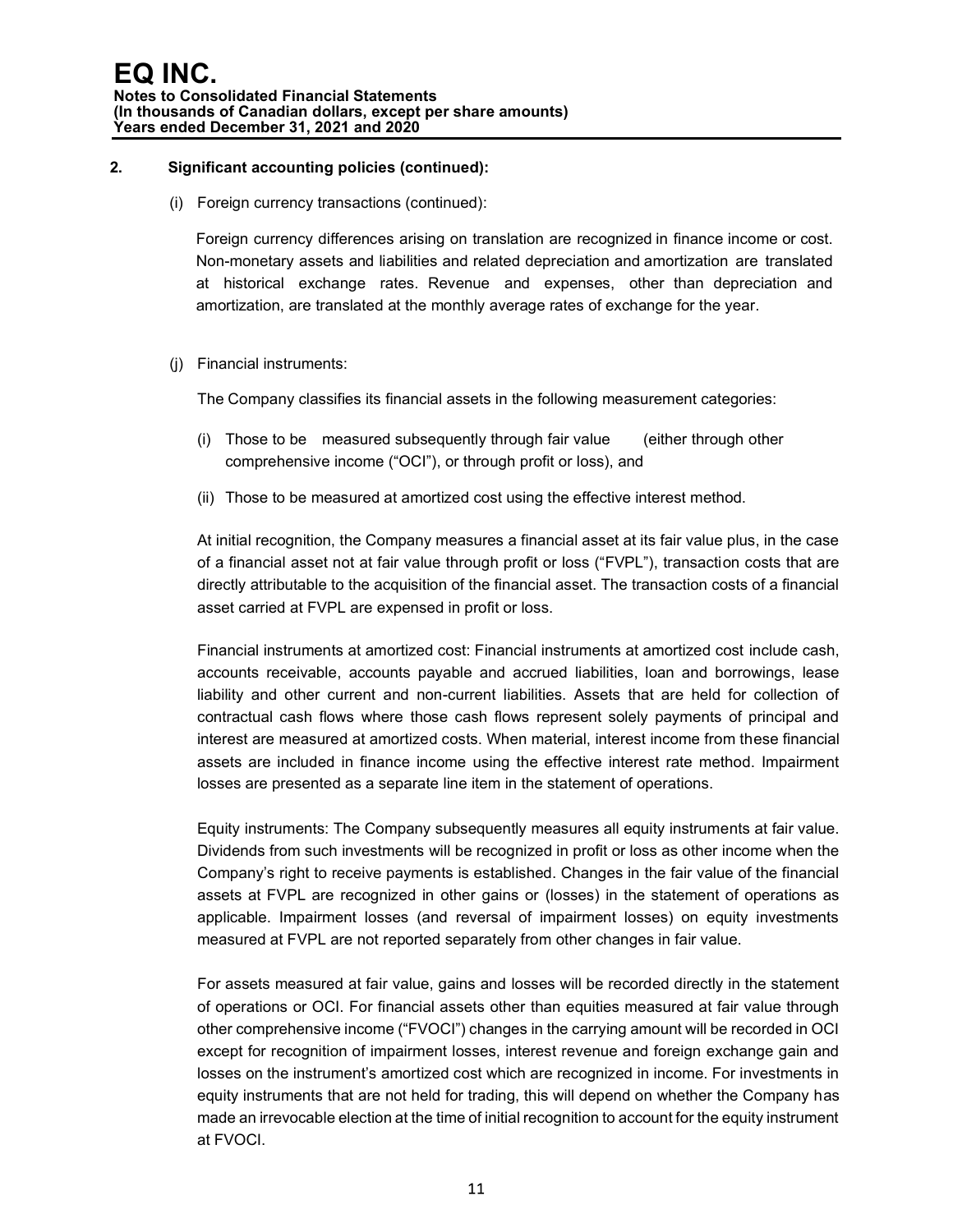(j) Financial instruments:

When derecognized the cumulative gain or loss in OCI (on non-equity FVOCI financial assets) is reclassified from equity to income. Interest income is recognized on FVOCI financial assets using the effective interest method.

#### Impairment of Financial Assets

The Company assesses on a forward-looking basis the expected credit losses associated with its debt instruments carried at amortized cost. The impairment methodology applied depends on whether there has been a significant increase in credit risk.

For accounts receivables, the Company applies the simplified approach permitted by IFRS 9, which requires ECL to be recognized from initial recognition of the receivables.

- (k) Property and equipment:
	- (i) Recognition and measurement:

Property and equipment are measured at cost less accumulated depreciation and accumulated impairment losses. Cost includes expenditures that are directly attributable to the acquisition of the asset. Gains and losses on disposal of an item of property and equipment are determined by comparing the proceeds from disposal with the carrying amount of property and equipment and are recognized net within loss from operations.

The costs of the day-to-day servicing of property and equipment are recognized in operating income as incurred.

(ii) Depreciation:

Depreciation is calculated over the depreciable amount, which is the cost of an asset, or other amount substituted for cost, less its estimated residual value. Depreciation is recognized on a straight-line basis over the estimated useful lives of the property and equipment, since this most closely reflects the expected pattern of consumption of the future economic benefits embodied in the asset.

The estimated useful lives for the current and comparative years are as follows:

| <b>Furniture and fixtures</b> | 4 years                                 |
|-------------------------------|-----------------------------------------|
| Computer equipment            | 3 vears                                 |
| Leasehold improvements        | Lesser of useful life and term of lease |

Depreciation methods, useful lives and residual values are reviewed at each financial year end and adjusted, if appropriate.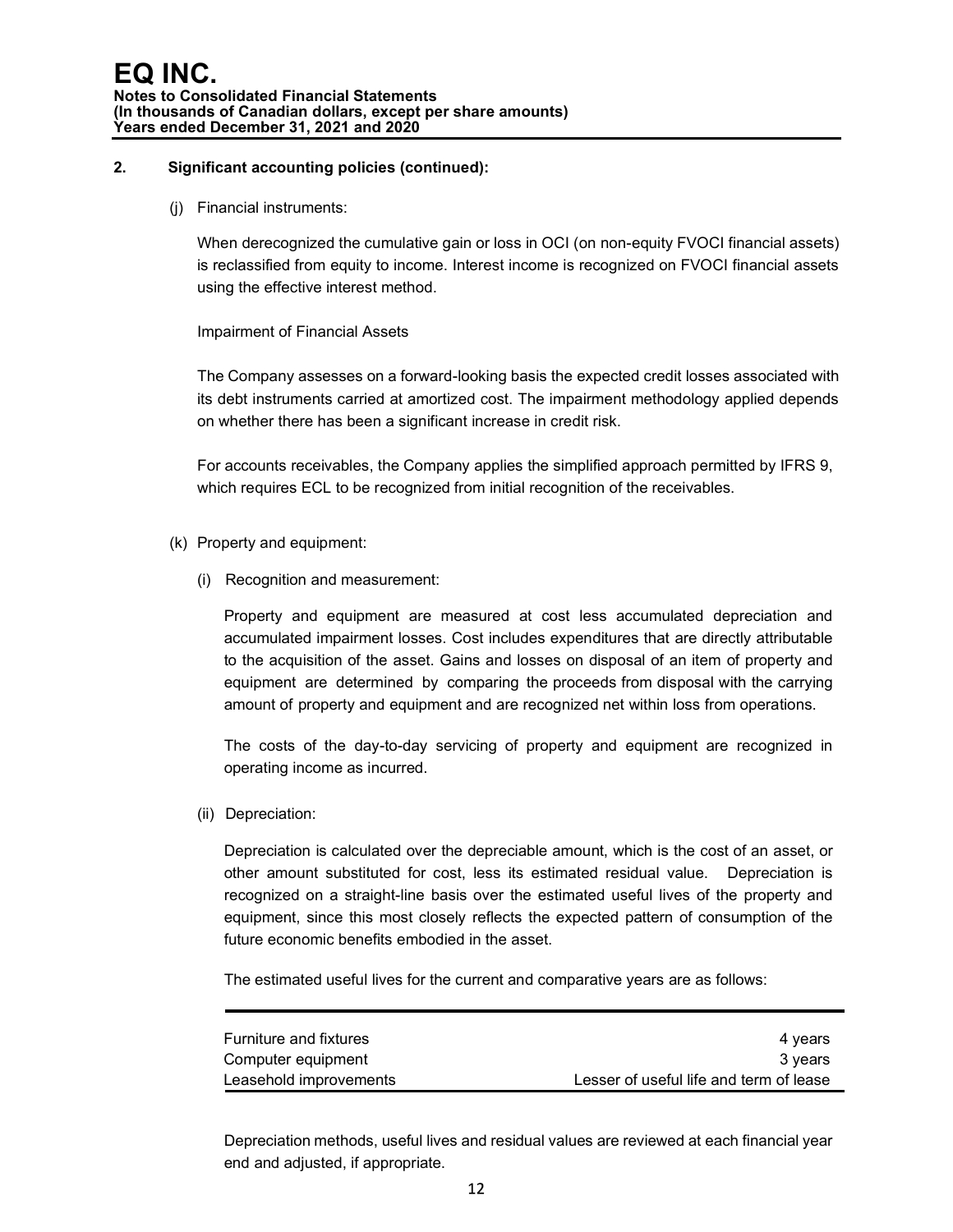- (l) Intangible assets:
	- (i) Intangible assets:

Intangible assets that are acquired by the Company and have finite useful lives are measured at cost less accumulated amortization and accumulated impairment losses.

Intangible assets are recorded at cost when internally generated and at fair value when acquired during a business acquisition. Intangible assets are amortized over their estimated useful lives.

Software platform: Certain costs incurred in connection with the development of software to be used internally is capitalized once a project has progressed beyond a conceptual, preliminary stage to that of application development. Development costs that are directly attributable to the design and testing of identifiable and unique software products controlled by the Company are recognized as intangible assets when the following criteria are met;

- 1. It is technically feasible to complete the software product so that it will be available for use;
- 2. Management intends to complete the software product and use or sell it;
- 3. There is an ability to use or sell the software product;
- 4. It can be demonstrated how the software product will generate probable future economic benefits;
- 5. Adequate technical, financial and other resources to complete the development and to use or sell the software product are available, and
- 6. The expenditure attributable to the software product during its development can be reliably measured.

Costs that qualify for capitalization include both internal and external costs.

(ii) Amortization:

Amortization is calculated over the cost of the asset less its estimated residual value, which typically is expected to be nil. Amortization is recognized in profit or loss on a straight-line basis over the estimated useful lives of intangible assets, other than goodwill, from the date that they are available for use, since this most closely reflects the expected pattern of consumption of the future economic benefits embodied in the asset. Useful lives, residual values and amortization methods for intangible assets with finite lives are reviewed at least annually.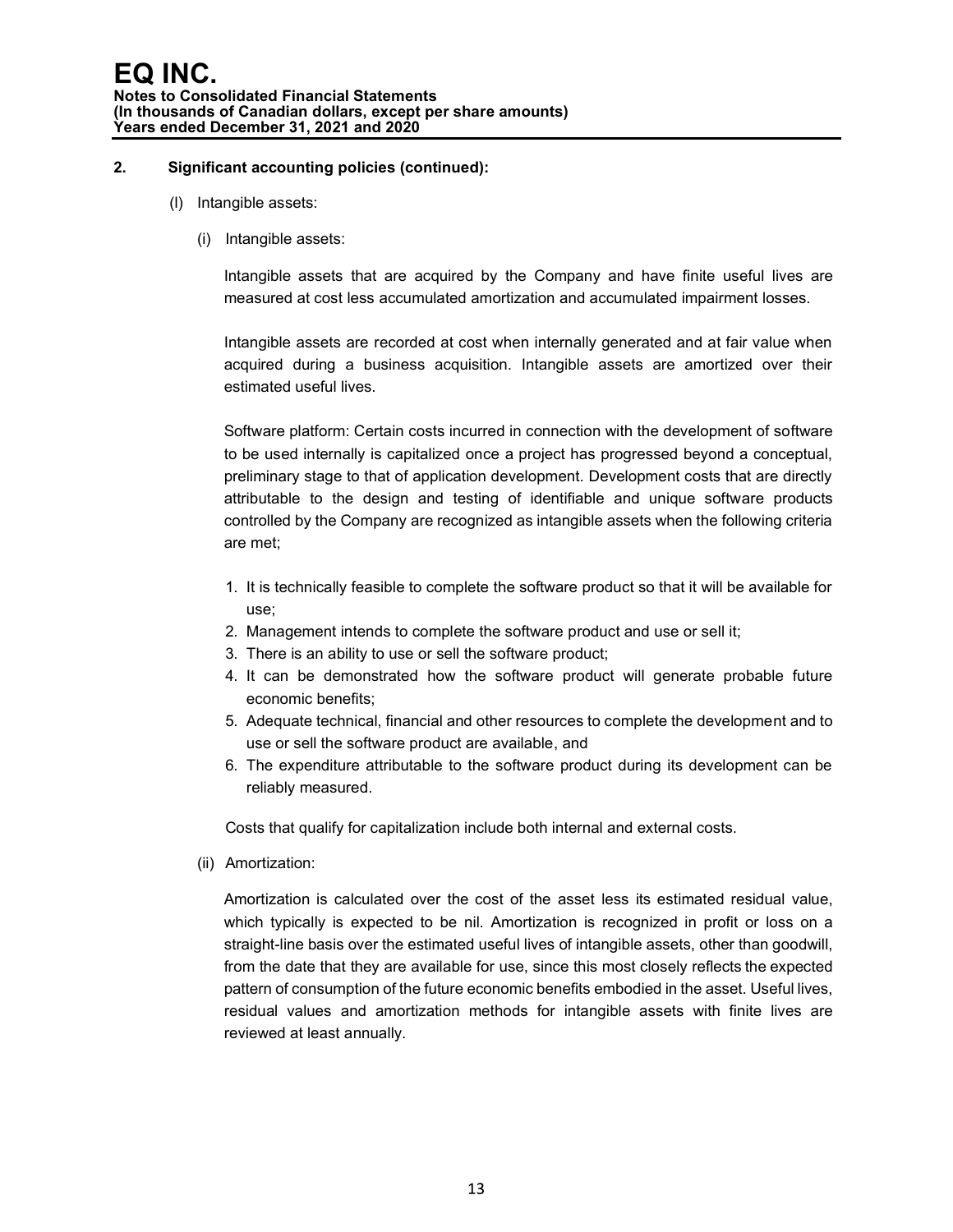- (l) Intangible assets (continued):
	- (ii) Amortization (continued)

The estimated useful lives for the current and comparative years are as follows:

| Customer relationships           | 6 years       |
|----------------------------------|---------------|
| Customer relationships for Paymi | 8.5% per year |
| Software                         | 3 years       |
| Developed technology             | 1-3 years     |
| Non-compete                      | 2 years       |
| Backlog                          | 1 year        |
| Paymi brand                      | 3 years       |

(iii) Research and development:

Research and development activities are assessed to determine if they qualify for recognition as internally generated intangible assets. Apart from complying with the general requirements for initial measurement of an intangible asset, qualification criteria are met only when technical as well as commercial feasibility can be demonstrated and cost can be reliably measured. It must also be probable that the intangible asset will generate future economic benefits, be clearly identifiable and allocable to a specific product. Further to meeting these criteria, only such costs that relate solely to the development phase of a self-initiated project are capitalized. Any costs that are classified as part of the research phase of a self-initiated project are expensed as incurred. If the research phase cannot be clearly distinguished from the development phase, the respective project-related costs are treated as if they were incurred in the research phase only. Capitalized development costs are amortized over the estimated useful life of the internally generated intangible asset. Internally generated intangible assets are reviewed for impairment annually when the asset is not yet in use or when events or changes in circumstances indicate that the carrying amount may not be recoverable and the asset is in use.

For the year ended December 31, 2021 \$82 (2020 - \$274) of research and development costs have been reimbursed from the Scientific Research and Experimental Development and Industrial Research Assistance Tax Incentive Program and recorded as part of employee compensation and benefits in profit or loss.

- (m) Impairment:
	- (i) Financial assets, including accounts receivable:

A financial asset is considered impaired if objective evidence indicates that one or more events have had a negative effect on the estimated future cash flow of that asset that can be estimated reliably. Individually significant financial assets are tested for impairment on an individual basis. The remaining financial assets are assessed collectively based on the nature of the asset.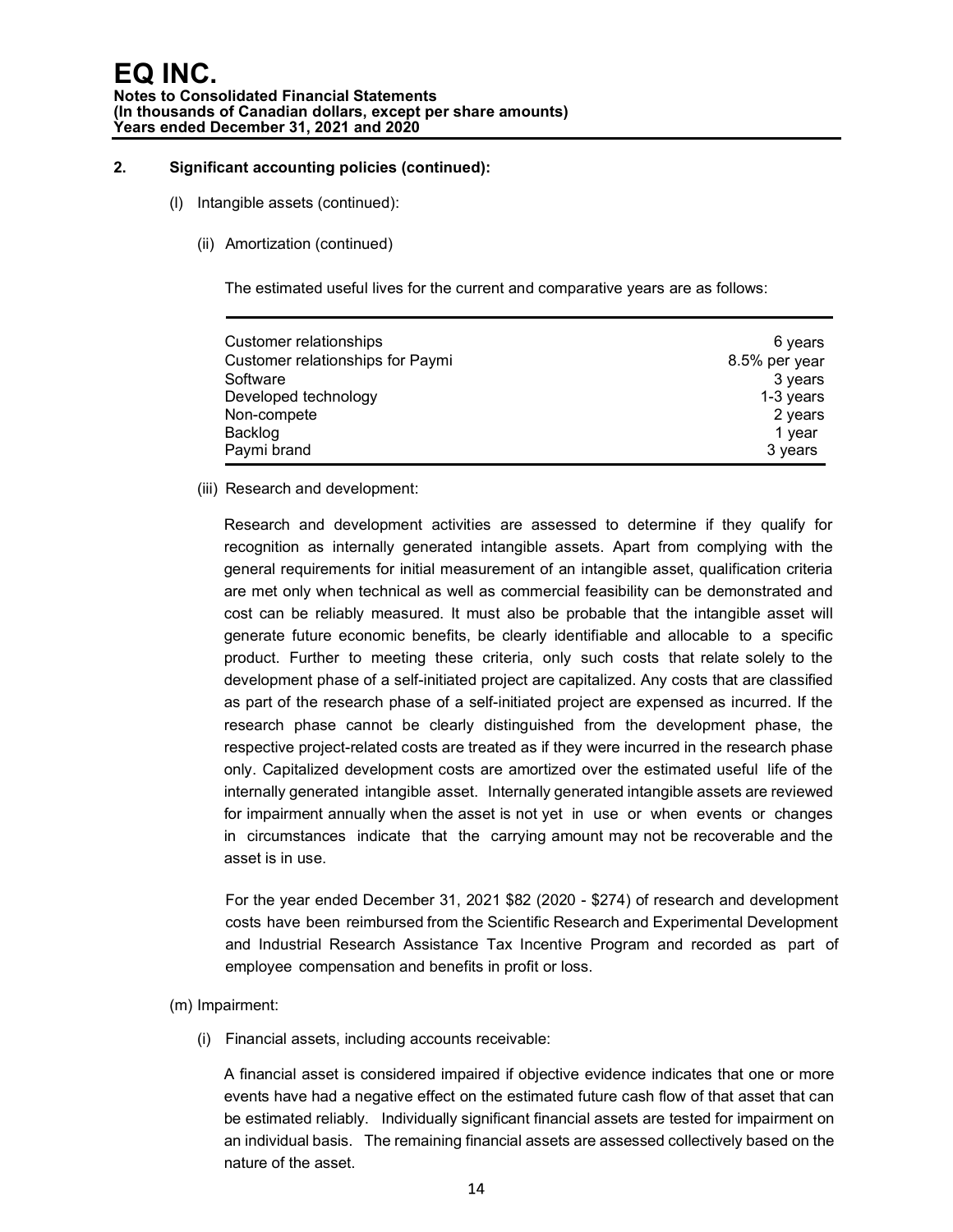- (m) Impairment (continued):
	- (i) Financial assets, including accounts receivable (continued):

An impairment loss on loans and receivables is measured as the difference between the asset's carrying amount and the present value of the future cash flows expected to be derived from the asset. The carrying value is reduced through the use of an expected credit losses accounts, with the loss recognized in the statement of profit or loss.

For trade and other receivables, the Company applies the simplified approach permitted by IFRS 9, Financial Instruments, which requires expected lifetime losses to be recognized at the time of initial recognition of the receivables.

(ii) Non-financial assets:

The carrying amounts of the Company's non-financial assets, other than deferred tax assets, are reviewed at each reporting date to determine whether there is any indication of impairment. If any such indication exists, then the asset's recoverable amount is estimated. An impairment test is conducted annually, for intangible assets that are not yet available for use.

#### (n) Share-based payments:

Share-based payment arrangements in which the Company receives goods or services as consideration for its own equity instruments are accounted for as equity-settled share- based payment transactions.

The grant date fair value of share-based payment awards granted to employees is recognized as a compensation cost, with a corresponding increase in contributed surplus, over the vesting period of the award. The amount recognized is adjusted to reflect the number of awards for which the related service and non-market vesting conditions are expected to be met, such that the amount ultimately recognized is based on the number of awards that vest. Upon exercising the awards, such as options, the fair value of the stock options exercised that has been expensed to contributed surplus along with the cash received is reclassified to common shares and reflected in the statements of changes in shareholders' equity.

Under the Company's restricted share unit ("RSU") plan, RSU's may be granted to directors, officers, employees and consultants. Compensation expense for each grant is recorded in the statement of loss and comprehensive loss with a corresponding increase in contributed surplus on the statement of financial position. The expense is based on the fair values at the time of the grant and is recognized over the vesting period of the respective RSU. The Company settles RSU's by issuing shares.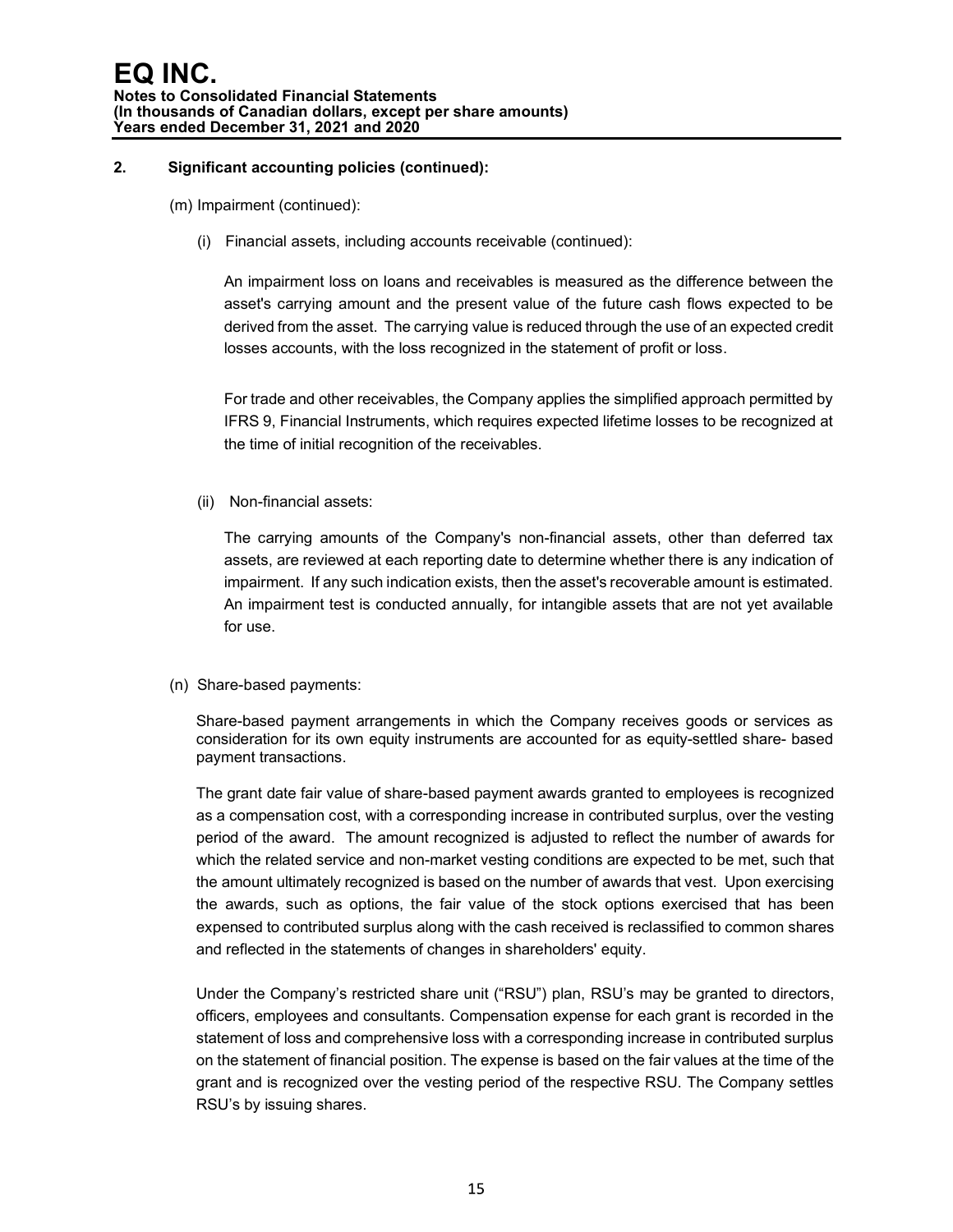(o) Warrants:

The Company follows the relative fair value method with respect to the measurement of common shares and warrants issued as private placement units. The proceeds from the issuance of units are allocated between share capital and warrants. Unit proceeds are allocated to shares and warrants using the Black-Scholes option pricing model and the share price at the time of financing. If and when the warrants are exercised, the applicable relative fair value recognized in warrants is transferred to share capital. Any consideration paid on the exercise of the warrants is credited to share capital. For those warrants that expire unexercised on maturity, the recorded value is transferred to contributed surplus. In situation where warrants are issued as consideration for goods and services received and some or all of the goods or services received cannot be specifically identified or reliably measured, then these warrants are measured at the fair value of the share-based payment. The fair value of the share-based payment is determined using the Black-Scholes option pricing model.

(p) Provisions:

A provision is recognized if, as a result of a past event, the Company has a present legal or constructive obligation that can be estimated reliably, and it is probable that an outflow of economic benefits will be required to settle the obligation. The timing or amount of the outflow may still be uncertain. Provisions are determined by discounting the expected future cash flows at a pre-tax rate that reflects current market assessments of the time value of money and the risks specific to the liability. The unwinding of the discount is recognized as finance cost.

(q) Revenue:

Revenue is recognized based on the five-step model outlined in IFRS 15:

- 1. Identify the contract with a customer;
- 2. Identify the performance obligations in the contract;
- 3. Determine the transaction price;
- 4. Allocate the transaction price to the performance obligations in the contract; and
- 5. Recognize revenue when (or as) the entity satisfies a performance obligation.

The Company determines collectability by performing ongoing credit evaluations and monitoring its customers' accounts receivable balances. For new customers and their agents, which may be advertising agencies or other third parties, the Company may performs a credit check with an independent credit agency and checks credit references to determine creditworthiness. The Company only recognizes revenue when collection is reasonably assured. If collection is not considered reasonably assured, revenue is recognized only once all amounts are collected.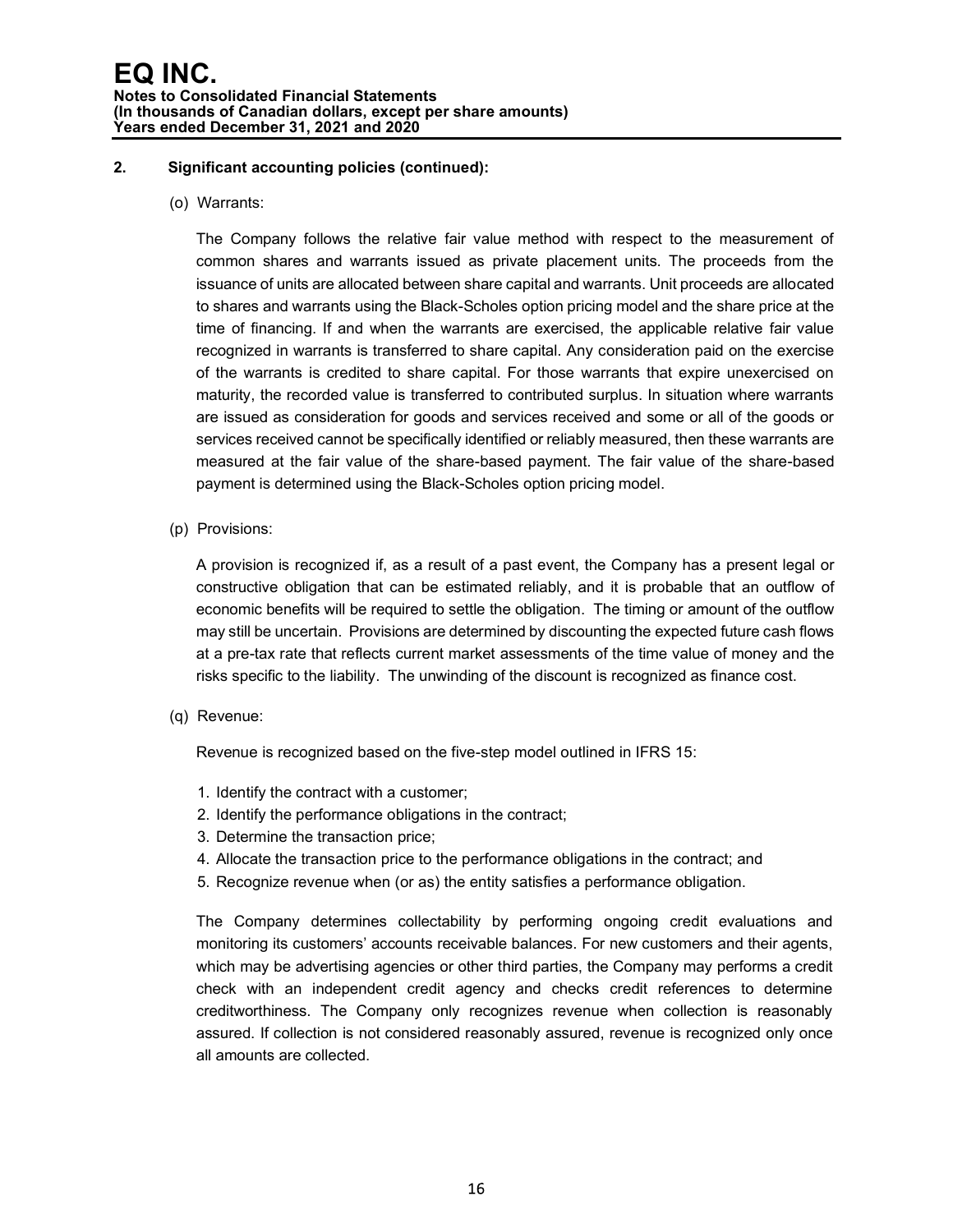(q) Revenue (continued):

In instances where the Company contracts with third party advertising agencies on behalf of their advertiser clients, a determination is made to recognize revenue on a gross or net basis based on an assessment of whether the Company is acting as the principal or an agent in the transaction. The Company is acting as the principal in these arrangements and therefore revenue earned and costs incurred are recognized on a gross basis as the Company has control and is responsible for fulfilling the advertisement delivery, establishing the selling prices and the delivery of the advertisements for fully managed revenue, providing training and updates for the self- serve proprietary platform and performing all billing and collection activities.

The timing of revenue recognition sometimes differs from the contract payment schedule, resulting in revenues that have been billed but not earned which are recorded as contract liabilities. As at December, 31, 2021 the Company had \$529 (2020 - \$86) in contract liabilities.

In instances where the Company collects payment in advance and there is a significant financing component, the practical expedient is applied as the period from delivery of the goods or services is within one year of when the customer pays. No adjustment is made to the transaction price. The practical expedient is also applied to commission contract costs and these are expensed as incurred.

#### Advertising Services

The Company generates revenue from the delivery of targeted digital media solutions, enabling advertisers to connect intelligently with their audiences across online display, video, social and mobile campaigns using its Programmatic Marketing Platform. The Company offers its services on a fully-managed and a self-serve basis. In instances of self-serve basis, the Company also provides its customers with access to the Programmatic Marketing Platform which includes promises related to hosting and support services. These arrangements are evidenced by a fully executed insertion order ("IO"). Generally, IOs specify the number and type of advertising impressions to be delivered over a specified time at an agreed upon price and performance objectives for an ad campaign based on client needs. Performance obligation are generally a measure of targeting as defined by the parties in advance, such as number of ads displayed, consumer clicks on ads or consumer actions (which may include qualified leads, registrations, downloads, inquiries or purchases). These payment models are commonly referred to as cost per impression ("CPM"), cost per click ("CPC") and cost per action ("CPA"). The performance obligations are satisfied over time as the volume of impressions are delivered up to the contractual maximum for fully-managed revenue and the delivery of impressions for self-serve. Revenue is recognized over time using the output method when the performance obligations are satisfied. Typically, campaigns run for a period of one to three months and are billed at the end of the month.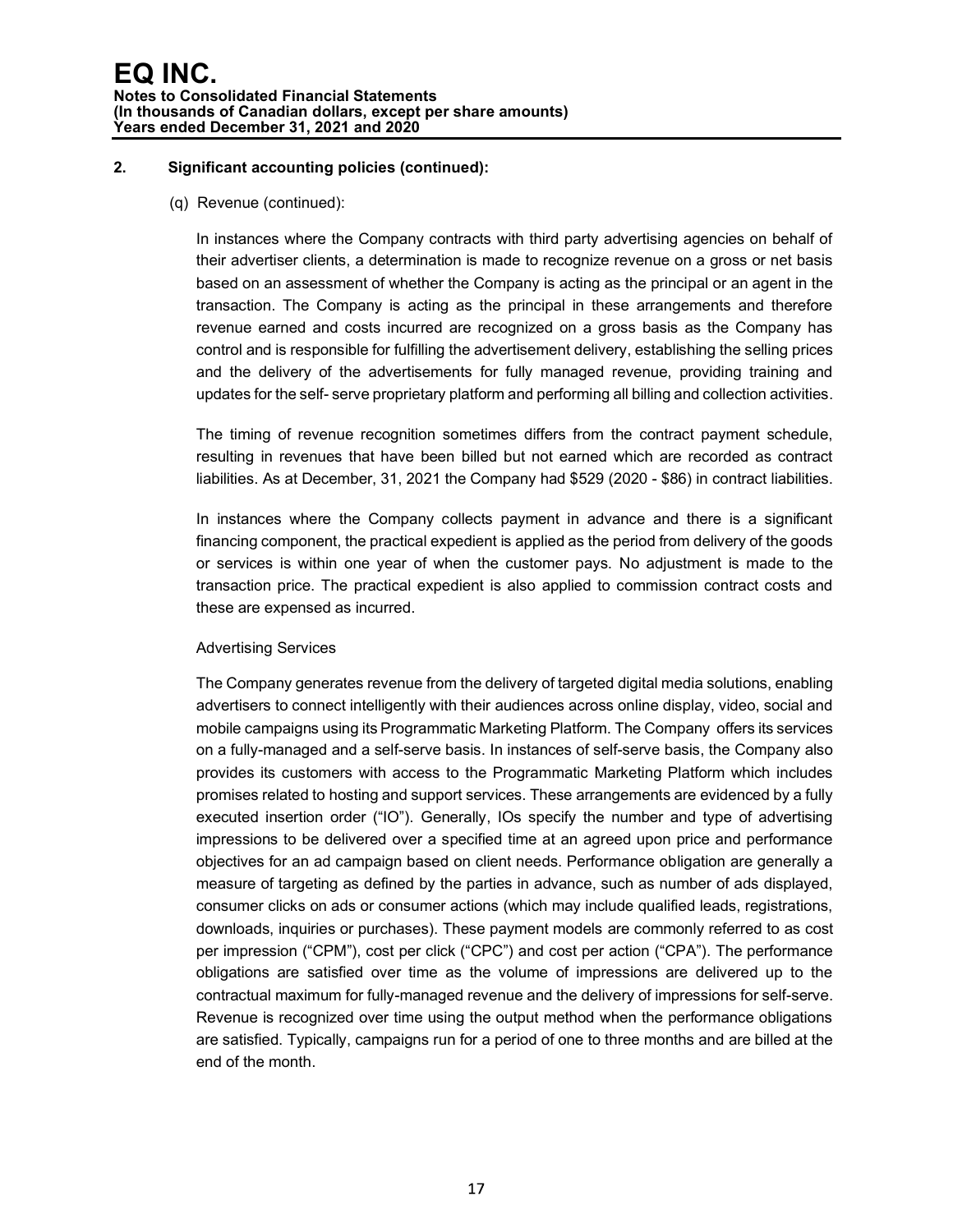(q) Revenue (continued):

#### Fixed Fee Data Sales

The Company provides customers with research and analytics of data. The Company has concluded that these promises are not distinct and are recognized as one performance obligation. The IOs will specify the fixed fee arrangement to be delivered over an agreed upon price. Revenue is recognized as the performance obligation are satisfied over time as the services are provided to the customer. Typically this service is bundled with advertising services and campaigns are generally for a period of one month and are billed at the end of the month.

#### CPM Data Sales

The Company provides customers with the ability to track the effectiveness of advertisements. The payment model is measured based on the number of impressions for results achieved through the tracking. The performance obligation are satisfied over time as the volume of impressions are delivered up to the contractual maximum. Revenue is recognized over time using the output methods when the performance obligations are satisfied. Typically, campaigns run for a period of one to three months and are billed at the end of the month.

#### Other Services

The Company provides customers with consultation services to improve advertisement effectiveness and performance. These services are fixed fee arrangements for specified consulting services and each project is considered distinct. Each performance obligation is satisfied over time as the services are provided to the customer. Revenue is recognized using the input method for time incurred compared to the estimated time for specified services.

#### Content revenue

On July 5, 2021, the Company announced the closing of its acquisition of all of the issued and outstanding shares of Integrated Rewards Inc. ("Paymi").

Paymi is a downloadable app for iOS or Android that uses card linking technology. Paymi provides a seamless experience for members to securely connect their debit and credit cards and redeem cashback on their purchases. Paymi works with Merchant ("Client") for offers to be placed on its app. Paymi members can access the offers on the app and can redeem on purchases. Upon confirmation of the purchase by a Paymi member, revenue is calculated by multiplying the transaction amount by a certain rate and is recorded as commission revenue, and cash back expense for Paymi members are recorded simultaneously. Commission revenue and expense arising from the provision of this service are recorded as revenue on a gross basis. Paymi bears all of the risk in delivering the cash-back rewards to its members regardless of the subsequent collection of funds from the Client. Paymi work with our Client to set the percentage of cash back offered (often at different tiers based on targeting) and then set a commission fee based on the competitive landscape. Furthermore, we often strategize with the client about the content of the reward campaigns to make recommendations about the total cash back amounts, minimum spends, and whether to have one broad offer or multiple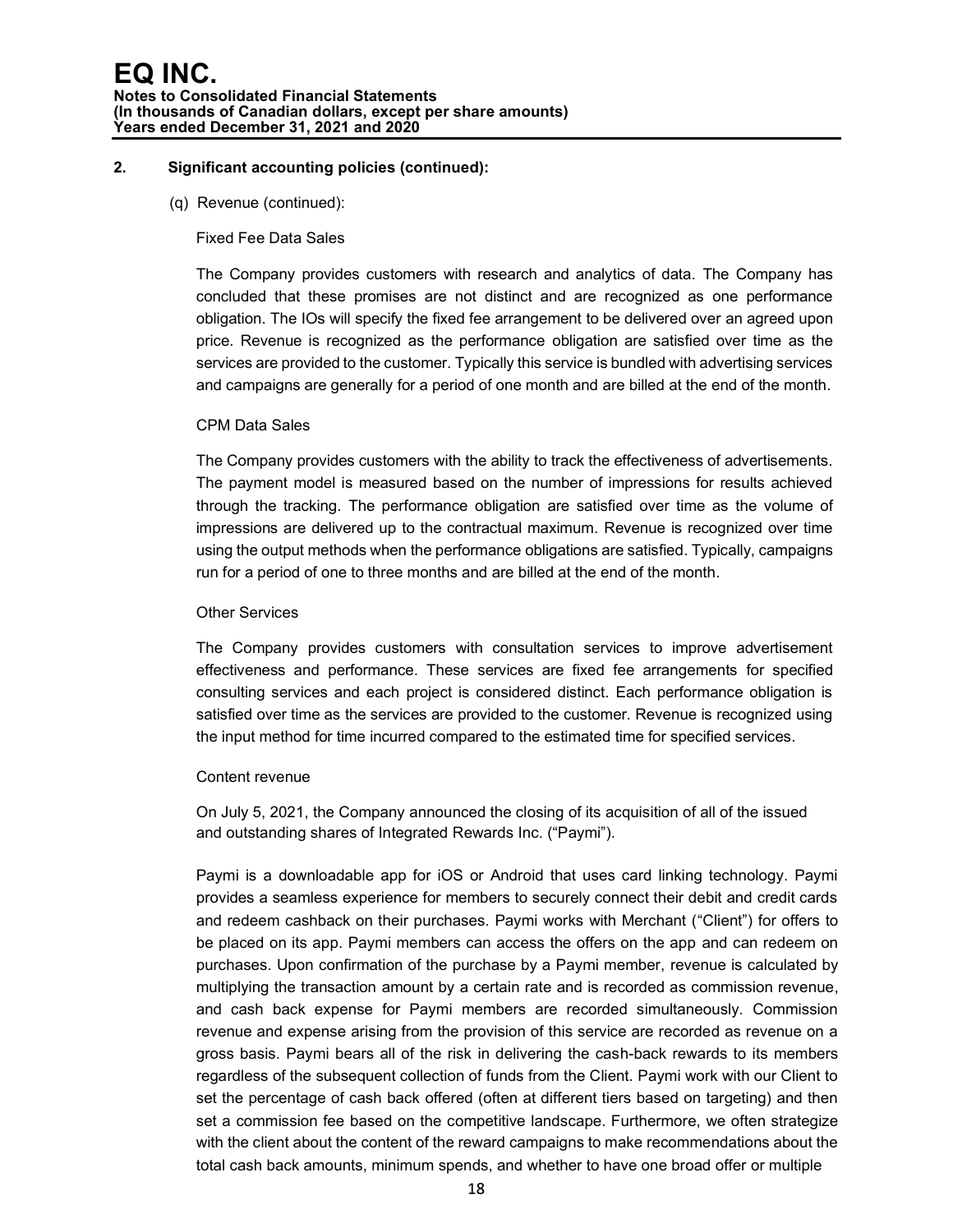(q) Revenue (continued):

Content revenue (continued):

segmented offers with different cash back amounts. Paymi has the right to enforce discretionary control of the Client and Paymi members over the transaction and pricing.

(r) Leases:

At inception of a contract, the Company assesses whether a contract is, or contains, a lease. A contract is, or contains a lease, if it conveys the right to control the use of an identified asset for a period of time in exchange for consideration. To assess whether a contract conveys the right to control the use of an identified asset, the Company assesses whether:

- the contract involves the use of an identified asset this may be specified explicitly or implicitly, and should be physically distinct or represent substantially all of the capacity of a physically distinct asset. If the supplier has a substantive substitution right, then the asset is not identified;
- the Company has the right to obtain substantially all of the economic benefits from use of the asset throughout the period of use; and
- the Company has the right to direct the use of the asset. The Company has this right when it has the decision-making rights that are most relevant to changing how and for what purpose the asset is used. In rare cases where all the decisions about how and for what purpose the asset is used are predetermined, the Company has the right to direct to use of the asset if either (i) the Company has the right to operate the asset, or (ii) the Company has designed the asset in a way that predetermines how and for what purpose it will be used.

If a contract is assessed to contain a lease, the Company recognizes a lease liability with a corresponding right-of-use ("ROU") asset on the date at which the leased asset is available for use by the Company. The lease liability is initially measured at the present value of the lease payments outstanding at the commencement date, discounted using the interest rate implicit in the lease. If the implicit rate cannot be readily determined, the Company's incremental borrowing rate is used, being the rate that it would have to pay to borrow the funds necessary to obtain an asset of similar value in a similar economic environment. Generally, the Company uses its incremental borrowing rate as the discount rate.

The lease liability is subsequently increased by the interest cost and decreased by lease payments made over the lease period. It is remeasured when there is a change in future lease payments arising from a change in an index or rate, a change in the Company's estimate of any residual amount payable, or if applicable, the Company changes its assessment of whether it will exercise a purchase, extension, or termination option.

The ROU asset is depreciated using the straight-line method from the recognition date to the earlier of the end of the useful life of the asset or the end of the lease term.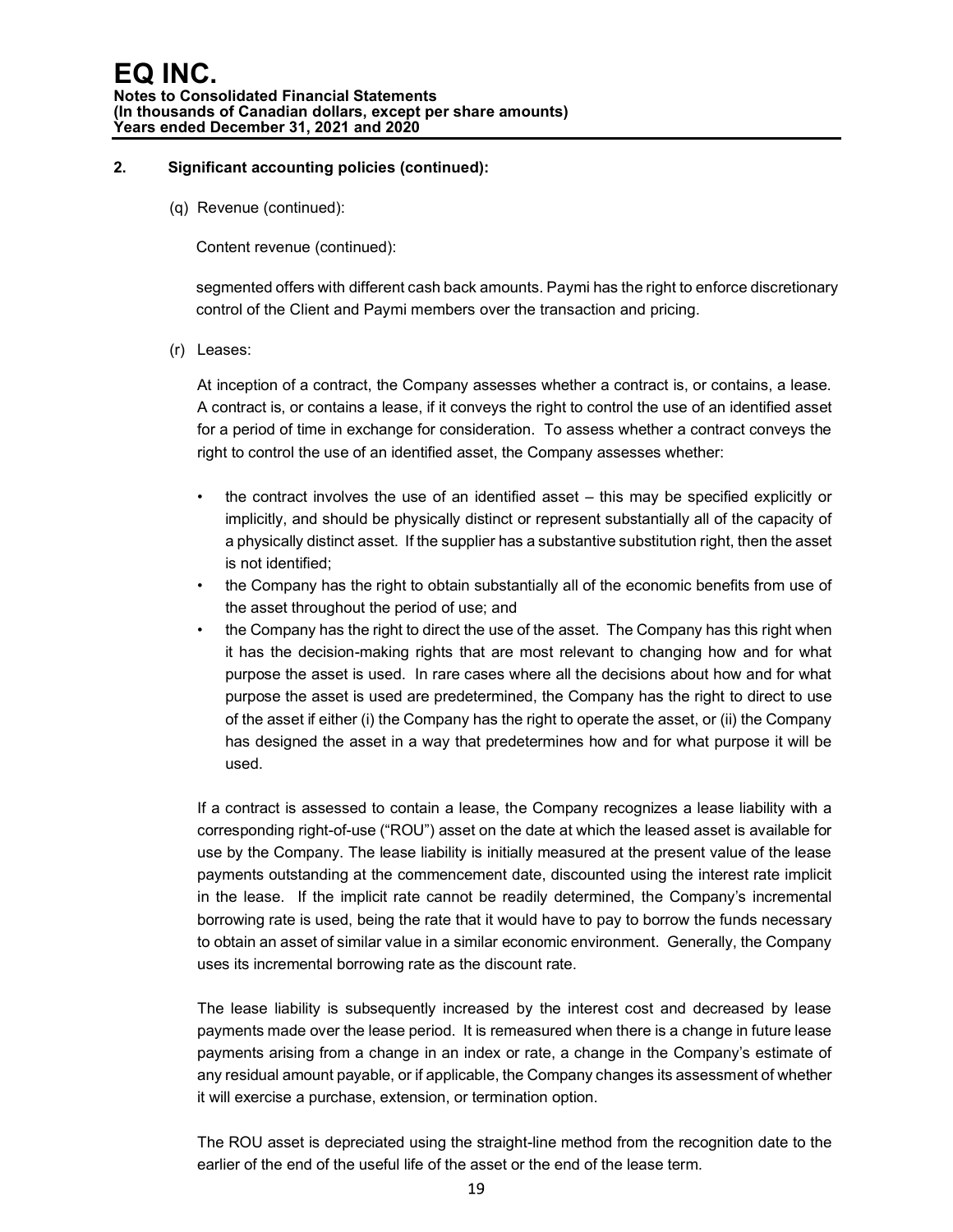(r) Leases (continued):

Payments associated with short-term leases and leases of low-value assets are expensed as they are incurred in profit or loss. Short-term leases are leases with a lease term of 12 months or less.

#### (s) Finance income and finance cost:

Finance income comprises interest income on funds invested (including available-for-sale financial instruments), gains on the disposal of available-for-sale financial assets and changes in the fair value of financial assets at fair value through profit or loss. Interest income is recognized as it accrues in profit or loss, using the effective interest method.

Finance cost comprises interest expense on loans and borrowings, changes in the fair value of financial instruments at fair value through profit or loss and impairment losses recognized on financial assets.

Foreign currency gain and losses arriving from the translation and settlement of assets and liabilities as well as revenue and expenses are reported on a net basis within finance cost (income).

(t) Income taxes:

Income tax expense for the year comprises current and deferred income taxes. Current taxes and deferred taxes are recognized in the consolidated statements of comprehensive income (loss), except to the extent that they relate to items recognized in OCI or directly in equity. In these cases, the taxes are also recognized in OCI or directly in equity, respectively.

The Company uses the asset and liability method of accounting for deferred income taxes. Under this method, the Company recognizes deferred income tax assets and liabilities for future income tax consequences attributable to temporary differences between the consolidated statement of financial position carrying amounts of assets and liabilities and their respective income tax bases, and on unused tax losses and tax credit carryforwards. The Company measures deferred income taxes using tax rates and laws that have been enacted or substantively enacted at the reporting date and are expected to apply when the related deferred income tax asset is realized or the deferred income tax liability is settled. The Company recognizes deferred income tax assets only to the extent that it is probable that future taxable profit will be available against which the deductible temporary differences, as well as unused tax losses and tax credit carryforwards can be utilized. Deferred income tax assets are reviewed at each reporting date and are reduced to the extent that it is no longer probable that the related tax benefit will be realized. The Company recognizes the effect of a change in income tax rates in the year of enactment or substantive enactment.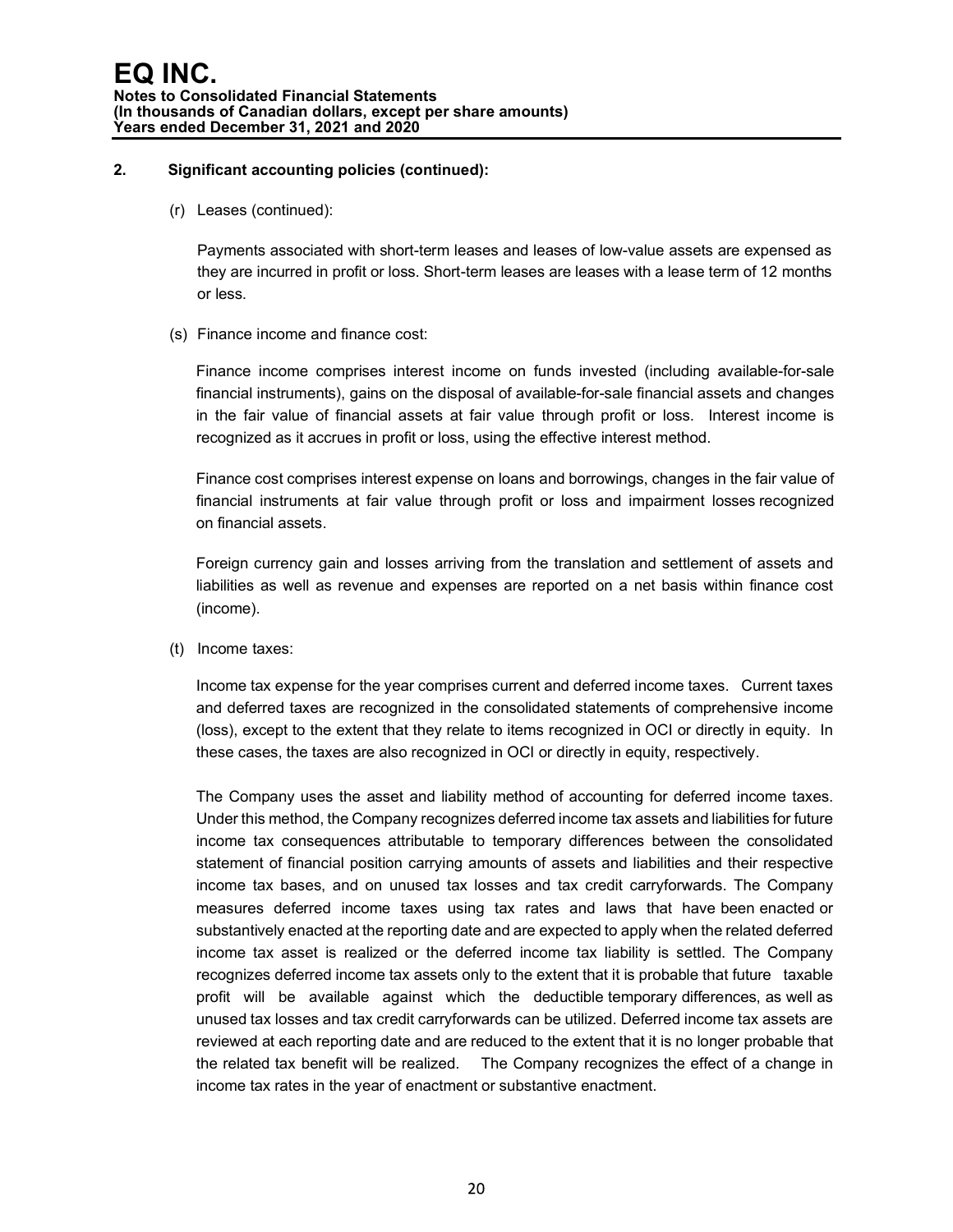(t) Income taxes (continued):

Deferred income taxes are not recognized, if they arise from the initial recognition of goodwill, nor are they recognized on temporary differences arising from the initial recognition of an asset or liability in a transaction that is not a business combination and that affects neither accounting nor taxable profit or loss. Deferred income taxes are also not recognized on temporary differences relating to investments in subsidiaries to the extent that it is probable that the temporary differences will not reverse in the foreseeable future.

An entity shall offset deferred tax assets and deferred tax liabilities if, and only if:

- (a) the entity has a legally enforceable right to set off current tax assets against current tax liabilities; and
- (b) the deferred tax assets and the deferred tax liabilities relate to income taxes levied by the same taxation authority on either:
	- (i) the same taxable entity; or
	- (ii) different taxable entities which intend either to settle current tax liabilities and assets on a net basis, or to realize the assets and settle the liabilities simultaneously, in each future period in which significant amounts of deferred tax liabilities or assets are expected to be settled or recovered

The Company records current income tax expense or recovery based on taxable income earned or loss incurred for the year in each tax jurisdiction where it operates, and for any adjustment to taxes payable in respect of previous years, using tax laws that are enacted or substantively enacted at the consolidated statements of financial position dates.

In the ordinary course of business, there are many transactions for which the ultimate tax outcome is uncertain. The final tax outcome of these matters may be different from the estimates originally made by management in determining the Company's income tax provisions. Management periodically evaluates the positions taken in the Company's tax returns with respect to situations in which applicable tax rules are subject to interpretation.

The Company establishes provisions related to tax uncertainties where appropriate, based on its best estimate of the amount that will ultimately be paid to or received from tax authorities.

(u) Loss per share

Basic loss per share amounts are calculated by dividing net loss for the year attributable to common shareholders by the weighted average number of common shares outstanding during the year. Diluted loss per share amounts are calculated by dividing the net loss attributable to common shareholders by the weighted average number of shares outstanding during the period plus the weighted average number of shares that would be issued on the conversion of all the dilutive potential ordinary shares into common shares.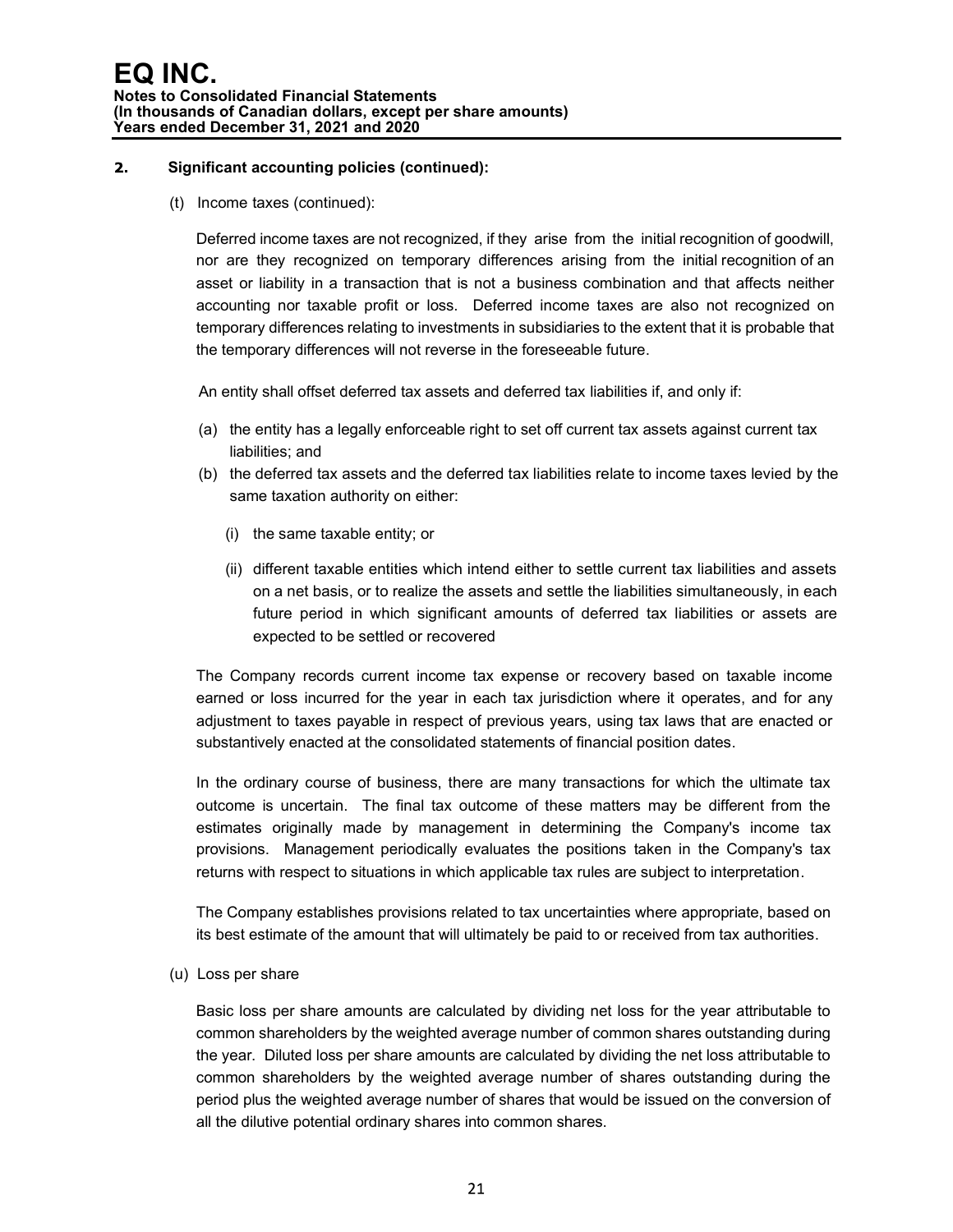(v) Government assistance

Government assistance is recognized when there is reasonable assurance that the assistance will be received and that the Company will comply with all relevant conditions. Government assistance related to current expense is recorded as a reduction of the related expense.

(w) Segment reporting

Reportable segments are those whose operating results are reviewed by the chief operating decision-maker, identified as the Chief Executive Officer, which is responsible for allocating resources and assessing performance.

The Company has one reportable segment, refer to Note 6 for additional information.

(x) Rewards payable

Paymi works with Merchant ("Client") for offers to be placed on its app. Paymi members can access the offers on the app and can redeem on purchases. Upon confirmation of the purchase by a Paymi member, cash back will be deposit in members account. Cash back rewards to its members are booked as cost of sales on the profit and loss statement and as current liability on the statement of financial position. Once a member chooses to redeem the cash back rewards, the Company issues payment via e-transfer and derecognizes the liabilities.

#### **3. Acquisition:**

(a) Tapped Networks Inc.:

On October 15, 2018, the Company completed the purchase of 100% of the shares of Tapped Networks Inc. ("Tapped Mobile"), an Ontario based company. Tapped's marketing solutions enables and expand the Company's offering and enter into new markets as the Company continue to help the Company's clients drive better business results. Pursuant to the purchase and effective upon closing, Tapped Mobile became a wholly owned subsidiary of EQ Inc. and all issued and outstanding common shares of Tapped Mobile were transferred to EQ Inc. The total consideration was up to \$3,500 through the issuance of 1,000,000 common shares at a price of \$0.63 to the shareholders of Tapped Mobile and additional cash consideration of up to \$2,800 to be paid out over the following 24 months based on certain performance thresholds being met.

The acquisition agreement provides for contingent consideration payment up to \$2,800, based on achievement of certain predetermined revenue and gross profits targets, in the 24-months period following the closing of the acquisition to a maximum total compensation paid to the former shareholders of Tapped Mobile up to \$3,500. The Company has estimated the Earn-out to be \$319 and \$281 in the first and second year of the contingent consideration period, respectively. The estimated Earn-out consideration was fair valued by discounting the after-tax cash flow over the life of the capital payment period of two years at a discount rate of 18% to be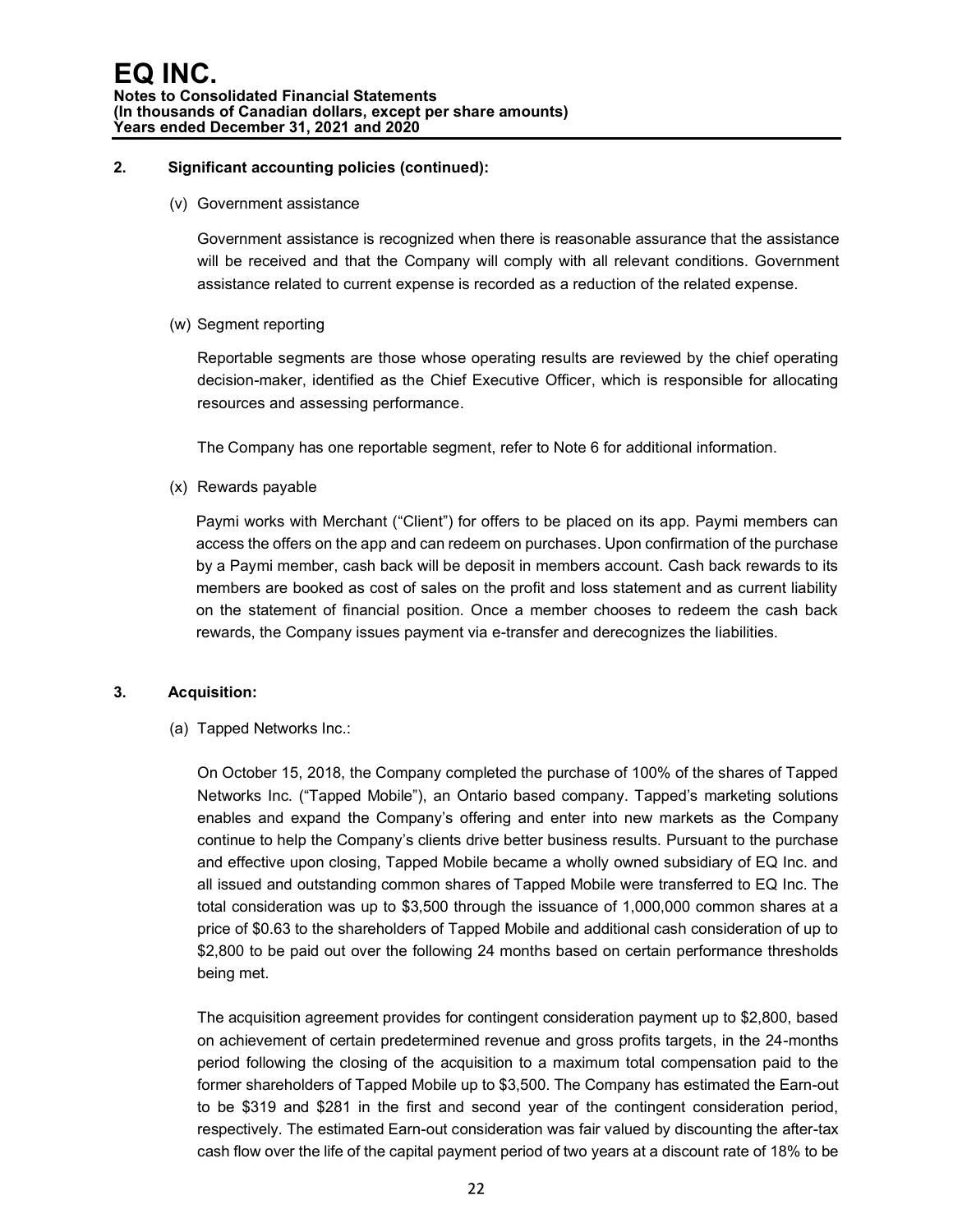(a) Tapped Networks Inc. (continued):

\$505 and was recognized at December 31, 2018. For the year ended December 31, 2020, an accretion of \$25 (2019 - \$70) in carrying amount of Earn-out was recorded because of the use of present value factor at initial measurement. The Company recorded an additional Earn-out of \$406 which has been recognized in profit and loss for the year ended December 31, 2019.

The first year of Earn-out of \$744 was paid in December 2019. The Company paid \$95 of second year Earn-out, and has a remaining accrual of \$1,401 for potential future claims. The two parties are currently in dispute regarding the amount owing relating to the second year earnout. However, the Ontario Superior Court ruled that the Company was to pay the former shareholders of Tapped Mobile the entire amount for the second year earnout under the Share Purchase Agreement. The company recorded an additional Earn-out of \$1,119 plus legal fee of \$96 in profits and loss for the year ended December 31, 2021.

The Company does not agree with this judgement and as a result has retained legal counsel and appealed the decision to the upper court.

Changes to the carrying amount of earn-out during the fiscal years ended December 31, 2021 and 2020 were as follows:

|                                                         | Earn-out             |
|---------------------------------------------------------|----------------------|
| \$<br>Balance at January 1, 2020<br>Accretion<br>Payout | 256<br>25<br>(59)    |
| \$<br>Earn-out at December 31, 2020                     | 222                  |
| \$<br>Balance at January 1, 2021<br>Addition<br>Payout  | 222<br>1,215<br>(36) |
| \$<br>Earn-out at December 31, 2021                     | 1.401                |

#### (b) Juice Mobile

On March 1, 2020, the Company, through its wholly owned subsidiary EQ Advertising Group Ltd., completed the acquisition and licensing of certain assets of Curate Mobile Ltd. ("Curate"), including Juice Mobile ("Juice Mobile"). Juice Mobile's platform is targeted to advertisers looking to boost user value or increase brand awareness on mobile. By leveraging existing and new clients under the EQ Works Mobile umbrella, the expanded company will offer more precise and targeted mobile programmatic ad buy solutions for agencies, brands, and publishers. The company will also use machine learning and proprietary learning algorithms to optimize bidding behaviours towards a range of campaign goals by making billions of automated decisions on a daily basis.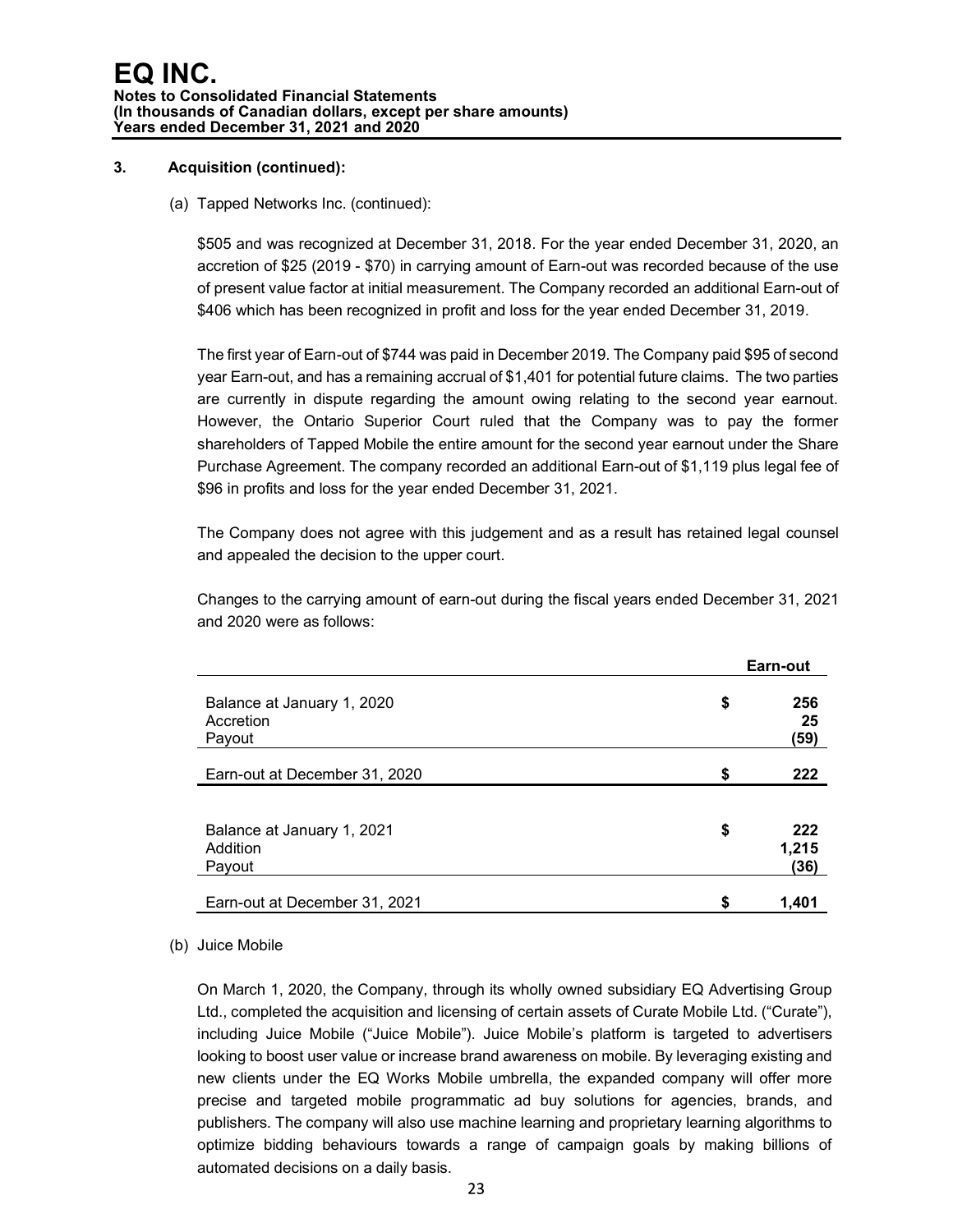(b) Juice Mobile (continued):

The total consideration was \$850 and additional cash consideration to be paid out over the following 12 months based on certain performance thresholds being met.

In accordance with IFRS 3, Business Combinations, the assets acquired constitute a business for accounting purposes and was accounted for using the acquisition method of accounting. The Company incurred transaction costs of \$32 associated with the acquisition which were expensed.

The allocation of the purchase consideration was as follows:

| Allocation                            |    |       |
|---------------------------------------|----|-------|
|                                       |    |       |
| <b>Fixed assets</b>                   | \$ |       |
| <b>Customer relationships</b>         |    | 311   |
| Backlog                               |    | 21    |
| Goodwill                              |    | 732   |
| <b>Contract liabilities</b>           |    | (138) |
| Net assets acquired                   | \$ | 929   |
|                                       |    |       |
|                                       |    |       |
| Purchase consideration:               |    |       |
|                                       |    |       |
| Consideration in cash                 | \$ | 850   |
| Contingent consideration ("Earn-out") |    | 79    |
| Purchase consideration                | S  | 929   |

The acquisition agreement provides for contingent consideration payment up to \$79, based on achievement of certain predetermined revenue and gross profits targets, in the 12-months period following the closing of the acquisition to a maximum total compensation paid to Curate up to \$929. The Company has estimated the Earn-out to be \$87 of the contingent consideration. The estimated Earn-out consideration was fair valued by discounting the after-tax cash flow over the life of the capital payment period of 12 months at a discount rate of 12% to be \$79 and was recognized at March 31, 2020. For the year ended December 31, 2020, an accretion of \$6 was recorded. Subsequent to the date of acquisition, the Company wrote off Earn-out of \$85, due to not achieving predetermined revenue, which has been recognized in profit and loss for the year ended December 31, 2020.

As at December 31, 2020, the Company recognized goodwill of \$732 arising from the acquisition of Juice Mobile, on March 1, 2020. The acquisition of Juice Mobile provides increased scale to the Company's existing business and additional sales presence to better service the Canadian market and US Market and pursue strategic new partnership opportunities with some of North America's leading companies for location based data platforms and digital marketing solutions. The acquisition also reflects the value of the Juice's skilled and experienced workforce. The \$732 recognized as goodwill is deductible for tax purposes.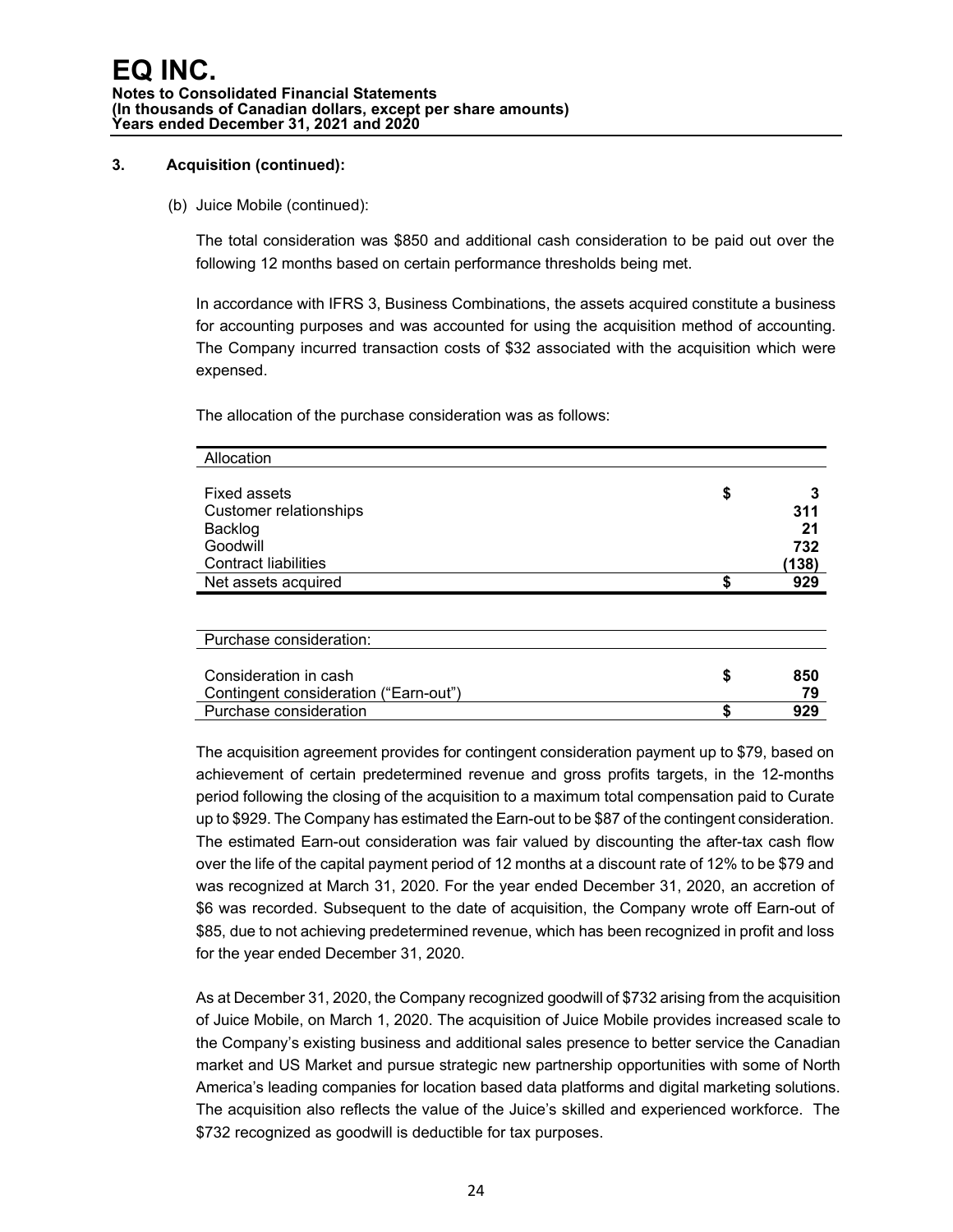(c) Integrated Rewards Inc.

On July 2, 2021, the Company completed the acquisition of all the shares of Integrated Rewards Inc., and its consumer facing application Paymi.com ("Paymi"). Paymi is a cloudbased marketing platform that uses card linking technology to enable consumers to received cash back rewards for credit and debit card transactions and offer merchant partners the ability to understand more about their customers to drive greater sales and increase market share.

In addition to a working capital adjustment, the purchase price payable on closing was \$2,500, of which \$500 was paid in cash and of which net liabilities of \$2,000 were assumed by the Company and will be settled in the manner directed by Paymi. The \$500 of cash was placed into escrow for indemnity purposes. Of the funds held in escrow, \$375 will be released after 12 months and \$125 will be released after 18 months, in each case subject to any claims by the Company. The \$500 placed into escrow was fair valued by discounting the Paymi's cost of debt of 7.5% to \$461 and was recognized at July 2, 2021. For the year ended December 31, 2021, an accretion of \$17 was recorded.

This transaction qualifies as a business combination and was accounted for in accordance with IFRS 3, Business Combinations using the acquisition method of accounting. To account for the transaction, the Company has performed a business valuation of Paymi at the date of acquisition and a provisional purchase price allocation. At the time of issuance of these financial statements there is still a dispute related to the working capital calculation and the Company will retain a third party for mediation. Certain aspects of the purchase price allocation are not finalized, and the business valuation and the purchase price allocations are subject to change. The Company is currently in dispute with the former shareholders of Paymi regarding to working capital adjustment and the Company and the former shareholder engaged a third party to review the working capital. At this time, the amount of assumed working capital and goodwill are subject to change once the dispute is resolved. The Company incurred transaction costs of \$82 associated with the acquisition which were expensed.

As allowed by IFRS 3, the fair values for purchase price allocation as a result of business combination with Integrated Rewards Inc. have been determined provisionally. Hence, the initial accounting for the business combination is incomplete and will be adjusted in the ensuing financial year based on more accurate and complete information and analysis during the measurement period.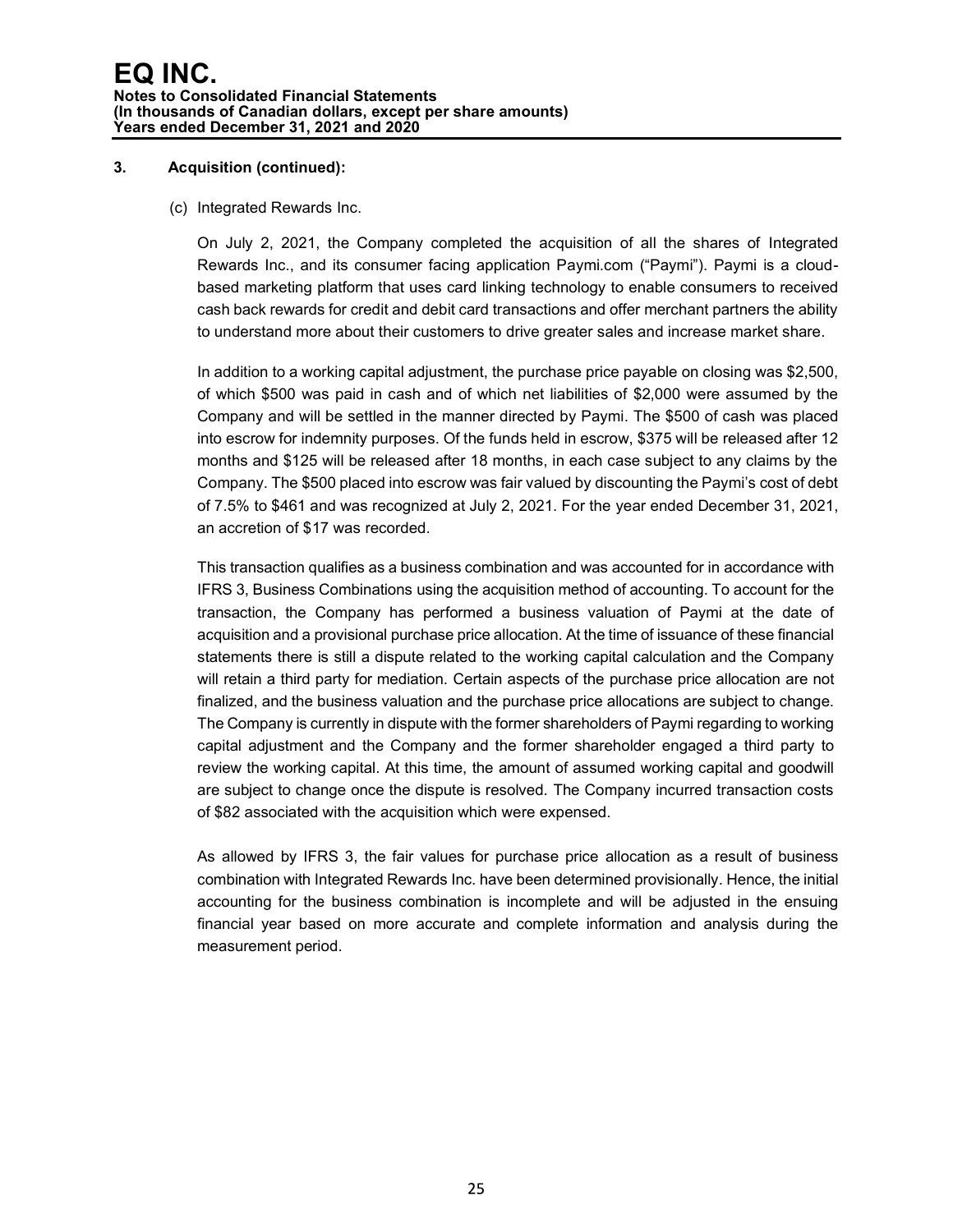(c) Integrated Rewards Inc. (continued):

The provisional allocation of the purchase consideration is as follows:

| Allocation                               |          |
|------------------------------------------|----------|
|                                          |          |
| Cash                                     | \$       |
| Other current and non-current assets     | 2        |
| Property and equipment                   | 16       |
| Developed technology                     | 67       |
| Paymi brand                              | 120      |
| Customers relationships                  | 640      |
| Goodwill                                 | 2,182    |
| Accounts payable and accrued liabilities | (1, 232) |
| Canada emergency business loan           | (40)     |
| <b>Debentures</b>                        | (125)    |
| Shareholder Ioan                         | (272)    |
| Rewards payable                          | (898)    |
| <b>Contract liabilities</b>              | (1)      |
| Net assets acquired                      | 461      |

| Purchase consideration: |     |
|-------------------------|-----|
|                         |     |
| Escrow                  | 461 |
| Purchase consideration  | 461 |

As at December 31, 2021, the Company recognized goodwill of \$2,182 arising from the acquisition of Paymi, on July 2, 2021. Goodwill is calculated as the residual in the purchase price equation. It was determined by subtracting the fair values of net tangible assets and all identified intangible assets from the overall purchase price. A component of the goodwill related to the assembled workforce which reflects the value of the Target's skilled and experienced workforce. The provisional amount of goodwill was determined in accordance with IFRS 3.

The acquisition of Paymi added a new revenue stream and facilitates expansion into multiple new customer verticals, an innovative propriety technology platform that accumulates 100% consent based zero party data in a privacy focused environment and access to these data sets will organically enhance LOCUS's leading analytics and AI framework with proprietary zero party data. The \$2,182 recognized as goodwill is not deductible for tax purposes.

The Company recorded \$238 of revenue and a \$951 net loss in the Consolidated Statement of Loss and Comprehensive Loss for the year ended December 31, 2021, from Paymi as a result of the acquisition. If the acquisition occurred as of January 1, 2021, revenue for the year ended December 31, 2021 would have been \$415 and the loss would have be \$1,763.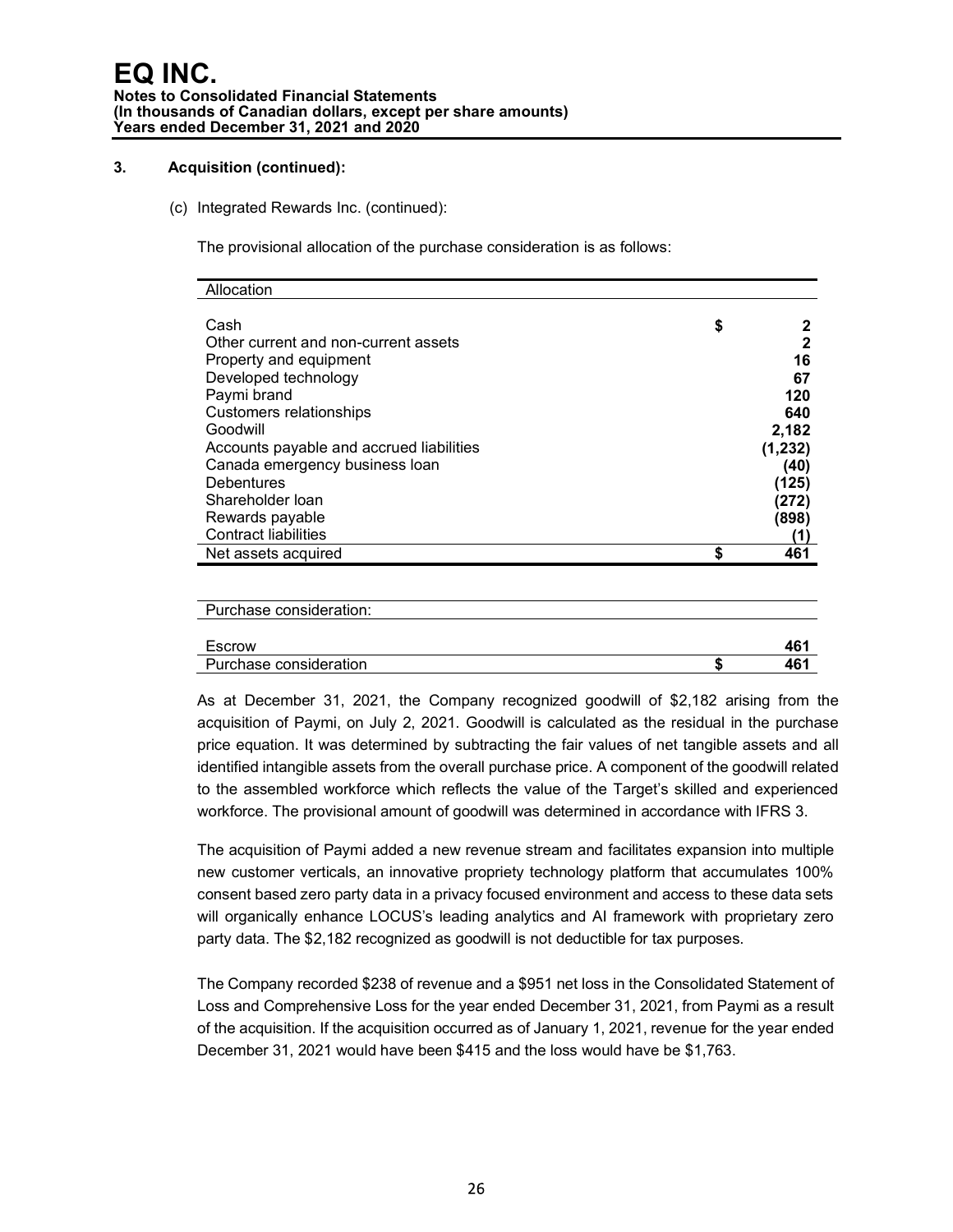#### **4. Goodwill:**

Changes to the carrying amount of goodwill during the fiscal years ended December 31, 2021 and 2020 were as follows:

|          | Goodwill              |
|----------|-----------------------|
| \$       | 535<br>732<br>(535)   |
| \$       | 732                   |
| \$<br>\$ | 732<br>2,182<br>2,914 |
| \$       | 732<br>2,182<br>2.914 |
|          | \$                    |

Goodwill and indefinite life intangible assets are not amortized but are assessed at the end of each reporting period for impairment and more frequently whenever events or circumstances indicate that their carrying value may not be fully recoverable. The Company considers the relationship between its market capitalization and its book value, as well as other factors, when reviewing for indicators of impairment. Goodwill is assessed for impairment based on the CGUs or group of CGUs to which the goodwill relates. Any potential goodwill impairment is identified by comparing the recoverable amount of a CGU or group of CGUs to its carrying value which includes the allocated goodwill. If the recoverable amount is less than its carrying value, an impairment loss is recognized.

On December 31, 2020, the Company performed its annual goodwill impairment test in accordance with its policy described in note 2. Based on the results of the 2020 tests performed, the Company concluded that the recoverable amount of the Juice Mobile CGU has exceeded its carrying amount, and therefore goodwill was not impaired. However, during the year ended December 31, 2020, the COVID-19 pandemic caused a reduction in sales volumes, delayed project deployment and delayed expected growth in the Tapped Mobile CGU. Management has decided it will no longer pursue the revival of the CGU, which had a negative impact on the impairment analysis and judgment was applied in developing the key assumptions. Based on the impairment analysis performed, the Company concluded the recoverable amount of the CGU is less than the carrying value, resulting in a goodwill and intangible asset (Note 11) impairment charge. The Company recorded an impairment expense during the year ended December 31, 2020 of \$655 within operating expenses. Subsequent to the impairment of the goodwill and intangible assets in the Tapped Mobile CGU, management has realigned its CGUs as a result of its decision not to revive the operations of Tapped Mobile. The operations of Tapped Mobile are now integrated within the EQ Ads CGU and as a result, the Company has two CGUs at December 31, 2020.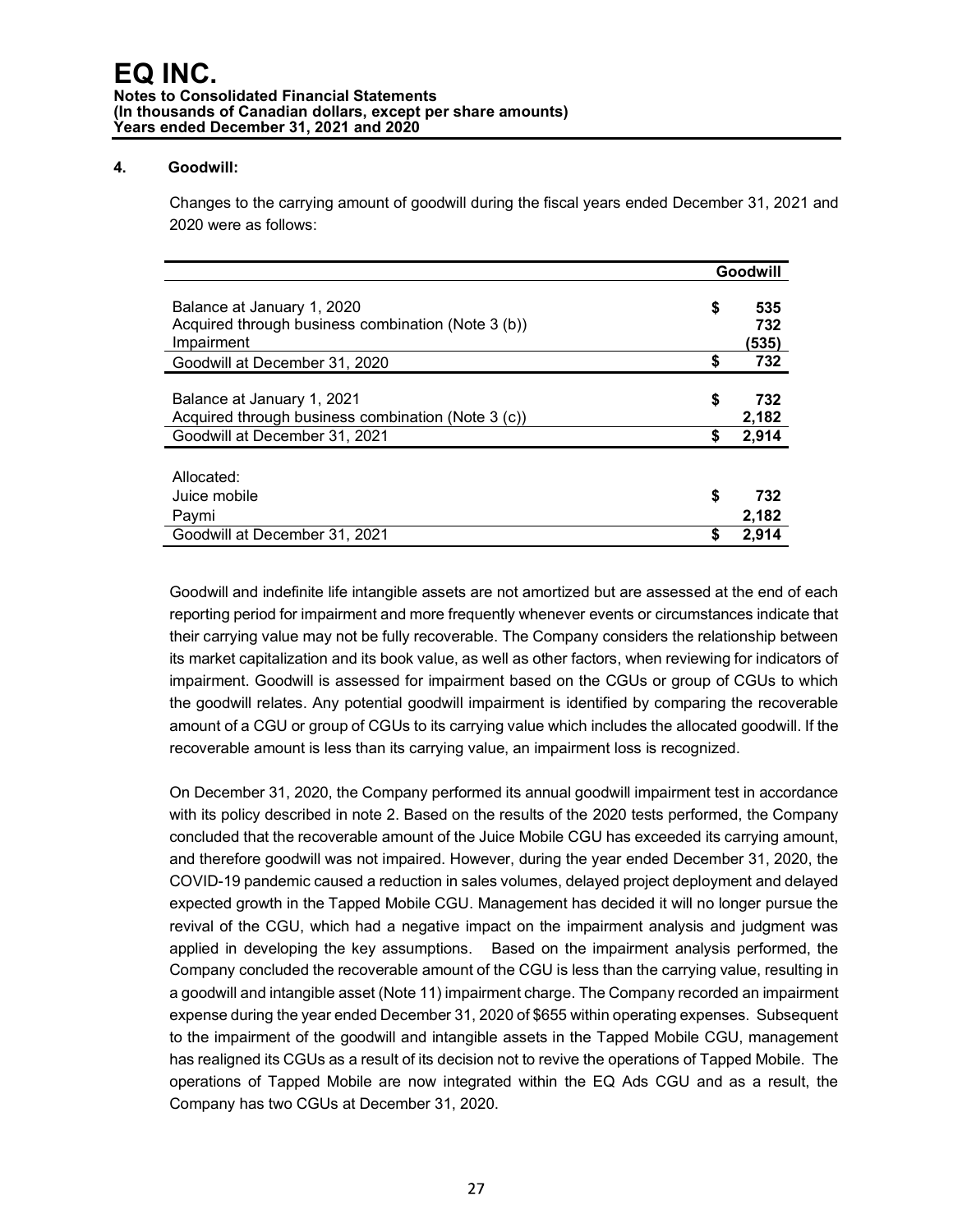#### **4. Goodwill (continued):**

On December 31, 2021, the Company performed its annual goodwill impairment test in accordance with its policy described in note 2. Based on the results of the 2021 tests performed, the Company concluded that the recoverable amount of the Juice Mobile and Paymi CGU has exceeded its carrying amount, and therefore goodwill was not impaired.

The Juice Mobile CGU's recoverable amount was determined based on value in use using a 5 year discounted cash flow model. Key assumptions used in the discounted cash flow model are as follows: (a) projected revenue used in the forecast was estimated considering current and historical results with growth rates of 36% growth in 2022, 5% in 2023, 5% in 2024, 5% in 2025 and 5% in 2026 and a 2% terminal growth to reflect the inflationary growth; (b) projected general and administrative expenses used in the forecast were estimated using current and historical results as a percentage of revenue with consideration to variable costs, with fixed costs estimated to remain fairly constant, the gross margin has been estimated at 45% throughout the forecast; and (c) working capital and capital expenditures were estimated considering industry benchmarks as a percentage of revenue. The pre-tax discount rate applied in the discounted cash flow model was 26.50%.

The Paymi CGU's recoverable amount (level 3 fair value) was determined based on FVLCD using a 7 year discounted cash flow model. Key assumptions used in the discounted cash flow model are as follows: (a) projected revenue used in the forecast was with growth rates of 105% growth in 2022, 495% in 2023, 116% in 2024, 60% in 2025 and 42% in 2026 and a 2% terminal growth to reflect the inflationary growth; and (b) projected general and administrative expenses used in the forecast were estimated using current and historical results as a percentage of revenue with consideration to variable costs, with fixed costs estimated to remain fairly constant, the gross margin growing from 28% to 41% over the 7 year period. The post-tax discount rate applied in the discounted cash flow model was 25.64%.

Based on these assumptions, the recoverable amount exceeded the carrying value by approximately \$1,000. A decline in revenue projections of \$20% would cause the recoverable amount to exceed the carrying amount of the Paymi CGU.

#### **5. Right-of- use asset and lease liability:**

The Company has one office facility under lease. The lease term is 5 years from 2017, with an option to renew the lease after that date.

Non-cancellable lease rentals are payable as follows:

|                                                                |   | 2021                           | 2020           |  |
|----------------------------------------------------------------|---|--------------------------------|----------------|--|
| Less than 1 year<br>Between 1 and 5 years<br>more than 5 years | S | 48<br>$\overline{\phantom{0}}$ | 252<br>32<br>- |  |
|                                                                |   | 48                             | 284            |  |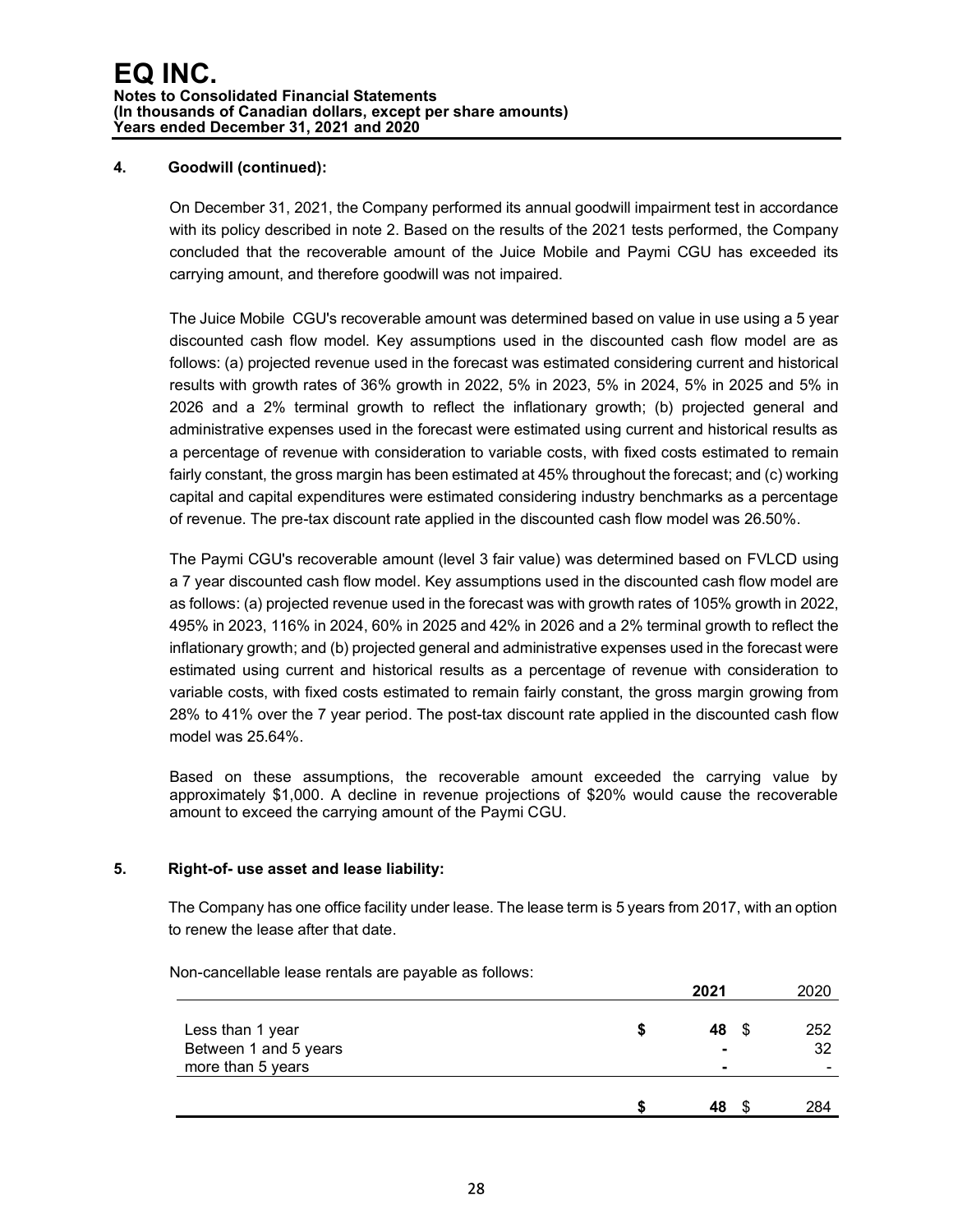#### **5. Right-of- use asset and lease liability (continued):**

The lease liabilities are measured at the present value of the remaining lease payments, discounted using the lessee's incremental borrowing rate. The lessee's incremental borrowing rate applied to the lease liabilities is 7.5%.

For the year ended December 31, 2021, an accretion of \$4 (2020 - \$9) in carrying amount of lease liability was recorded because of the use of present value factor at initial measurement.

For the year ended December 31, 2021, variable lease payments of \$103 (2020 - \$107) was recorded.

The Company's lease liability and movements therein during the year ended December 31, 2021 and 2020:

|                                 | 2021  | 2020 |
|---------------------------------|-------|------|
|                                 |       |      |
| Lease liability at January 1,   | 150   | 158  |
| Accretion on lease liability    |       |      |
| Lease payment                   | (138) |      |
| Lease liability at December 31, | 16    | 150  |

The Company's right-of-use assets and movements therein during the year ended December 31, 2021 and 2020:

|                                          | <b>Office lease</b> |      |
|------------------------------------------|---------------------|------|
|                                          |                     |      |
| Right-of-use assets at January 1, 2020   | S                   | 146  |
| Depreciation on right-of-use assets      |                     | (70) |
| Right-of-use assets at December 31, 2020 |                     | 76   |
|                                          |                     |      |
| Right-of-use assets at January 1, 2021   | S                   | 76   |
| Depreciation on right-of-use assets      |                     | 70)  |
| Right-of-use assets at December 31, 2021 |                     |      |

#### **6. Segment information:**

The Company's management and chief operating decision maker reviews performance of the Company on a consolidated basis and has integrated its services as one reportable segment, which provides real-time technology and advance analytics to improve performance for all web, mobile, social and video advertising initiatives and focuses on targeted advertising and incorporates the most sophisticated advertising technologies, data analytics and programmatic media buying capabilities into a single system. The chief operating decision maker evaluates the Company's performance, makes operating decision, and allocates resources based on financial data consistent with the presentation in these financial statements.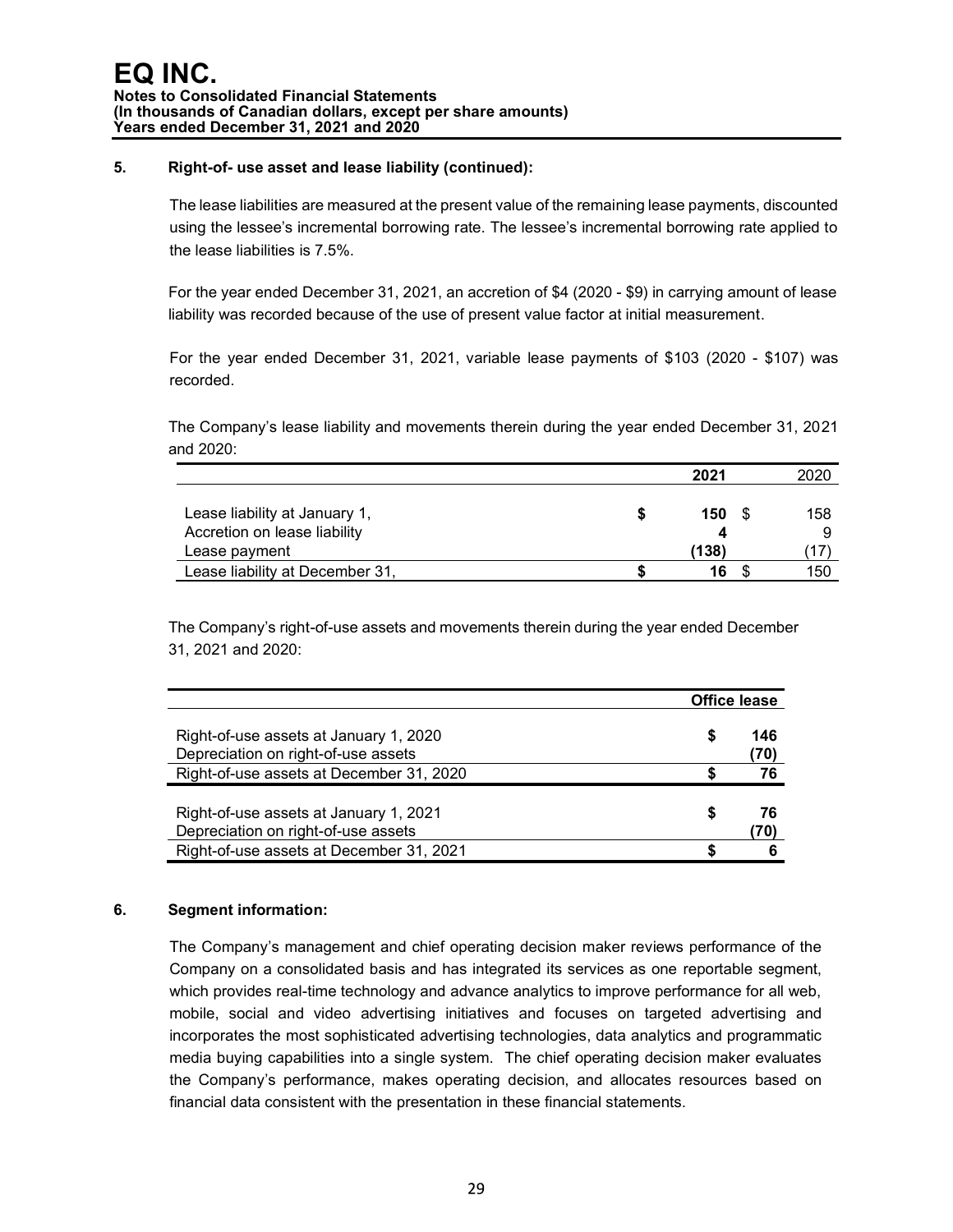#### **6. Segment information (continued):**

The Company's assets and operations are all located in Canada; however, the Company services customers in the United States and internationally.

The Company generates revenue across two geographical regions; customer revenue by region is as follows:

|                                |   | 2021          | 2020               |
|--------------------------------|---|---------------|--------------------|
| Canada<br><b>United States</b> | S | 11,969<br>117 | \$<br>9,919<br>502 |
|                                | S | 12,086        | \$<br>10,421       |

In 2021, there were two customers that comprised 29% and 18%, respectively, of the Company's total revenue from operations. In 2020, there were two customers that comprised 23% and 14%, respectively of the Company's total revenue from operations.

The components of revenue are as follows:

|                                                                                   |   | 2021                    | 2020                  |
|-----------------------------------------------------------------------------------|---|-------------------------|-----------------------|
| <b>Advertising Services</b><br>Data Sales <sup>(1)</sup><br><b>Other Services</b> | S | 8,733 \$<br>3,282<br>71 | 7,596<br>2,546<br>279 |
|                                                                                   |   | 12,086                  | 10,421                |
| (1)<br>Data Sales are comprised of Fixed CPM Data and licenses.                   |   |                         |                       |

#### **7. Finance income and finance cost:**

|                                                                                                                                                                                                                                      | 2021                                       |    | 2020                                   |
|--------------------------------------------------------------------------------------------------------------------------------------------------------------------------------------------------------------------------------------|--------------------------------------------|----|----------------------------------------|
| Finance income:<br>Interest income on cash<br>Loan discount and accretion (note 12 (b))<br>Foreign exchange gain, net                                                                                                                | \$<br>22<br>43                             | \$ | 8<br>34                                |
| Total finance income                                                                                                                                                                                                                 | 66                                         | S  | 42                                     |
|                                                                                                                                                                                                                                      | 2021                                       |    | 2020                                   |
| Finance costs:<br>Other interest expense<br>Accretion on Earn-out (note 3)<br>Accretion on Escrow (note 3(c))<br>Accretion on lease<br>Accretion on promissory notes (note 12 (c))<br>Interest on loans and borrowings (note 12 (c)) | \$<br>(8)<br>(17)<br>(107)<br>(10)<br>(11) | \$ | (5)<br>(31)<br>(116)<br>(179)<br>(207) |
| Total finance costs                                                                                                                                                                                                                  | (153)                                      |    | (538)                                  |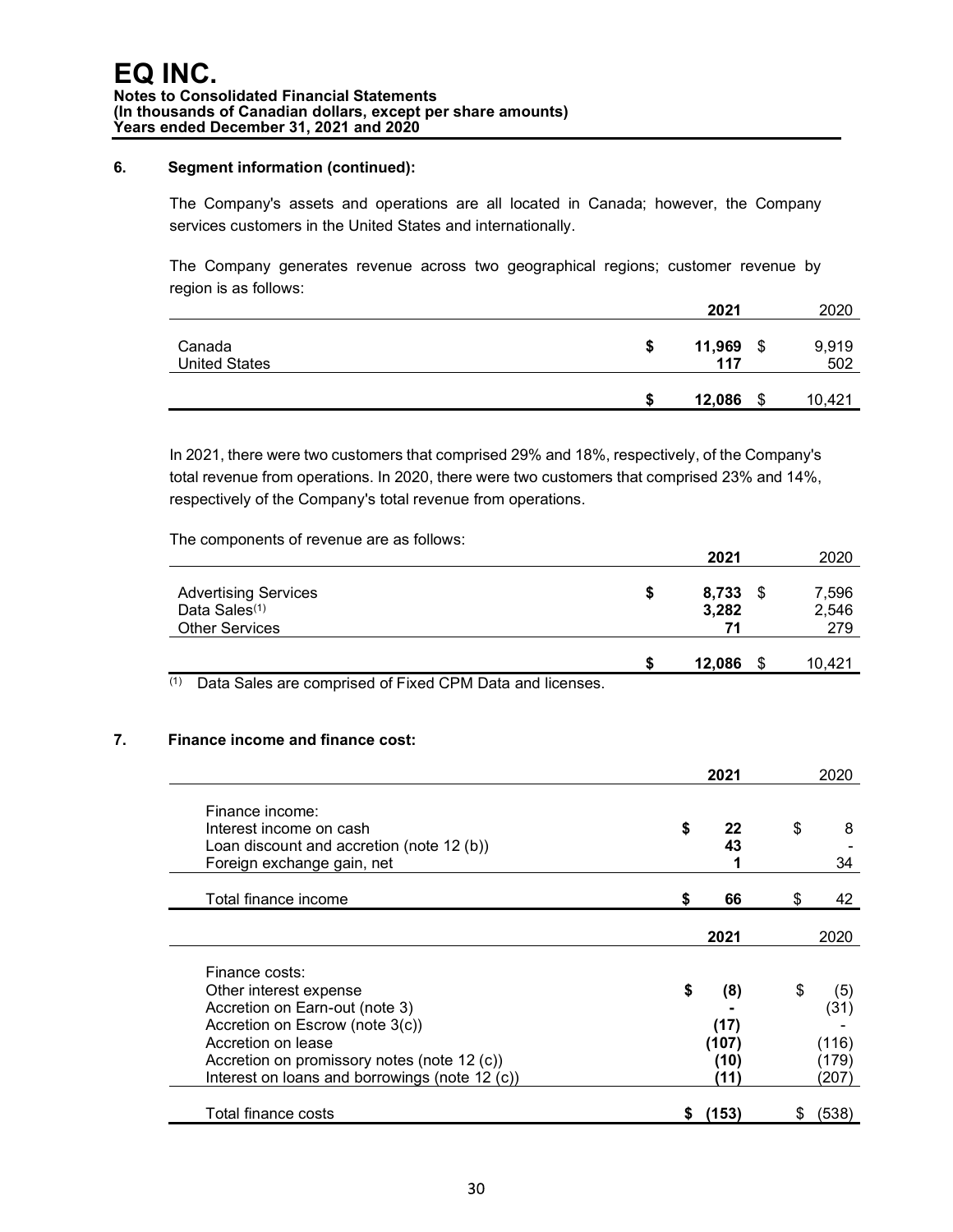#### **8. Income taxes:**

#### (a) Income tax expense:

The following table reconciles income taxes calculated at combined Canadian federal and provincial tax rates with the income tax expense in these consolidated financial statements:

|                                                                           |   | 2021             | 2020                    |
|---------------------------------------------------------------------------|---|------------------|-------------------------|
| Loss before income taxes<br>Statutory rate                                | S | (5,955)<br>26.5% | \$<br>(3, 427)<br>26.5% |
| Expected income tax recovery                                              |   | (1, 578)         | (908)                   |
| Effect on income taxes of unrecognized deferred income tax                |   |                  |                         |
| assets relating to deductible temporary differences on:<br>Impact of ITCs |   | 12               |                         |
| Non-deductible expenses and unrecognized tax losses                       |   | 550              | 772                     |
| Change deferred taxes not recognized                                      |   | 1,016            | 119                     |
| Deferred tax recovery                                                     |   |                  |                         |

#### (b) Unrecognized deferred income taxes:

Deferred tax assets have not been recognized in respect of the following items, because it is not probable that future taxable profit will be available against which the Company can use the benefits therefrom.

The temporary differences that give rise to deferred income tax assets and deferred income tax liabilities are presented below:

|                                              | 2021              | 2020   |
|----------------------------------------------|-------------------|--------|
|                                              |                   |        |
| Amounts related to tax loss and SRED costs   | 114,987 \$ 99,169 |        |
| Property and equipment and intangible assets | 423               | 373    |
| Share issue cost                             | 643               | 56     |
| Change deferred taxes not recognized         | $116,053$ \$      | 99.598 |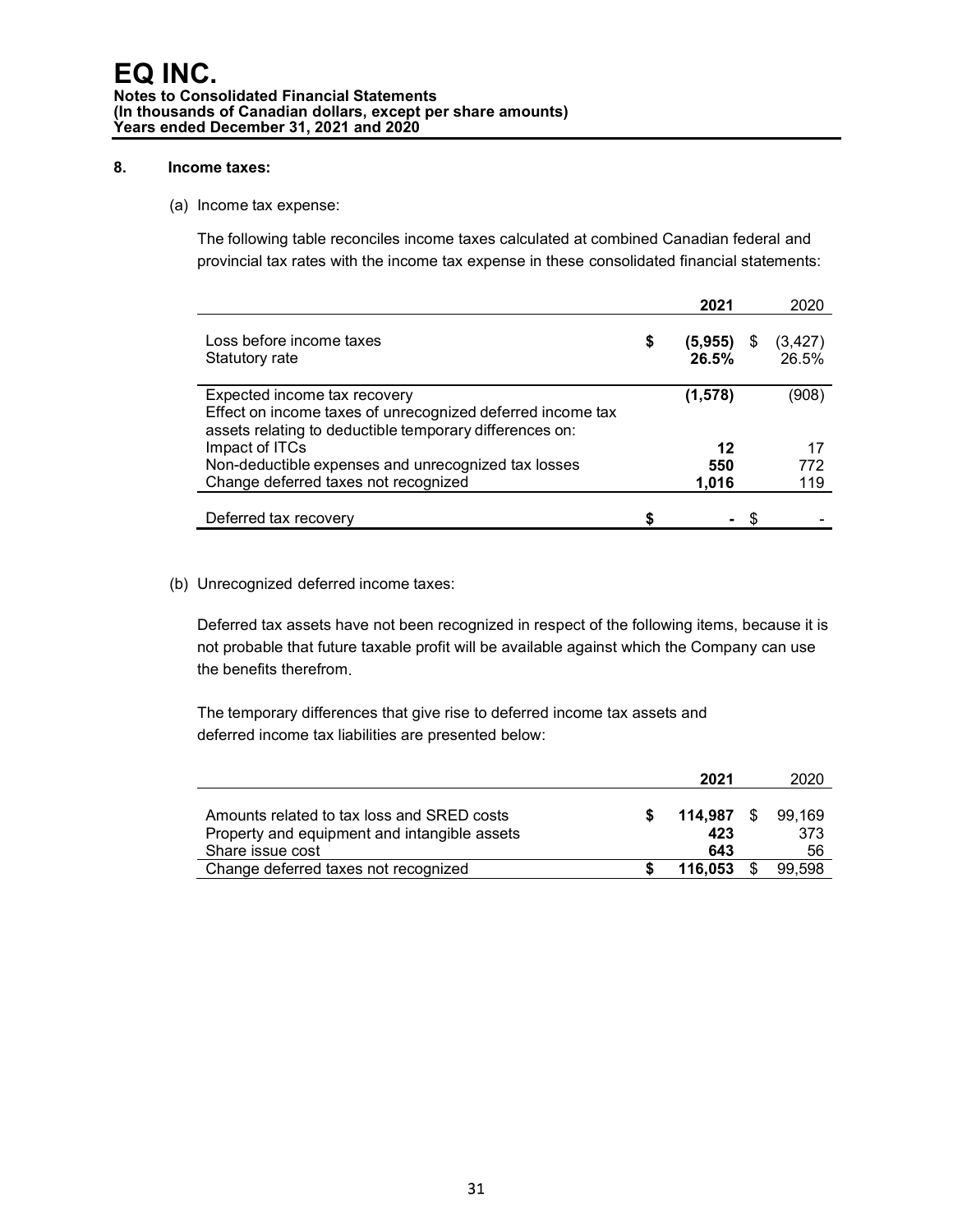#### **8. Income taxes (Continued):**

(b) Unrecognized deferred income taxes (continued):

The Company also has non-capital losses of approximately \$53,739 expiring as follows:

| 2029 | \$<br>2,266  |
|------|--------------|
| 2030 | 883          |
| 2031 | 3,470        |
| 2032 | 8,685        |
| 2033 | 2,959        |
| 2034 | 14,417       |
| 2035 | 2,153        |
| 2036 | 2,726        |
| 2037 | 1,673        |
| 2038 | 2,119        |
| 2039 | 5,794        |
| 2040 | 2,763        |
| 2041 | 3,831        |
|      | \$<br>53,739 |

In addition, the Company has undeducted scientific research and experimental development ("SRED") costs of approximately \$409 available to apply against future taxable income, as well as investment tax credits SRED costs of approximately \$1,818 available to reduce future taxes payable. The Company also has capital losses of \$59,431 available. The potential tax benefit relating to the non-capital losses, capital losses and tax credit carryforwards has not been reflected in these consolidated financial statements.

#### **9. Other current assets and accounts payable and accrued liabilities:**

#### (a) Other current assets:

The major components of other current assets are as follows:

|                                                         | 2021            | 2020           |
|---------------------------------------------------------|-----------------|----------------|
| Prepaid expenses<br>Accrued income<br>Other receivables | 170<br>21<br>15 | 93<br>21<br>83 |
| Promissory notes (note 19)                              | 182             |                |
|                                                         | 388             | 19.            |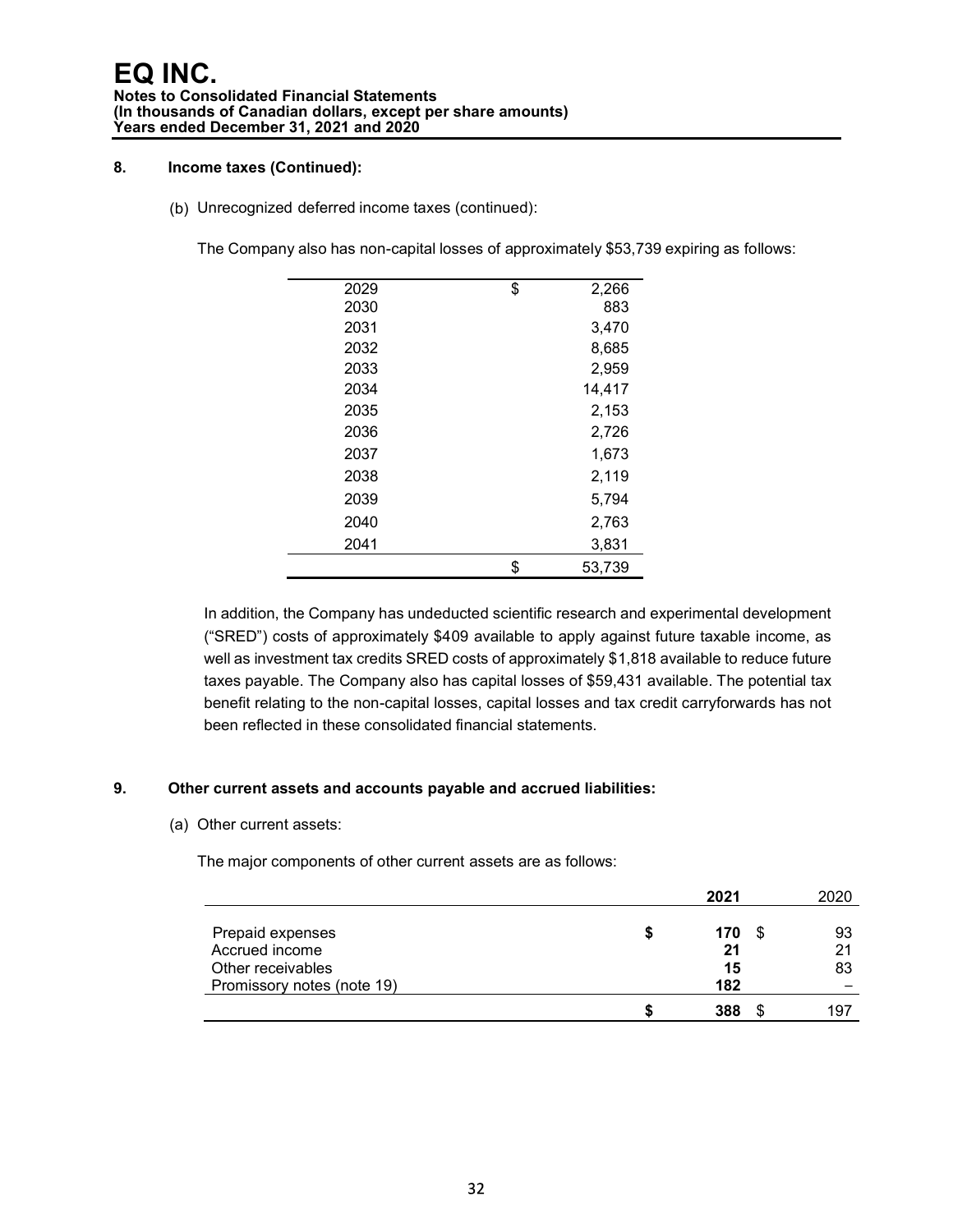#### **9. Other current assets and accounts payable and accrued liabilities (continued):**

(b) Accounts payable and accrued liabilities:

The major components of accounts payable and accrued liabilities are as follows:

|                                                                         | 2021                     |      | 2020                      |
|-------------------------------------------------------------------------|--------------------------|------|---------------------------|
| Trade accounts payable<br><b>Accrued liabilities</b>                    | \$<br>2,938<br>1,576     | - \$ | 2,096<br>812              |
| Outstanding, end of year                                                | \$<br>4,514 $$$          |      | 2,908                     |
| Rewards payable:<br>(c)                                                 |                          |      |                           |
|                                                                         | 2021                     |      | 2020                      |
| Outstanding, beginning of the acquisition<br>Addition<br>Redemption     | \$<br>898<br>216<br>(43) | \$   |                           |
| Outstanding, end of year                                                | \$<br>1,071              | \$   |                           |
| <b>Contract liabilities:</b><br>(d)                                     |                          |      |                           |
|                                                                         | 2021                     |      | 2020                      |
| Outstanding, beginning of the year<br>Addition<br>Acquisition<br>Earned | \$<br>86<br>552<br>(110) | \$   | 24<br>270<br>138<br>(346) |
| Outstanding, end of year                                                | \$<br>529                | \$   | 86                        |

The timing of revenue recognition sometimes differs from the contract payment schedule, resulting in revenues that have been billed but not earned which are recorded as contract liabilities. As at December, 31, 2021 the Company had \$529 (2020 - \$86) in contract liabilities.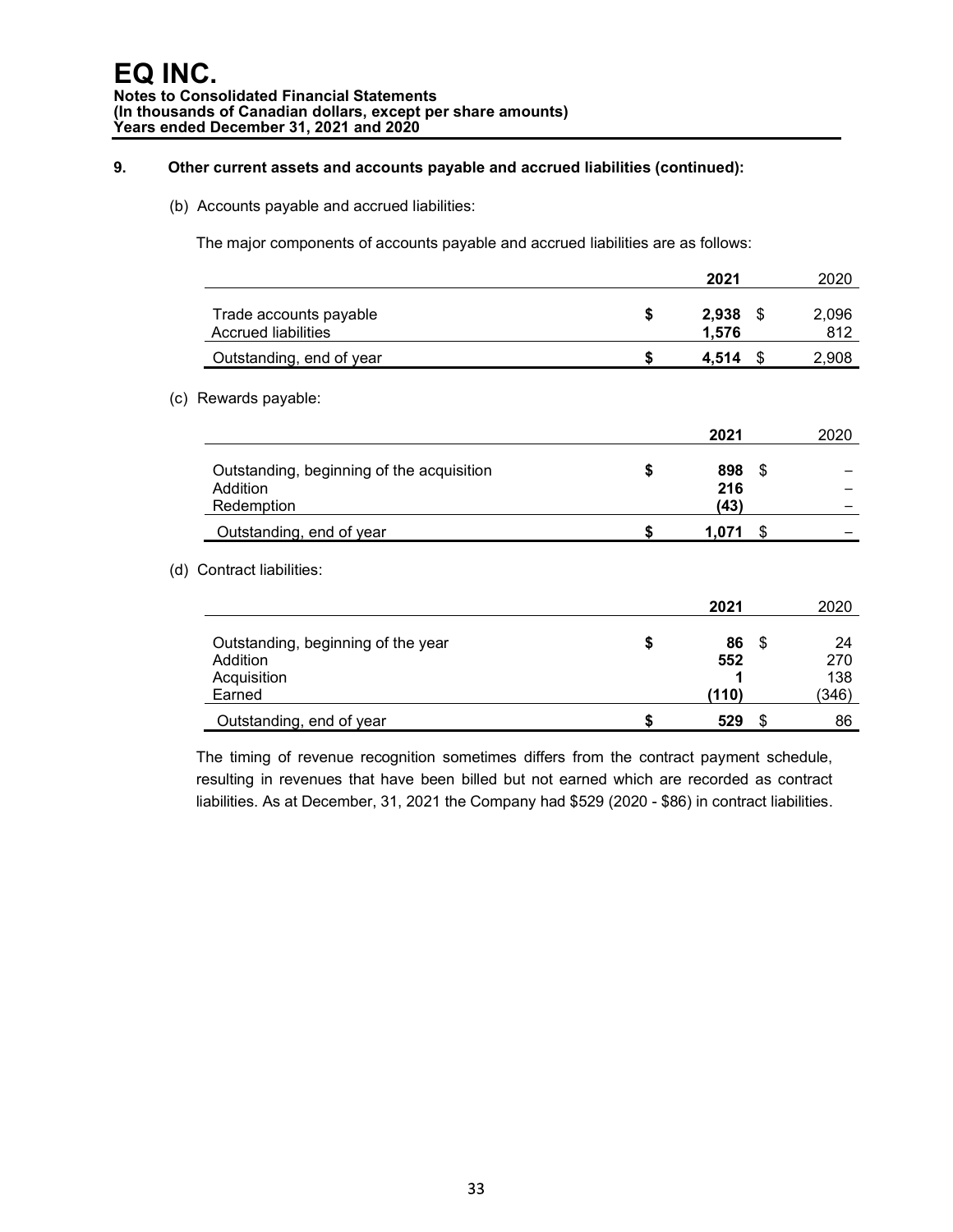#### **10. Property and equipment:**

|                                          | Furniture<br>and fixtures | Computer<br>equipment |      | Leasehold<br>improvements | Total           |
|------------------------------------------|---------------------------|-----------------------|------|---------------------------|-----------------|
| Cost                                     |                           |                       |      |                           |                 |
| Balance, January 1, 2020<br>Additions    | \$<br>44<br>6             | \$<br>102<br>62       | \$   | 100                       | \$<br>246<br>68 |
| Acquisition (note 3 (b))                 |                           | 3                     |      |                           | 3               |
| Balance, December 31, 2020               | \$<br>50                  | \$<br>167             | \$   | 100                       | \$<br>317       |
| Cost                                     |                           |                       |      |                           |                 |
| Balance, January 1, 2021                 | \$<br>50                  | \$<br>167             | \$   | 100                       | \$<br>317       |
| Additions                                |                           | 58                    |      |                           | 58              |
| Acquisition (note 3 (c))                 |                           | 16                    |      |                           | 16              |
| Balance, December 31, 2021               | \$<br>50                  | \$<br>241             | \$   | 100                       | \$<br>391       |
| <b>Depreciation</b>                      |                           |                       |      |                           |                 |
| Balance, January 1, 2020<br>Depreciation | \$<br>29<br>10            | \$<br>60<br>41        | \$   | 55<br>20                  | \$<br>144<br>71 |
| Balance, December 31, 2020               | \$<br>39                  | \$<br>101             | \$   | 75                        | \$<br>215       |
| <b>Depreciation</b>                      |                           |                       |      |                           |                 |
| Balance, January 1, 2021<br>Depreciation | \$<br>39<br>5             | \$<br>101<br>50       | \$   | 75<br>20                  | \$<br>215<br>75 |
| Balance, December 31, 2021               | \$<br>44                  | \$<br>151             | \$   | 95                        | \$<br>290       |
| <b>Carrying amounts</b>                  |                           |                       |      |                           |                 |
| December 31, 2020                        | \$<br>11                  | \$<br>66              | \$   | 25                        | \$<br>102       |
| December 31, 2021                        | \$<br>6                   | \$<br>90              | - \$ | 5                         | \$<br>101       |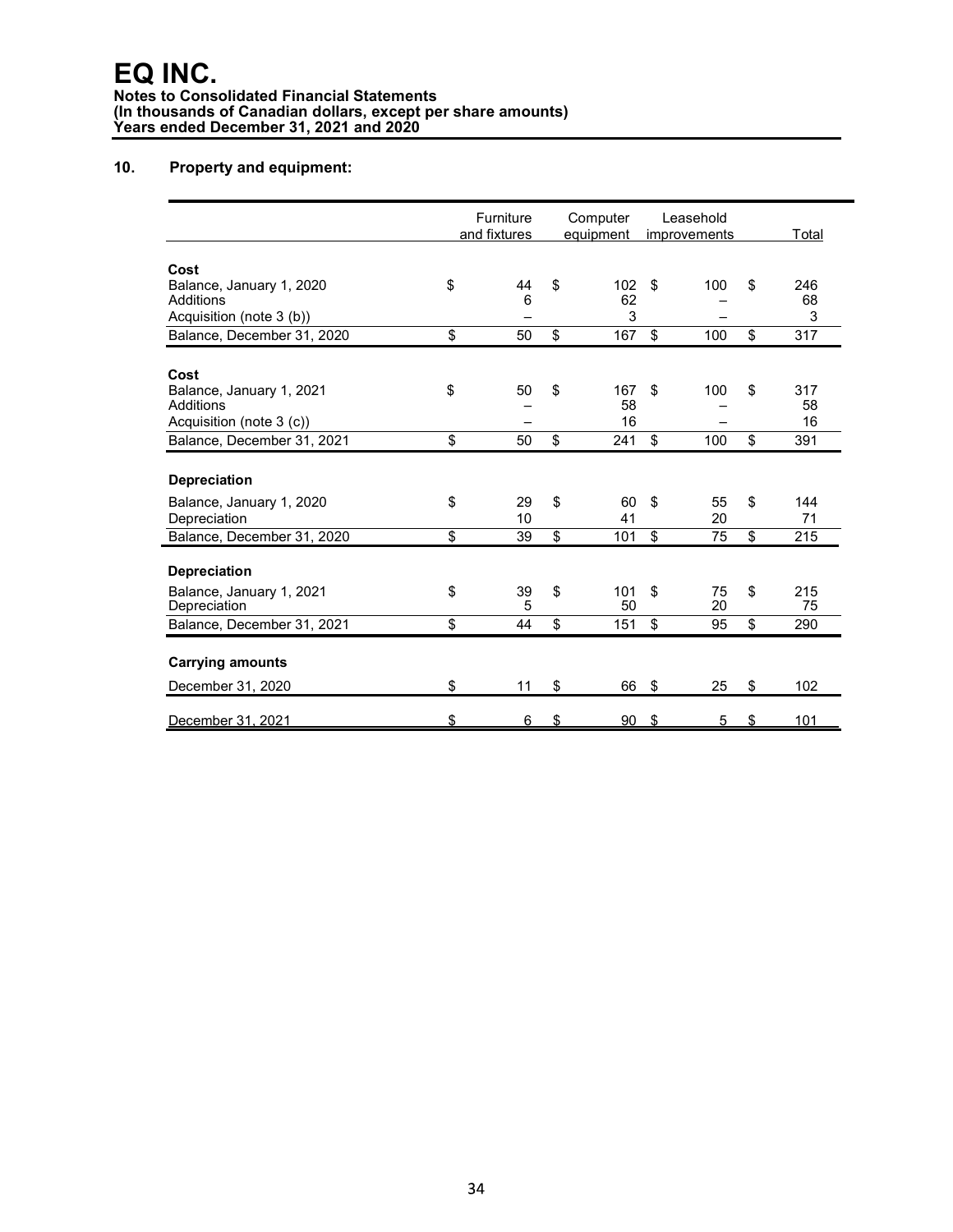**EQ INC.**<br>Notes to Consolidated Financial Statements<br>(In thousands of Canadian dollars, except per share amounts)<br>Years ended December 31, 2021 and 2020 **Notes to Consolidated Financial Statements (In thousands of Canadian dollars, except per share amounts) Years ended December 31, 2021 and 2020**

# Intangible assets: **11. Intangible assets:**  $\ddot{1}$

|                            | relationships<br>Customer |       |   | Non-compete   | Backlog |                |   | Software | Technology<br>Developed |                | Paymi<br>Brand |                                                                                                                                                                                                                                                                                                                                                                                  |   | <b>Total</b> |
|----------------------------|---------------------------|-------|---|---------------|---------|----------------|---|----------|-------------------------|----------------|----------------|----------------------------------------------------------------------------------------------------------------------------------------------------------------------------------------------------------------------------------------------------------------------------------------------------------------------------------------------------------------------------------|---|--------------|
| Cost                       |                           |       |   |               |         |                |   |          |                         |                |                |                                                                                                                                                                                                                                                                                                                                                                                  |   |              |
| Balance January 1, 2020    | ↔                         | 190   | ↮ | 25            | ↔       | 50             | ↔ | 375      | ↮                       | I              | ↔              | $\overline{1}$                                                                                                                                                                                                                                                                                                                                                                   | ↔ | 640          |
| Addition                   |                           |       |   |               |         | I              |   | 575      |                         |                |                | I                                                                                                                                                                                                                                                                                                                                                                                |   | 575          |
| Acquisition (note 3 (b))   |                           | 311   |   | I             |         | 24             |   | I        |                         | I              |                | $\overline{\phantom{a}}$                                                                                                                                                                                                                                                                                                                                                         |   | 332          |
| Balance, December 31, 2020 | ↮                         | 501   | ↮ | 25            | ↮       | 71             | ↮ | 950      | ↮                       | ı              | ക              | ı                                                                                                                                                                                                                                                                                                                                                                                | ↮ | 1,547        |
| Cost                       |                           |       |   |               |         |                |   |          |                         |                |                |                                                                                                                                                                                                                                                                                                                                                                                  |   |              |
| Balance January 1, 2021    | ↔                         | 501   | ↔ | 25            | ↔       | 71             | ↔ | 950      | ↔                       | I              | ↔              | I                                                                                                                                                                                                                                                                                                                                                                                | ↔ | 1,547        |
| Addition                   |                           | I     |   | ı             |         | I              |   | 600      |                         | $\frac{1}{11}$ |                | $\mathbf I$                                                                                                                                                                                                                                                                                                                                                                      |   | 711          |
| Acquisition (note 3 (c))   |                           | 640   |   | I             |         | I              |   | I        |                         | 67             |                | 120                                                                                                                                                                                                                                                                                                                                                                              |   | 827          |
| Balance, December 31, 2021 | ↮                         | 1,141 | ↮ | 25            | ↮       | $\overline{7}$ | ↮ | 1,550    | ↮                       | 178            | ↮              | 120                                                                                                                                                                                                                                                                                                                                                                              | ↮ | 3,085        |
|                            | Customer                  |       |   |               |         |                |   |          | Developed               |                | Paymi          |                                                                                                                                                                                                                                                                                                                                                                                  |   |              |
| Amortization               | relationships             |       |   | Non-compete   | Backlog |                |   | Software | Technology              |                | <b>Brand</b>   |                                                                                                                                                                                                                                                                                                                                                                                  |   | <b>Total</b> |
| Balance, January 1, 2020   | ↔                         | 38    | ↔ | $\frac{5}{1}$ | ↔       | 50             | ↔ | I        | ↔                       | $\overline{1}$ | ↔              | $\overline{1}$                                                                                                                                                                                                                                                                                                                                                                   | ↔ | 103          |
| Amortization               |                           | 75    |   | $\tilde{c}$   |         | $\frac{8}{1}$  |   | 125      |                         | ı              |                | $\begin{array}{c} \rule{0pt}{2.5ex} \rule{0pt}{2.5ex} \rule{0pt}{2.5ex} \rule{0pt}{2.5ex} \rule{0pt}{2.5ex} \rule{0pt}{2.5ex} \rule{0pt}{2.5ex} \rule{0pt}{2.5ex} \rule{0pt}{2.5ex} \rule{0pt}{2.5ex} \rule{0pt}{2.5ex} \rule{0pt}{2.5ex} \rule{0pt}{2.5ex} \rule{0pt}{2.5ex} \rule{0pt}{2.5ex} \rule{0pt}{2.5ex} \rule{0pt}{2.5ex} \rule{0pt}{2.5ex} \rule{0pt}{2.5ex} \rule{0$ |   | 228          |
| Impairment (see note 4)    |                           | 120   |   | I             |         | I              |   | I        |                         | $\mathsf I$    |                | I                                                                                                                                                                                                                                                                                                                                                                                |   | 120          |
| Balance, December 31, 2020 |                           | 233   |   | 25            | ŧΑ      | 68             | ക | 125      |                         | ı              |                | ı                                                                                                                                                                                                                                                                                                                                                                                |   | 451          |

35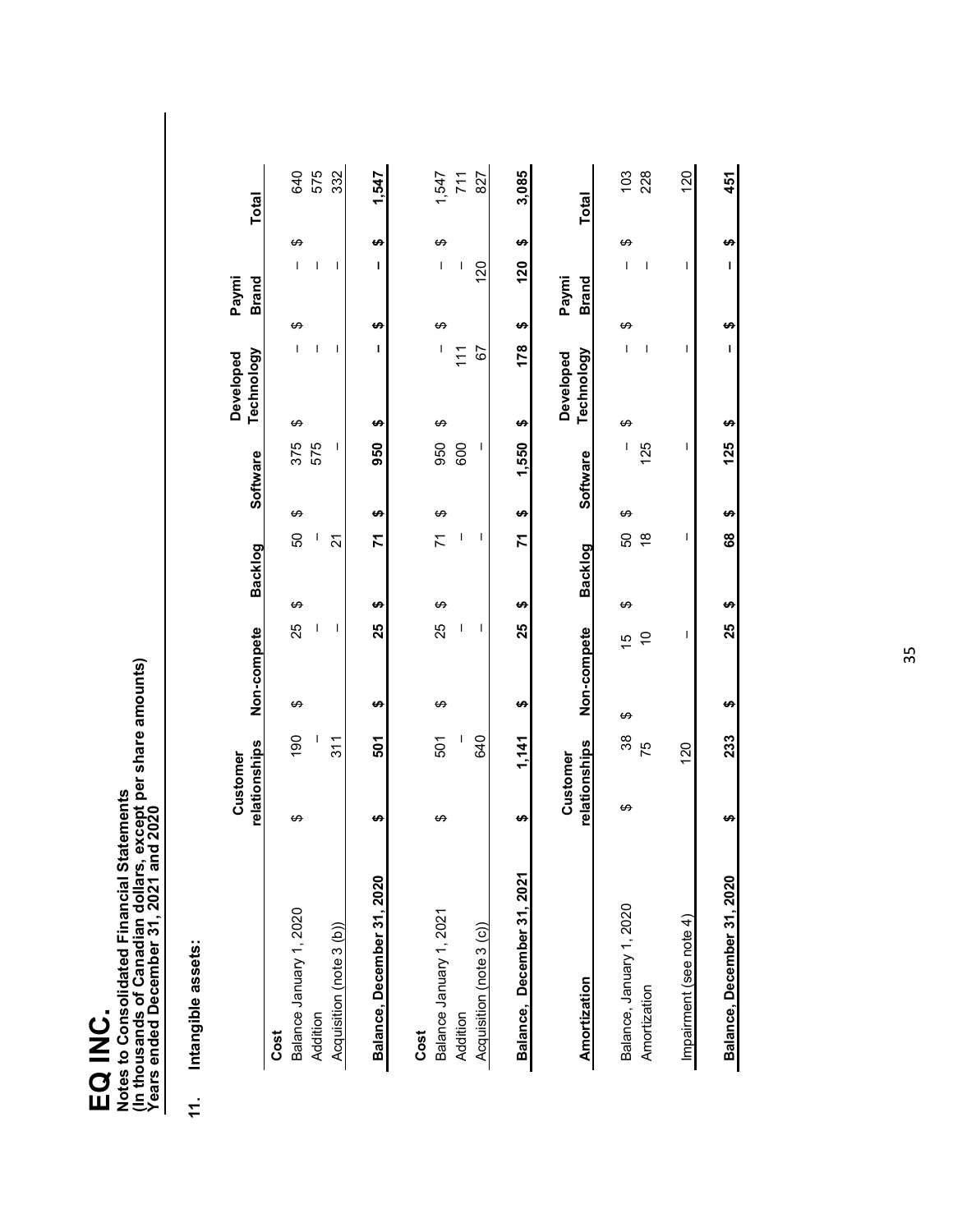**EQ INC.**

(In thousands of Canadian dollars, except per share amounts)<br>Years ended December 31, 2021 and 2020 **(In thousands of Canadian dollars, except per share amounts)** Notes to Consolidated Financial Statements **Notes to Consolidated Financial Statements Years ended December 31, 2021 and 2020**

# Intangible assets (continued): **11. Intangible assets (continued):** 11.

## Amortization **Amortization**

| Balance, January 1, 2021   | မာ | 233 | ↔ | 25 | 89             | ↔<br>125 | $\overline{\phantom{a}}$ | I  | 45<br>4<br>45 |
|----------------------------|----|-----|---|----|----------------|----------|--------------------------|----|---------------|
| Amortization               |    | SS  |   | I  | $\infty$       | 292      | 33                       | 20 |               |
| Balance, December 31, 2021 | A  | 326 |   | 25 | $\frac{3}{71}$ | 417      | 33                       | ຊ  | 892           |

# Carrying amounts **Carrying amounts**

| ecember 31, 2020<br>ialance. | 268 | I | 825 | I   |               | $\frac{5}{2}$<br>Š |
|------------------------------|-----|---|-----|-----|---------------|--------------------|
| ecember 31, 2021             | 815 |   |     | 145 | $\frac{8}{1}$ | $\frac{26}{1}$     |

As of December 31, 2021, EQ has completed the rest of the 50% of the development work for the project started in 2020 and in 2020. In 2021 Amortization of \$125 was recorded. During the year EQ has started two new development projects and capitalized \$410 of developers' salary. Since the two 2021 projects weren't completed as at December 31, 2021, no amortization was \$410 of developers' salary. Since the two 2021 projects weren't completed as at December 31, 2021, no amortization was As of December 31, 2021, EQ has completed the rest of the 50% of the development work for the project started in 2020 and capitalized \$300 of developers' salary. Since the product wasn't completed as at December 31, 2020 no amortization was recorded in 2020. In 2021 Amortization of \$125 was recorded. During the year EQ has started two new development projects and capitalized capitalized \$300 of developers' salary. Since the product wasn't completed as at December 31, 2020 no amortization was recorded recorded in 2021. recorded in 2021.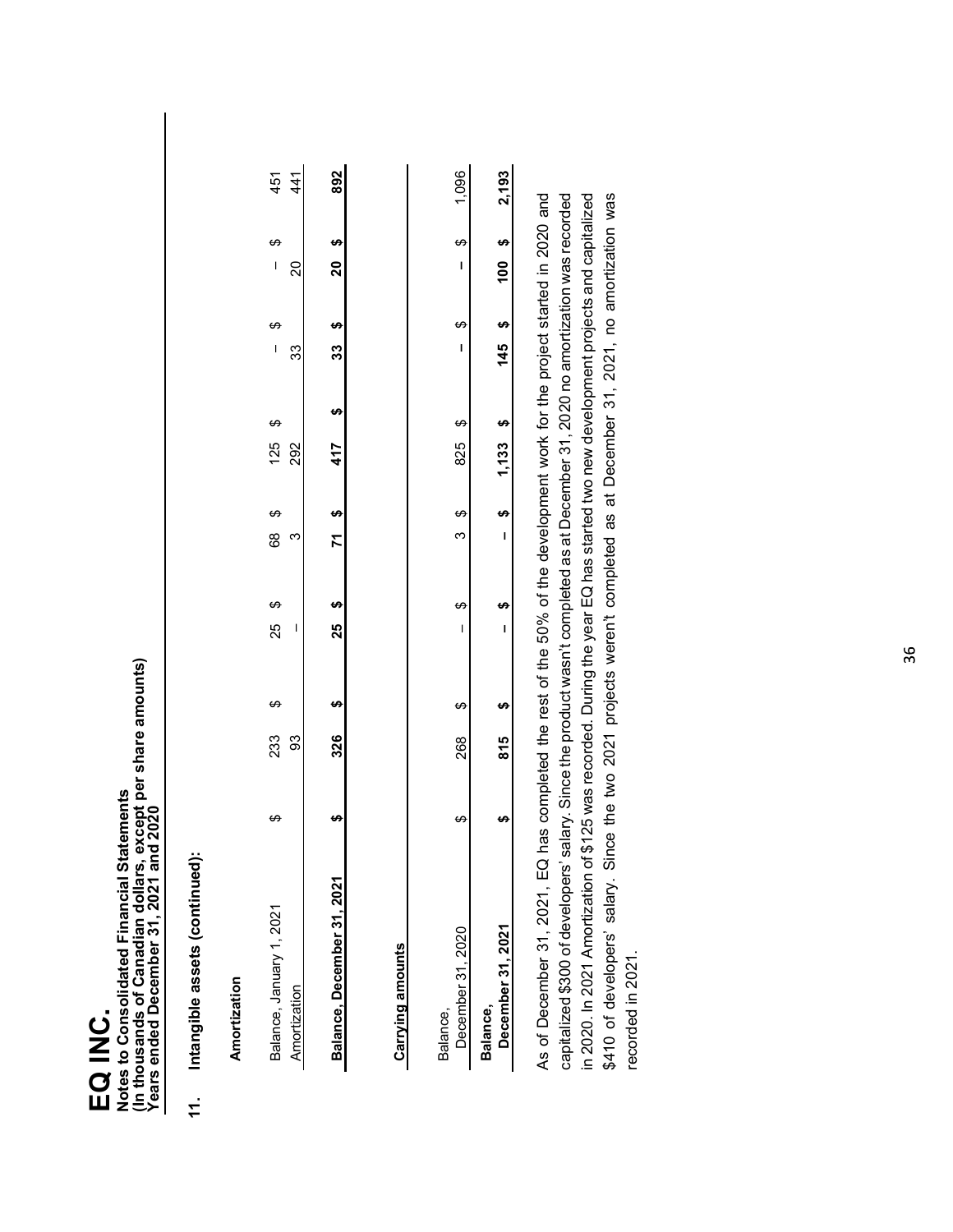#### **12. Loans and borrowings:**

(a) Bank credit facility:

The Company has \$1,600 revolving credit facility (the "Facility"), including credit card facility of \$100, with a Canadian chartered bank. Borrowing under this Facility are secured by accounts receivable and the Facility bears interest at the bank's prime rate plus 2.5% per annum. As at December 31, 2021, nil (2020 – nil) was outstanding under the Facility included in the loans and borrowings and \$51 (2020 – \$61) was outstanding under the credit card facility included in accounts payable and accrued liabilities.

(b) Canada Emergency Business Loan:

The Government of Canada launched the Canada Emergency Business Loan ("CEBA") to provide interest-free loans to business to help cover operating costs during the period of COVID-19. As at December 31, 2020, the Company received \$80 from the CEBA. For the year ended December 31, 2021, the Company received an additional \$40 CEBA loan, on top of the \$80 received in 2020. The loan is interest-free until December 31, 2023 and 5% starting on January 1, 2024. No principal repayment is required before December 31, 2023 and is due on December 31, 2025. Interest payments is required if the principal remains outstanding after December 31, 2023. The Company plan to repay the loan on or before December 31, 2023 and expect a loan forgiveness of \$40. The loan balance is measured at the present value, discounted using 7.5%.

(c) Promissory notes payable:

On August 19, 2019, the Company entered into debt financing (the "2019 Notes") in the amount of \$1,717 due on January 19, 2021. The 2019 Notes, which are non-convertible, bear interest at annual rate of 12% with principal and interest payment due on maturity date. The lenders received one and half non-transferable warrants (the "2019 Bonus Warrants") for each dollar of principal amount of 2019 Notes, with each 2019 Bonus Warrants being exercisable for a period of seventeen months from the date of issuance for one common share of the Company at an exercise price of \$0.66 per common share. All 2019 bonus Warrants are subject to a four month hold period from the date of issuance in accordance with the applicable securities law.

The 2019 Notes were separated into their liability and equity components using the effective interest rate method. The fair value of the liability component at the time of issuance was calculated as the discounted cash flows for the debentures assuming a 26.47% effective interest rate which was the estimated rate for the debentures without the warrants. The fair value of the warrants was determined at the time of issuance as the difference between the face value of the debentures and the fair value of the liability component. The value of the warrants has been classified as a component of equity.

On January 19, 2021, the 2019 Notes of \$1,717 and accrued interest of \$293 was fully repaid.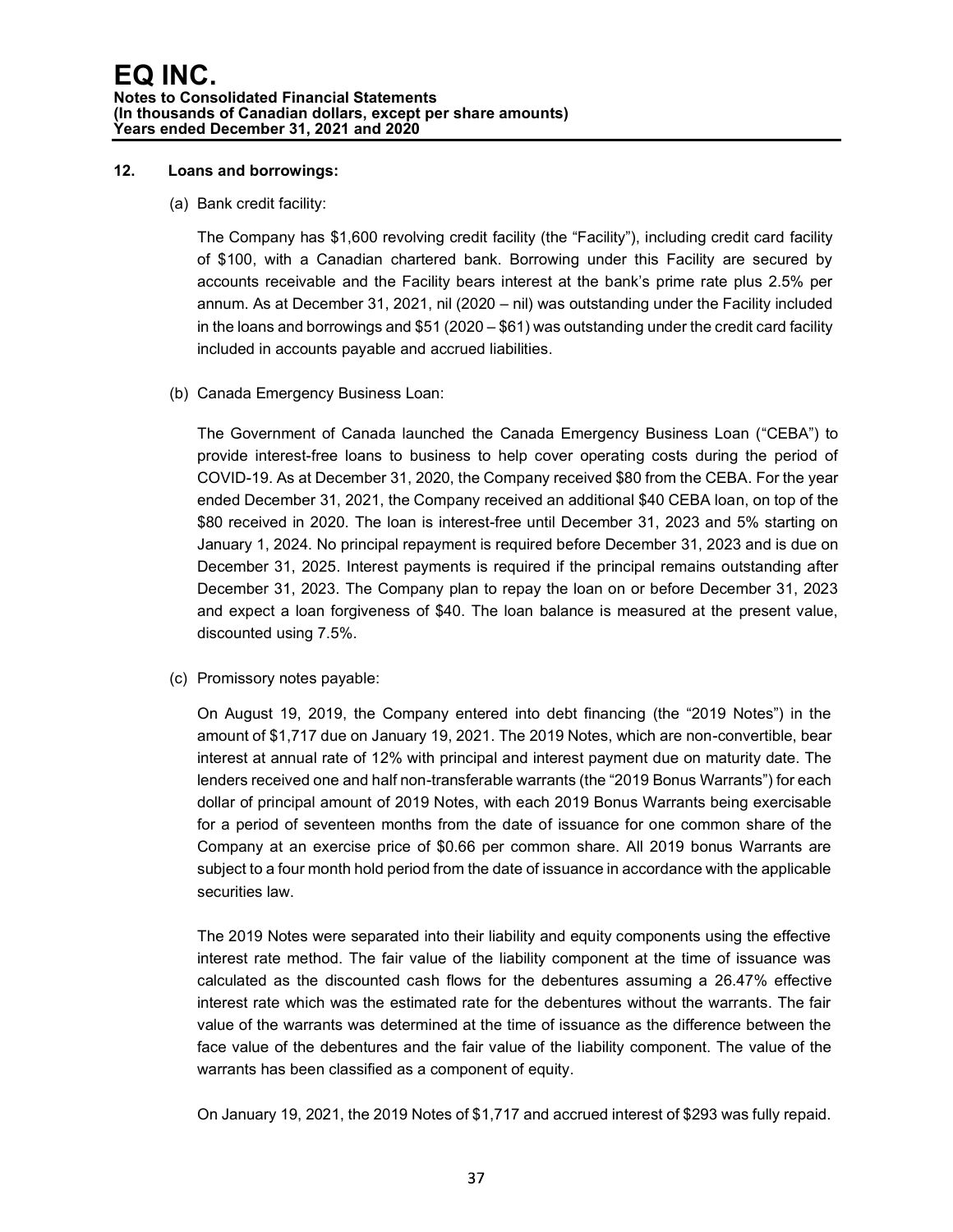#### **12. Loans and borrowings (continued):**

(c) Promissory notes payable (continued):

|                                                                                       | 2021                      |    | 2020           |
|---------------------------------------------------------------------------------------|---------------------------|----|----------------|
| 2019 Notes, 12% Maturing January 2021<br>Equity component of promissory notes payable | \$<br>$1,717$ \$<br>(257) |    | 1,717<br>(257) |
|                                                                                       | 1,460                     |    | 1,460          |
| Accrued interest and interest paid                                                    | 293                       |    | 283            |
| Accretion in carrying amount of notes                                                 | 257                       |    | 247            |
| Repayment of promissory notes                                                         | (2,010)                   |    |                |
| Balance end of year                                                                   | \$                        | S  | 1,989          |
|                                                                                       |                           |    |                |
| The following table outlines the activity for loans and borrowings                    |                           |    |                |
|                                                                                       | 2021                      |    | 2020           |
| Promissory notes balance, January 1,<br>Repayment of promissory notes                 | \$<br>1,989<br>(1,717)    | \$ | 1,603          |
| Accretion of interest                                                                 | 10                        |    | 179            |
| Accrued interest                                                                      | 11                        |    | 207            |
| Interest Paid                                                                         | (293)                     |    |                |
|                                                                                       |                           |    |                |
| Total promissory notes payable                                                        |                           |    | 1,989          |

#### **13. Common shares:**

The authorized share capital of the Company comprises an unlimited number of common shares without par value. The holders of common shares are entitled to receive dividends when declared and are entitled to one vote per share at annual meetings of the Company.

On January 19, 2021, the Company received proceeds of approximately \$1,392 as a result of exercise of 2,108,783 warrants at an exercise price of \$0.66. Each warrant was converted into one common share. The warrants were issued in connection of the 2019 Notes, with expiry dates of January 19, 2021. The Company used the proceeds from the Bonus Warrants as partial repayment for the amount owned under the 2019 Notes.

On February 19, 2021, the Company closed a bought deal offering of aggregate of 7,187,500 shares in the capital of the Company at a price of \$1.60 per offered security for total proceeds of \$11,500, which included the full exercise of the over-allotment option granted to the underwriters. The offering was completed by a syndicate of underwriters. In consideration for their services, the underwriters received aggregate cash compensation of \$460 and 230,160 broker warrants . The broker warrants are exercisable for a period of 18 months following closing of the financing at a purchase price per share equal to the common share issuance price. The Company issued 230,160 broker warrants at a fair value of \$0.39 per broker warrant that was determined using the Black-Scholes option pricing model using the following assumption: risk-free interest rate of 0.15%,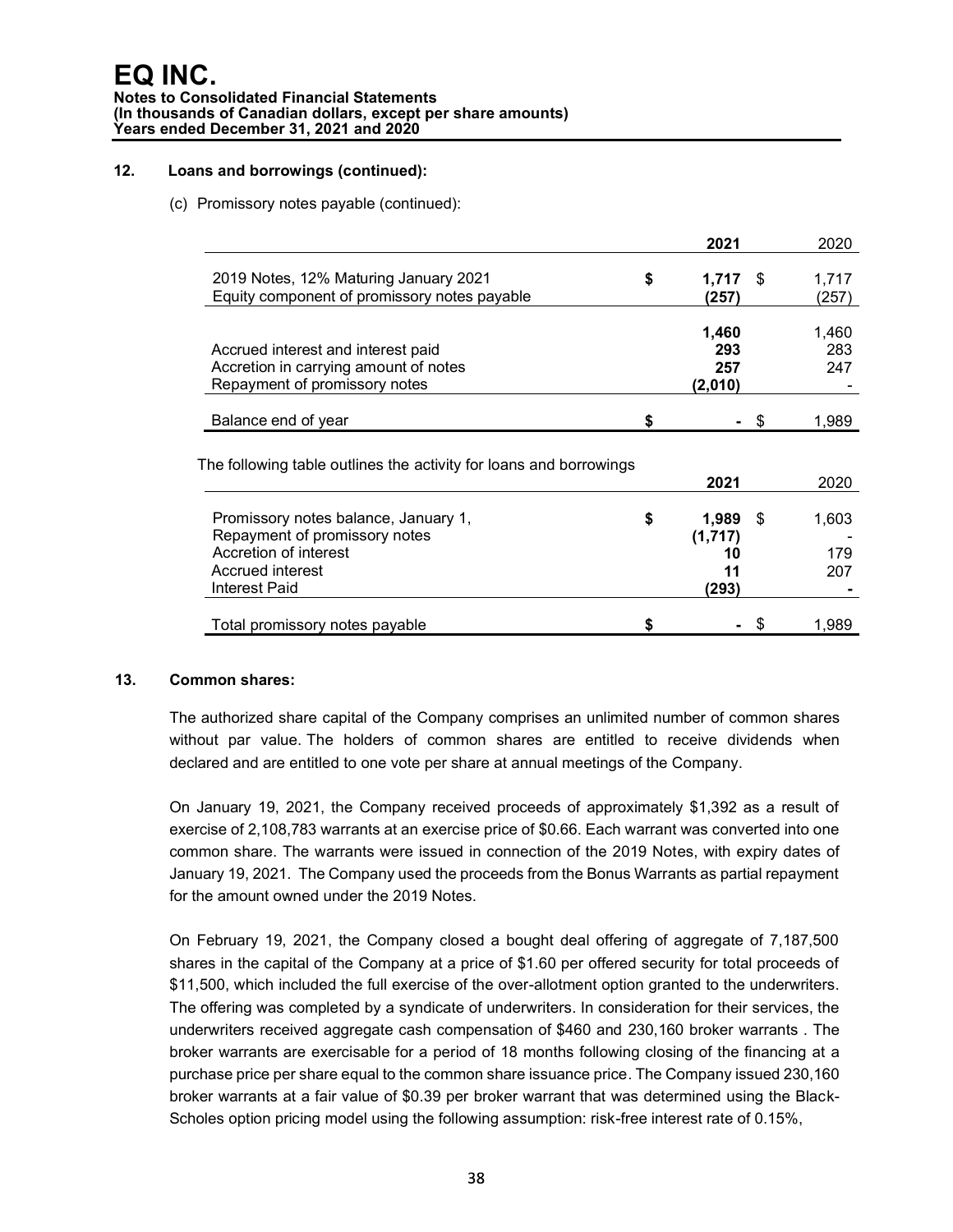#### **13. Common shares (continued):**

expected volatility of 49%, expected life of 1.5 years and expected dividends of nil. The broker warrants' value of \$91 was recognized with a corresponding reduction of share capital. The Company incurred additional share issuance costs of \$301 in connection with the offering.

On May 29, 2020, the Company announced that it is accelerating the expiry date of 3,333,333 outstanding common share purchase warrants (the "Warrants), which were issued pursuant to a non-brokered private placement in December 2019. Each Warrant is exercisable at a price of \$1.00 per common share for a period of 24 months following issuance. The terms of the Warrants are such that the expiry date can be accelerated by the Company at any time if the closing price of the Company's common shares on the facilities of the TSX-V is greater than \$1.25 for any 10 consecutive trading days following the date that is four months and one day after the closing of the private placement (the "Acceleration Trigger"). The Company confirmed that as of the close of markets on May 25, 2020, the Acceleration Trigger had occurred.

The Company received proceeds of approximately \$3,658 as a result of the exercise of 3,816,082 warrants. Each warrant was converted into one common share. The warrants were issued in connection of the 2019 Private Placement and 2019 Notes, with expiry dates of December 9, 2021, and January 19, 2021, respectively. 3,349,884 of 2019 Private Placement warrants at \$1.00 and 466,198 of 2019 Bonus warrants at \$0.66 were exercised. The expiry date of the warrants in connection of 2019 Private Placement was accelerated by the Company set to be June 28, 2020.

During 2021, 1,227,333 stock options were exercised into 1,227,333 common share with an average exercise price of \$0.06 for a total proceeds of \$76. During 2020, 181,500 stock options were exercised into 181,500 common share with an average exercise price \$0.65 for a total proceeds of \$118.

#### **14. Warrant Capital:**

The Company had the following warrants outstanding at December 31, 2021

|                                           |                                 | 2021 |                                          |                          | 2020 |                                       |
|-------------------------------------------|---------------------------------|------|------------------------------------------|--------------------------|------|---------------------------------------|
|                                           | Number of<br>warrants           |      | Weighted<br>average<br>exercise<br>price | Number of<br>warrants    |      | Weighted<br>average<br>exercise price |
| Outstanding, beginning of year<br>Granted | 2,108,783<br>230,160            | S    | 0.66<br>1.60                             | 5,943,207                | S    | 0.85                                  |
| Exercised<br><b>Expired</b>               | (2, 108, 783)<br>$\blacksquare$ |      | 0.66<br>$\blacksquare$                   | (3,816,082)<br>(18, 342) |      | 0.96<br>1.00                          |
| Outstanding, end of year                  | 230,160                         | \$   | 1.60                                     | 2,108,783                | \$   | 0.66                                  |

The warrants are set to expire in August 2022.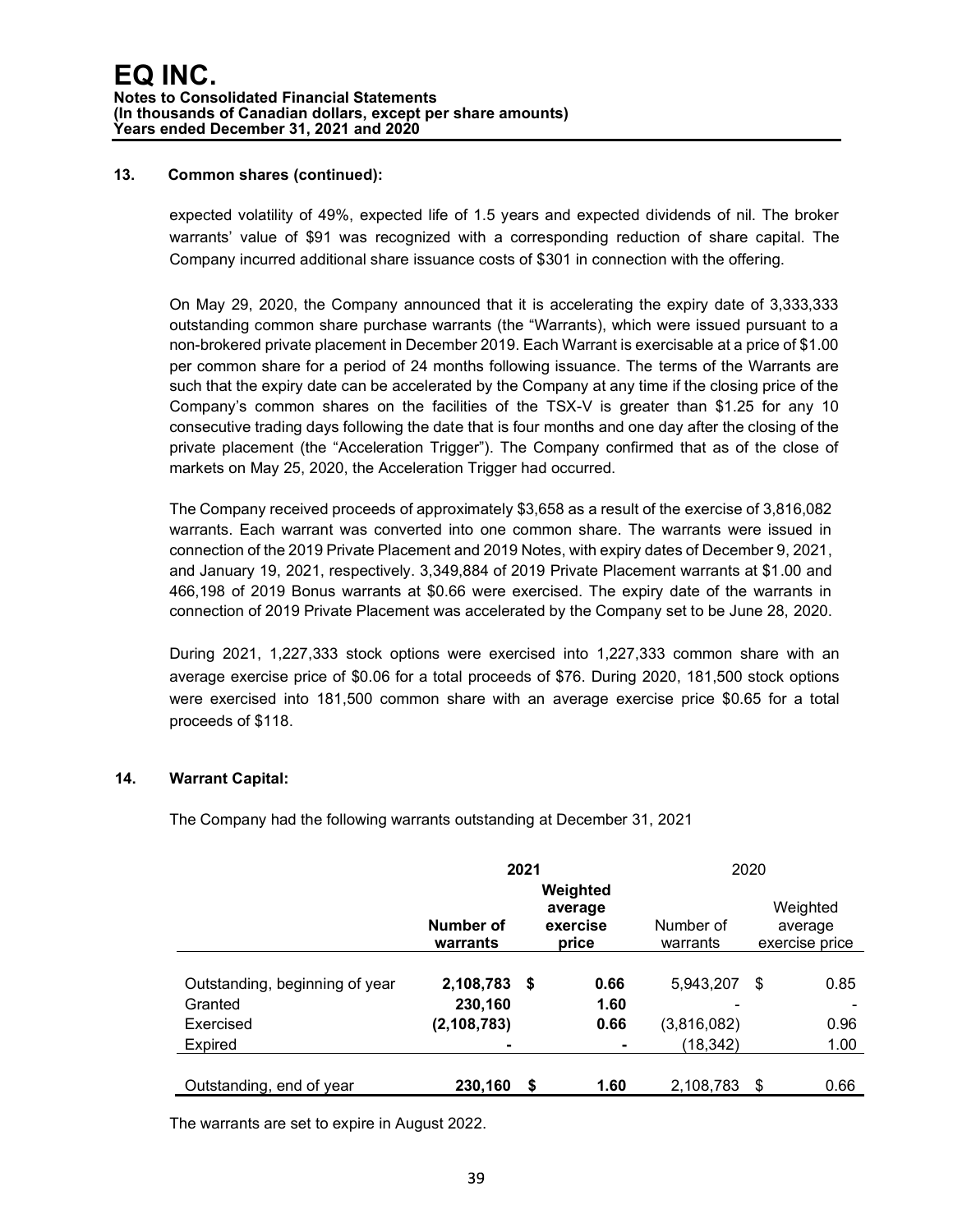#### **15. Share-based Payments:**

The following table summarizes the continuity of options issued under the Company's stock option plan (the "Plan") for the year ended:

|                                           |                              | 2021 |                                          |                         | 2020 |                                       |
|-------------------------------------------|------------------------------|------|------------------------------------------|-------------------------|------|---------------------------------------|
|                                           | Number of<br>options         |      | Weighted<br>average<br>exercise<br>price | Number of<br>options    |      | Weighted<br>average<br>exercise price |
| Outstanding, beginning of year<br>Granted | 4,253,667<br>745,000         | \$   | 0.68<br>1.43                             | 1,865,501<br>2,648,000  | S    | 0.25<br>0.98                          |
| Exercised<br>Forfeited or cancelled       | (1, 227, 333)<br>(1,025,334) |      | 0.06<br>0.88                             | (181, 500)<br>(78, 334) |      | 0.65<br>0.93                          |
|                                           |                              |      |                                          |                         |      |                                       |
| Outstanding, end of year                  | 2,746,000                    |      | 1.08                                     | 4,253,667               |      | 0.68                                  |
| Options exercisable, end of year          | 1,178,667                    | \$   | 1.04                                     | 1,692,664               | \$   | 0.23                                  |

A summary of the status of the Company's options under the Plan is as follows:

|                            |                                | 2021                                                            |                                     |                      | 2020                                                            |                                     |
|----------------------------|--------------------------------|-----------------------------------------------------------------|-------------------------------------|----------------------|-----------------------------------------------------------------|-------------------------------------|
| Range of<br>exercise price | <b>Number</b><br>οf<br>options | Weighted<br>average<br>remaining<br>contractual<br>life (years) | Number of<br>options<br>exercisable | Number<br>of options | Weighted<br>average<br>remaining<br>contractual<br>life (years) | Number of<br>options<br>exercisable |
|                            |                                |                                                                 |                                     |                      |                                                                 |                                     |
| \$0.05                     |                                | ۰                                                               |                                     | 1,306,667            | 0.9                                                             | 1,306,667                           |
| $$0.60 - 0.69$             | 10,000                         | 1.8                                                             | 10,000                              | 14,000               | 2.8                                                             | 9,332                               |
| $$0.70 - 0.79$             | 275,000                        | 2.2                                                             | 275,000                             | 300,000              | 3.1                                                             | 283,332                             |
| $$0.80 - 0.89$             | 55,000                         | 2.8                                                             | 36,667                              | 55,000               | 3.8                                                             | 18,333                              |
| $$0.90 - 0.99$             | 1,526,000                      | 3.3                                                             | 542,000                             | 2,413,000            | 4.3                                                             |                                     |
| $$1.20 - 1.29$             | 235,000                        | 4.9                                                             |                                     |                      | ۰                                                               |                                     |
| $$1.30 - 1.39$             | 165,000                        | 3.9                                                             | 155,000                             | 165,000              | 4.9                                                             | 75,000                              |
| $$1.40 - 1.49$             | 380,000                        | 4.5                                                             | 85,000                              |                      |                                                                 |                                     |
| $$1.70 - 1.79$             | 100,000                        | 4.4                                                             | 75,000                              |                      |                                                                 |                                     |
|                            | 2,746,000                      |                                                                 | 1,178,667                           | 4,253,667            |                                                                 | 1,692,664                           |

During 2021, 745,000 stock options were granted and 1,227,333 were exercised. During 2020, 2,648,000 stock options were granted and 181,500 stock options were exercised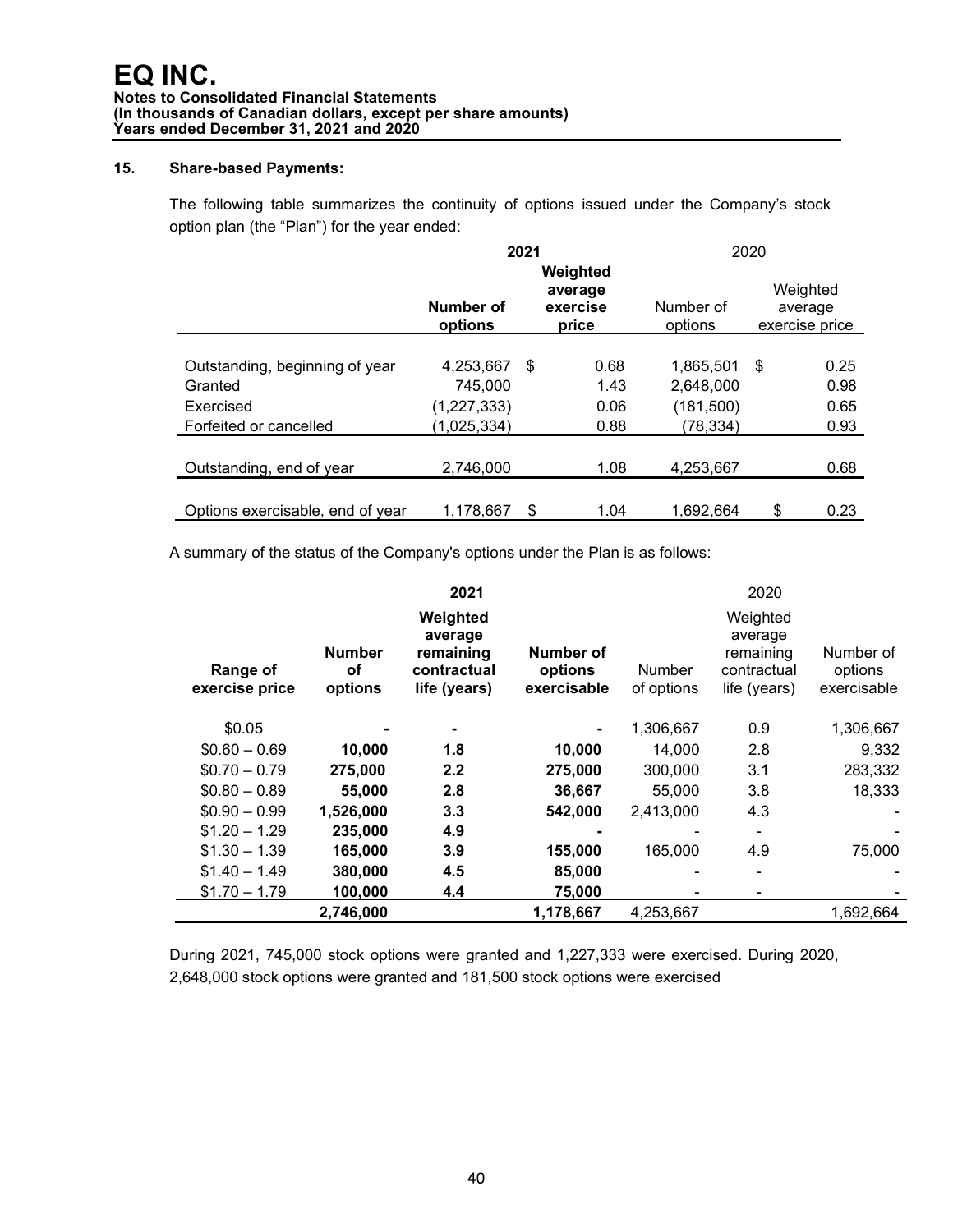#### **15. Share-based payments (continued):**

The following table summarizes the continuity of RSUs for the period ended:

|                                | December 31, 2021 |   |              |
|--------------------------------|-------------------|---|--------------|
|                                |                   |   | Market price |
|                                | Number of         |   | at the grant |
|                                | <b>RSUs</b>       |   | date         |
|                                |                   |   |              |
| Outstanding, beginning of the  |                   |   |              |
| period                         | 125,000 \$        |   | 1.50         |
| Forfeited or cancelled         | (125,000)         |   | 1.50         |
|                                |                   |   |              |
| Outstanding, end of the period |                   | S |              |
|                                |                   |   |              |
| RSUs exercisable, end of the   |                   |   |              |
| period                         |                   |   |              |
|                                |                   |   |              |

During 2021, the Company recorded share-based payments of \$643 (2020 - \$678).

During 2021, no Restricted Share Units (each unit an "RSU") were granted and 125,000 were granted during 2020. During 2021, 125,000 RSU was forfeited in which \$32 of expenses were reversed and an expense of \$59 was expensed in 2020.

The fair value of each option granted has been estimated on the date of grant using the Black-Scholes fair value option pricing model with the following weighted average input and assumptions:

|                                             | <b>Year Ended</b>        |                   |
|---------------------------------------------|--------------------------|-------------------|
|                                             | <b>December 31, 2021</b> | December 31, 2020 |
|                                             |                          |                   |
| Dividend yield                              | 0%                       | $0\%$             |
| Expected volatility (historical data basis) | 74%                      | 98%               |
| Risk-free interest rate                     | 0.93%                    | 0.72%             |
| Share price                                 | \$<br>1.43               | \$<br>0.98        |
| Forfeiture rate                             | 11%                      | 22%               |
| Expected life (years)                       | 5 years                  | 5 years           |
|                                             |                          |                   |
| Weighted average grant date fair value      | 0.84<br>S                | \$<br>0.98        |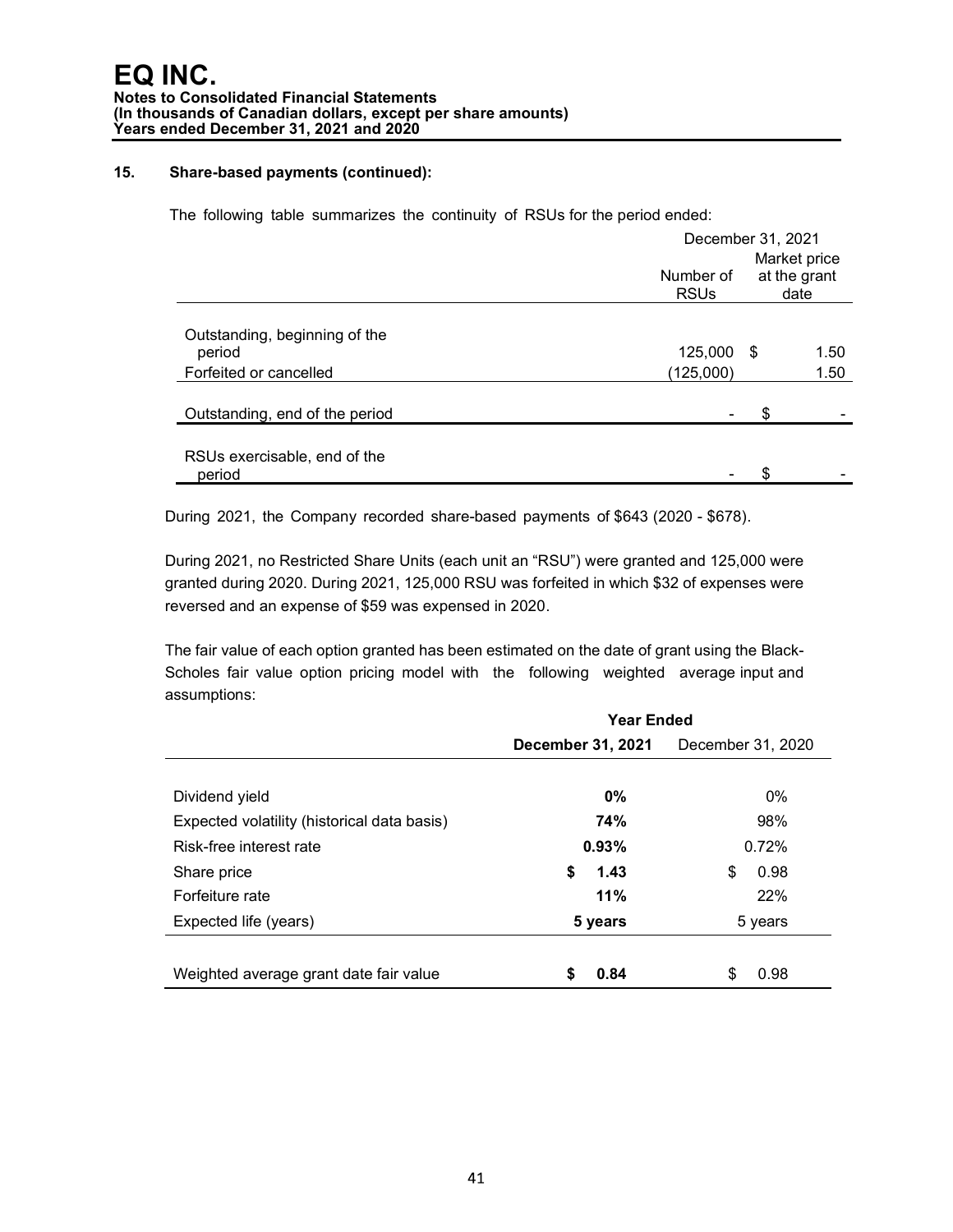#### **16. Fair values of financial instruments:**

Classification of financial instruments:

The following table provides the allocation of financial assets and liabilities required to be measured at amortized cost or fair value and their carrying values:

| December 31, 2021                               | <b>Carrying value</b><br>total |                | <b>Fair value</b><br>total |              |
|-------------------------------------------------|--------------------------------|----------------|----------------------------|--------------|
| <b>Measurement basis</b>                        |                                |                |                            |              |
|                                                 |                                |                |                            |              |
| Financial assets at amortized cost:             |                                |                |                            |              |
| Cash                                            | \$                             | 8,763          | \$                         | 8,763        |
| <b>Accounts receivable</b>                      |                                | 4,687          |                            | 4,687        |
|                                                 |                                |                |                            |              |
|                                                 | \$                             | 13,450         | \$                         | 13,450       |
| <b>Financial liabilities at amortized cost:</b> |                                |                |                            |              |
| <b>Accounts payable and accrued</b>             |                                |                |                            |              |
| <b>liabilities</b>                              | \$                             | 4,514          | \$                         | 4,514        |
| Rewards payable                                 |                                | 1,071          |                            | 1,071        |
| <b>Loans and borrowings</b>                     |                                | 77             |                            | 77           |
|                                                 |                                | 5,662          |                            | 5,662        |
| Earn-out at fair value                          |                                | 1,401          |                            | 1,401        |
|                                                 | \$                             | 7,063          | \$                         | 7,063        |
|                                                 |                                |                |                            |              |
|                                                 | Carrying value                 |                |                            | Fair value   |
| December 31, 2020                               | total                          |                |                            | total        |
|                                                 |                                |                |                            |              |
| Measurement basis                               |                                |                |                            |              |
| Financial assets at amortized cost:             |                                |                |                            |              |
| Cash                                            | \$                             | 3,209          | \$                         | 3,209        |
| Accounts receivable                             |                                | 4,572          |                            | 4,572        |
|                                                 |                                |                |                            |              |
|                                                 | \$                             | 7,781          | \$                         | 7,781        |
| Financial liabilities at amortized cost:        |                                |                |                            |              |
|                                                 |                                |                |                            |              |
|                                                 |                                |                |                            |              |
| Accounts payable and accrued liabilities        | \$                             | 2,908          | \$                         | 2,908        |
| Loans and borrowings                            |                                | 2,069<br>4,977 |                            | 2,079        |
| Earn-out at fair value                          |                                | 222            |                            | 4,987<br>222 |

There have been no transfers of assets between levels during the years ended December 31, 2021 and 2020.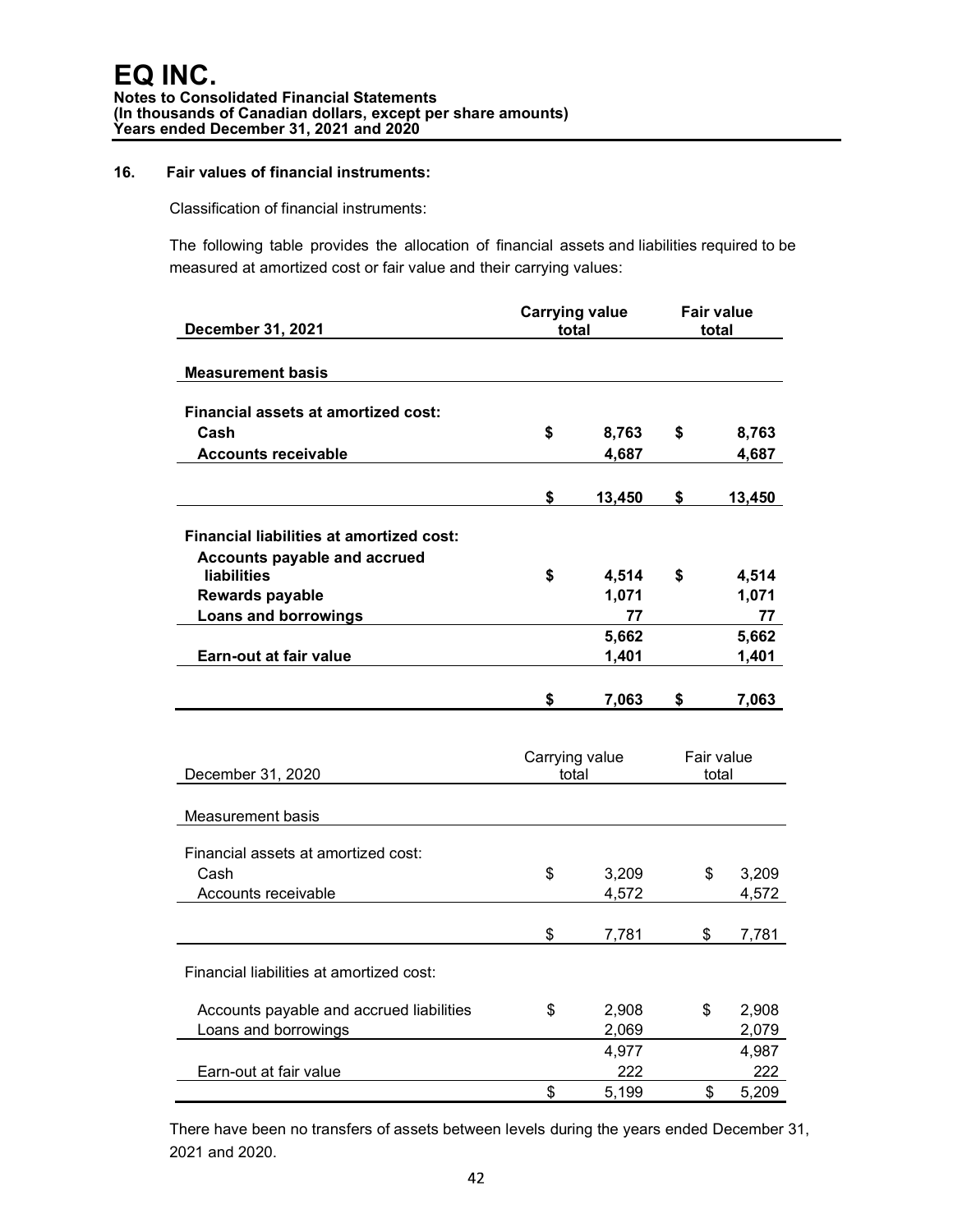#### **17. Capital risk management:**

The Company's objectives in managing capital are to ensure sufficient liquidity to pursue its strategy of organic growth combined with strategic acquisitions and to provide returns to its shareholders. The Company defines capital that it manages as the aggregate of its shareholders' equity, which comprises issued capital, contributed surplus, accumulated other comprehensive income and retained earnings (deficit). The Company manages its capital structure and makes adjustments to it in light of general economic conditions, the risk characteristics of the underlying assets and the Company's working capital requirements. In order to maintain or adjust its capital structure, the Company, upon approval from its Board of Directors, may issue shares, repurchase shares, pay dividends or raising capital and borrowings, as deemed appropriate under the specific circumstances. The Company is not subject to externally imposed capital requirements. There has been no changes to the Company's capital management approach in 2021 from 2020.

#### **18. Financial risk management:**

The Company's Board of Directors has overall responsibility for the establishment and oversight of the Company's risk management framework. The Audit Committee reviews the Company's risk management policies on an annual basis. The finance department identifies and evaluates financial risks and is charged with the responsibility of establishing controls and procedures to ensure that financial risks are mitigated in accordance with the approved policies.

(a) Credit risk:

Credit risk is the risk of financial loss to the Company if a customer or counterparty to a financial instrument fails to meet its contractual obligations and arises from the Company's accounts receivable and cash. The majority of the Company's customers are located in Canada. At December 31, 2021, two customers represented 28% and 17% of the gross accounts receivable balance of \$4,992, respectively. At December 31, 2020, two customers represented 20% and 15% of the gross accounts receivable balance of \$4,786, respectively. No other individual customers represented more than 10% of accounts receivable. As at December 31, 2021, the expected credit losses was \$304 (2020 - \$214). The Company reviews the components of these accounts on a regular basis to evaluate and monitor this risk. The Company's customers are generally financially established organizations, which limits the credit risk relating to the customers. In addition, credit reviews by the Company take into account the counterparty's financial position, past experience and other factors. As at December 31, 2021, approximately 34%, \$158 (2020 – 82%, \$997) of accounts receivable balances over 90 days were not impaired. The consolidated entity has a credit risk exposure with two agencies located in Canada, which as at December 31, 2021 owed the consolidated entity \$1,172 (23% of trade receivables) (2020: \$1,652 (35% of trade receivables)). This balance was within its terms of trade and no impairment was made as at December 31, 2021. The Company's payment terms range from 30 days to 60 days from the invoice date. There are no guarantees against this receivable but management closely monitors the receivable balance on a monthly basis and is in regular contact with this customer to mitigate risk. Management believes that the expected credit loss allowance is adequate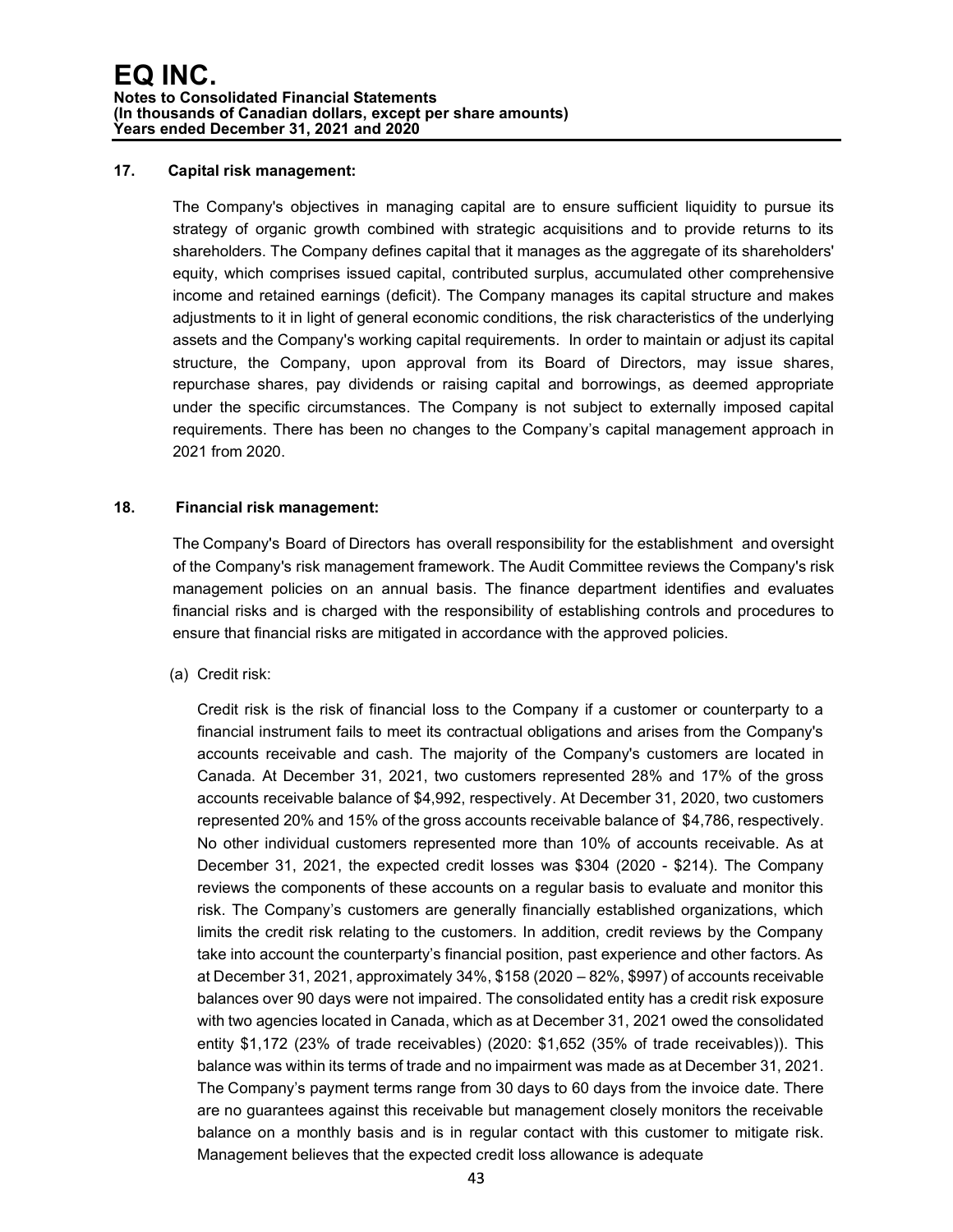#### **18. Financial risk management (continued):**

(a) Credit risk (continued):

The Company, from time to time, invests its excess cash with the objective of maintaining safety of the principal and providing adequate liquidity to meet current payment obligations and future planned capital expenditures and with the secondary objective of maximizing the overall yield of the portfolio. The Company's cash as at December 31, 2021 is not subject to external restrictions and is held with Schedule I banks in Canada.

(b) Liquidity risk:

Liquidity risk is the risk that the Company will not be able to meet its financial obligations as they become due. The Company's approach to managing liquidity is to ensure, to the extent possible, that it will always have sufficient liquidity to meet its liabilities when due, under both normal and stressed conditions, without incurring unacceptable losses or risking damage to the Company's reputation. The Company manages its liquidity risk by continually monitoring forecasted and actual revenue and expenditures and cash flows from operations. Management is also actively involved in the review and approval of planned expenditures. The Company's principal cash requirements are for principal and interest payments on its debt, capital expenditures and working capital needs. The Company uses its operating cash flows, operating facilities and cash balances to maintain liquidity.

| 2021                                                                                  | Carrying<br>amount                 | <b>Contractual</b><br>cash flow    | Less than<br>1 year               | 1-3 years      | >3 years |
|---------------------------------------------------------------------------------------|------------------------------------|------------------------------------|-----------------------------------|----------------|----------|
| <b>Trade and other</b><br>payables <sup>(i)</sup>                                     | \$<br>$4,514$ \$                   | $4,514$ \$                         | 4,514                             | \$             | \$       |
| Leases                                                                                | 16                                 | 48                                 | 48                                |                |          |
| <b>Reward payable</b>                                                                 | 1,071                              | 1,071                              | 1,071                             |                |          |
| Loans and borrowings                                                                  | 77                                 | 120                                |                                   | 120            |          |
| Earn-out                                                                              | 1,401                              | 1,401                              | 1,401                             |                |          |
|                                                                                       | \$<br>7,079                        | \$<br>7,154                        | \$<br>7,034                       | \$<br>120      | \$       |
| 2020                                                                                  | Carrying<br>amount                 | Contractual<br>cash flow           | Less than<br>1 year               | 1-3 years      | >3 years |
| Trade and other payables <sup>(i)</sup><br>Leases<br>Loans and borrowings<br>Earn-out | \$<br>2,908<br>150<br>2,069<br>222 | \$<br>2,908<br>284<br>2,090<br>222 | \$<br>2,908<br>252<br>2010<br>222 | \$<br>32<br>80 | \$       |
|                                                                                       | \$<br>5,349                        | \$<br>5,504                        | \$<br>5,392                       | \$<br>112      | \$       |

The following are the undiscounted contractual maturities for the Company's obligations:

 $(ii)$  Trade and other payables exclude other non-contractual liabilities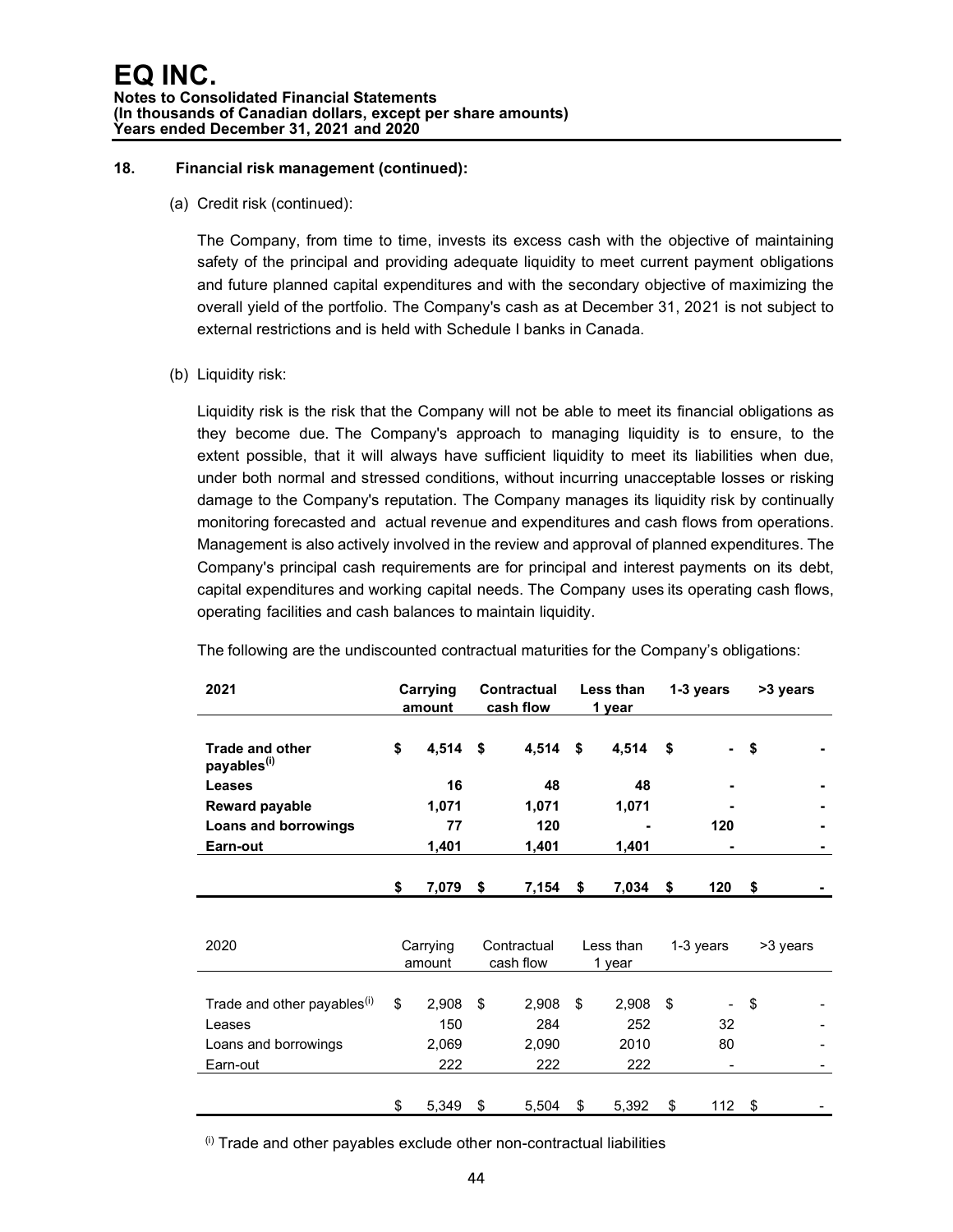#### **18. Financial risk management (continued):**

(c) Market risk:

Market risk is the risk that changes in market prices, such as foreign exchange rates, interest rates and the Company's share price, will affect the Company's income or the value of its financial instruments.

(i) Interest rate risk:

The Company's interest rate risk arises primarily from its loans and borrowings obligations, which bore a fixed interest rate of 12%. As the Company paid off the 2019 Notes on January 19, 2021, management believes that the Company is not significantly exposed to cash flow interest rate risk in the next twelve months.

(ii) Currency risk:

The Company operates internationally with the Canadian dollar as its functional currency and is exposed to foreign exchange risk from purchase transactions, as well as recognized financial assets and liabilities denominated in U.S dollars. The Company's main objective in managing its foreign exchange risk is to maintain U.S. cash on hand to support international forecasted obligations and cash flows. To achieve this objective, the Company monitors forecasted cash flows in foreign currencies and attempts to mitigate the risk by modifying the nature of cash held.

If a shift in foreign currency exchange rates of 10% were to occur, the foreign exchange gain or loss on the Company's net monetary assets could change by approximately \$91 (2020 - \$19) due to the fluctuation and this would be recorded in the consolidated statements of comprehensive income (loss).

Balances held in non-Canadian dollars are as follows:

|                                          |    | 2021  | 2020      |
|------------------------------------------|----|-------|-----------|
|                                          |    | US    | US        |
| Cash                                     | S. | 1.104 | \$<br>239 |
| Accounts receivable                      |    | -     | 111       |
| Accounts payable and accrued liabilities |    | 388   | 498       |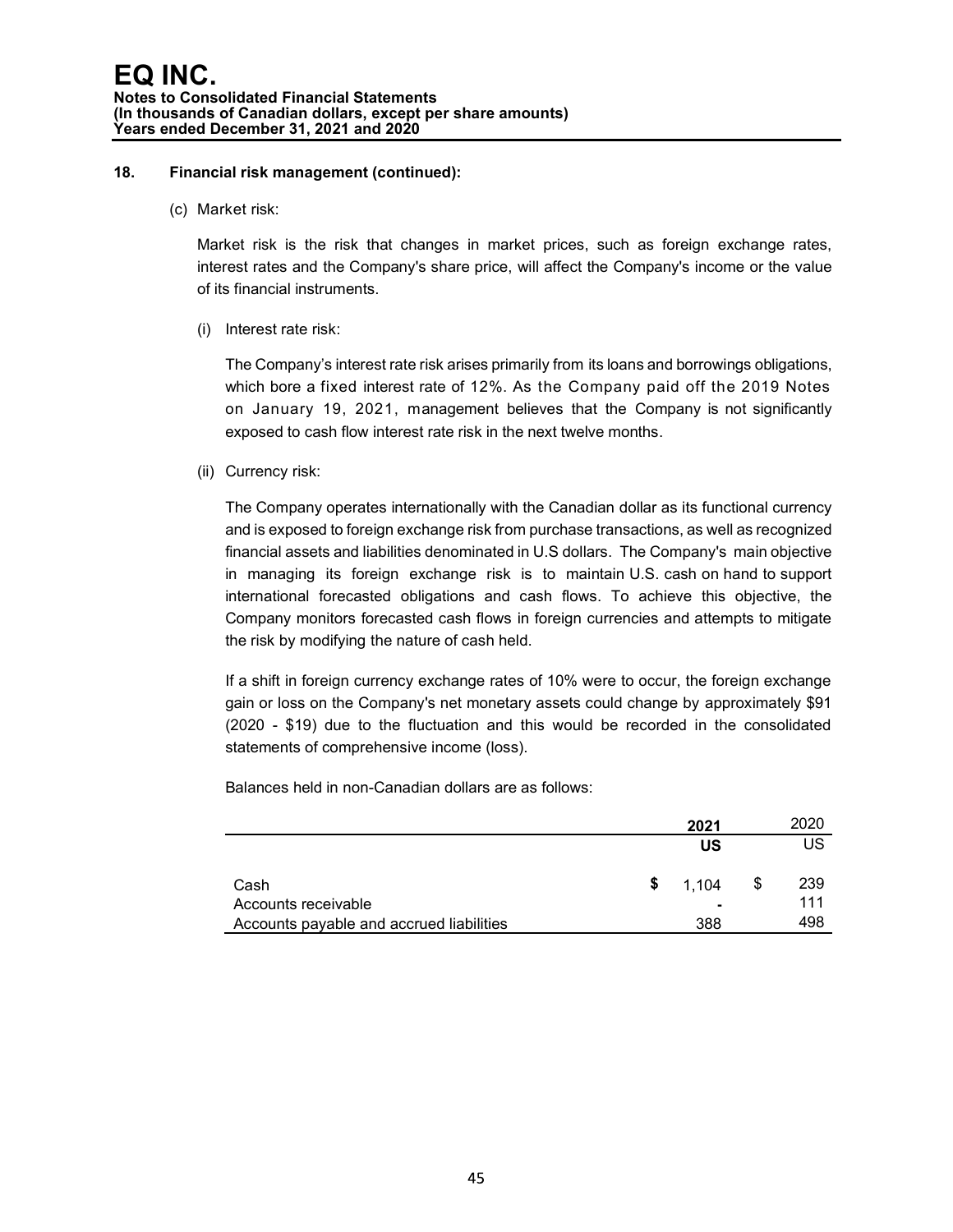#### **19. Related party transactions and balances:**

Officers and directors subscribed \$888 of the 2019 Notes of the Company. The Company issued 1,332,448 of warrants related to the 2019 Notes. The principal of \$888 including interest of \$151 for a total of \$1,039 was repaid on January 19, 2021. Officers and directors exercised 1,332,448 warrants at an exercise price of \$0.66 with proceeds of \$879 on January 19, 2021. Each warrant was converted into one common share.

On December 29, 2021, the corporation provided certain employees with \$157 of short terms loans to cover the taxes owing in terms of the option excise. The Loans were provided pursuant to promissory notes issued to the Corporation by each employee (collectively, the "Promissory Notes"). The Promissory Notes are fully secured by all of the options exercised. The Promissory Notes bear interest at a rate of 2.45%. All interest accrued under the Promissory Notes is to be paid at the maturity date.

Transactions with key management personnel:

The key management personnel of the Company are the members of the Company's executive management team and Board of Directors.

The remuneration of key management personnel of the Company during the years ended December 31, 2021 and 2020 was as follows:

|                                                      |   | 2021          | 2020       |
|------------------------------------------------------|---|---------------|------------|
| Short-term employee benefits<br>Share-based payments |   | 743 \$<br>393 | 791<br>538 |
|                                                      | S | $1,136$ \$    | 1,329      |

#### **20. Consolidated statements of cash flows:**

The change in non-cash operating working capital comprises the following:

|                                          | 2021             | 2020    |
|------------------------------------------|------------------|---------|
| Accounts receivable                      | \$<br>$(115)$ \$ | (2,512) |
| Other current assets                     | (206)            |         |
| Accounts payable and accrued liabilities | (63)             | 1,096   |
| Rewards payable                          | 174              |         |
| Deferred revenue                         | 442              | (76)    |
|                                          |                  |         |
|                                          | \$<br>\$.<br>232 | (1.492) |
|                                          |                  |         |